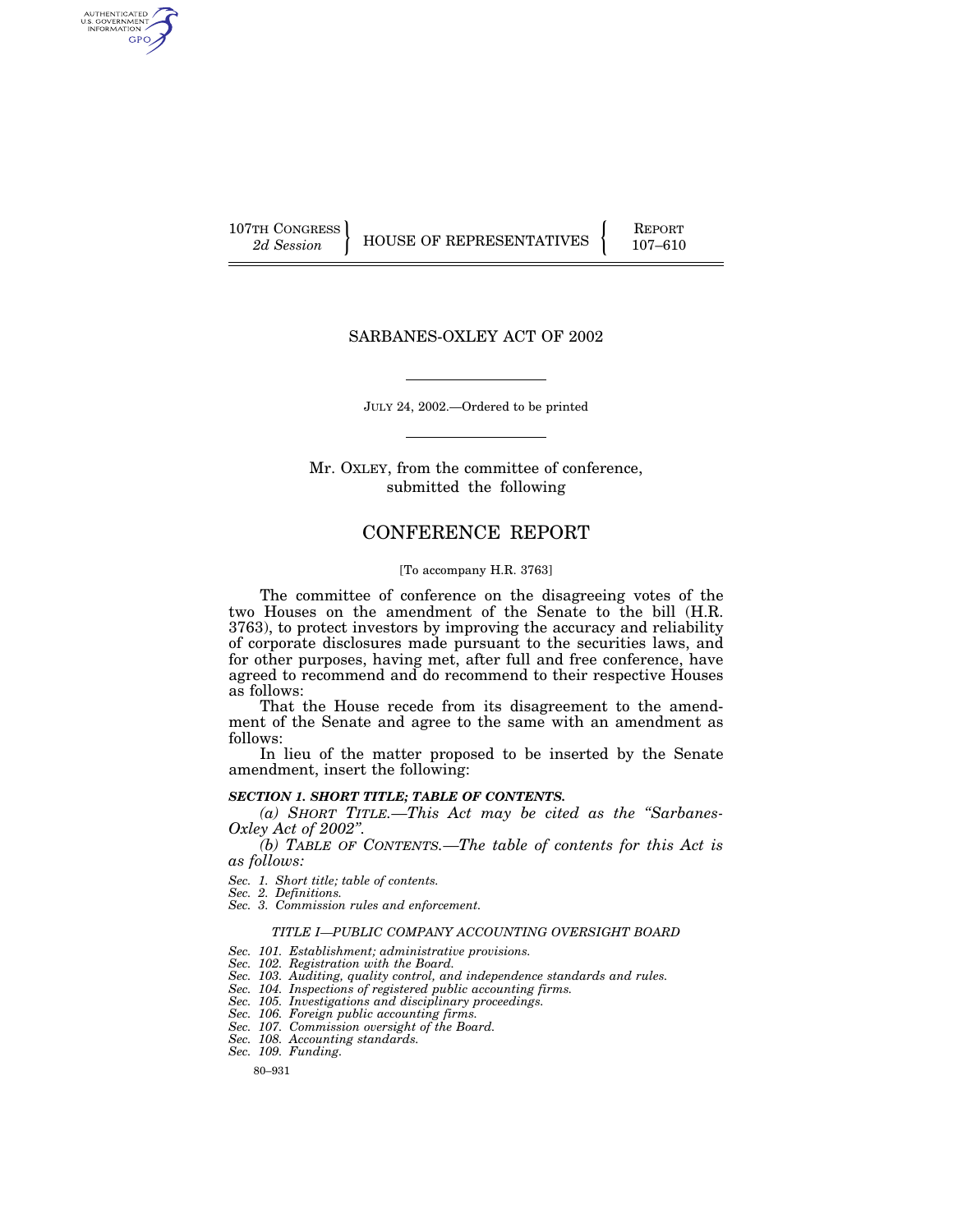### *TITLE II—AUDITOR INDEPENDENCE*

- *Sec. 201. Services outside the scope of practice of auditors.*
- *Sec. 202. Preapproval requirements.*
- *Sec. 203. Audit partner rotation.*
- *Sec. 204. Auditor reports to audit committees.*
- *Sec. 205. Conforming amendments. Sec. 206. Conflicts of interest.*
- *Sec. 207. Study of mandatory rotation of registered public accounting firms.*
- *Sec. 208. Commission authority.*
- *Sec. 209. Considerations by appropriate State regulatory authorities.*

#### *TITLE III—CORPORATE RESPONSIBILITY*

- *Sec. 301. Public company audit committees.*
- *Sec. 302. Corporate responsibility for financial reports.*
- *Sec. 303. Improper influence on conduct of audits.*
- *Sec. 304. Forfeiture of certain bonuses and profits.*
- *Sec. 305. Officer and director bars and penalties.*
- *Sec. 306. Insider trades during pension fund blackout periods.*
- *Sec. 307. Rules of professional responsibility for attorneys.*
- *Sec. 308. Fair funds for investors.*

#### *TITLE IV—ENHANCED FINANCIAL DISCLOSURES*

- *Sec. 401. Disclosures in periodic reports.*
- *Sec. 402. Enhanced conflict of interest provisions.*
- *Sec. 403. Disclosures of transactions involving management and principal stockholders.*
- *Sec. 404. Management assessment of internal controls.*
- *Sec. 405. Exemption.*
- *Sec. 406. Code of ethics for senior financial officers.*
- *Sec. 407. Disclosure of audit committee financial expert.*
- *Sec. 408. Enhanced review of periodic disclosures by issuers.*
- *Sec. 409. Real time issuer disclosures.*

#### *TITLE V—ANALYST CONFLICTS OF INTEREST*

*Sec. 501. Treatment of securities analysts by registered securities associations and national securities exchanges.* 

### *TITLE VI—COMMISSION RESOURCES AND AUTHORITY*

- *Sec. 601. Authorization of appropriations.*
- *Sec. 602. Appearance and practice before the Commission.*
- *Sec. 603. Federal court authority to impose penny stock bars.*
- *Sec. 604. Qualifications of associated persons of brokers and dealers.*

#### *TITLE VII—STUDIES AND REPORTS*

- *Sec. 701. GAO study and report regarding consolidation of public accounting firms.*
- *Sec. 702. Commission study and report regarding credit rating agencies.*
- *Sec. 703. Study and report on violators and violations*
- *Sec. 704. Study of enforcement actions.*
- *Sec. 705. Study of investment banks.*

#### *TITLE VIII—CORPORATE AND CRIMINAL FRAUD ACCOUNTABILITY*

- *Sec. 801. Short title.*
- *Sec. 802. Criminal penalties for altering documents.*
- *Sec. 803. Debts nondischargeable if incurred in violation of securities fraud laws.*
- *Sec. 804. Statute of limitations for securities fraud.*
- *Sec. 805. Review of Federal Sentencing Guidelines for obstruction of justice and extensive criminal fraud.*
- *Sec. 806. Protection for employees of publicly traded companies who provide evidence of fraud.*
- *Sec. 807. Criminal penalties for defrauding shareholders of publicly traded companies.*

#### *TITLE IX—WHITE-COLLAR CRIME PENALTY ENHANCEMENTS*

*Sec. 901. Short title.* 

- *Sec. 902. Attempts and conspiracies to commit criminal fraud offenses.*
- *Sec. 903. Criminal penalties for mail and wire fraud.*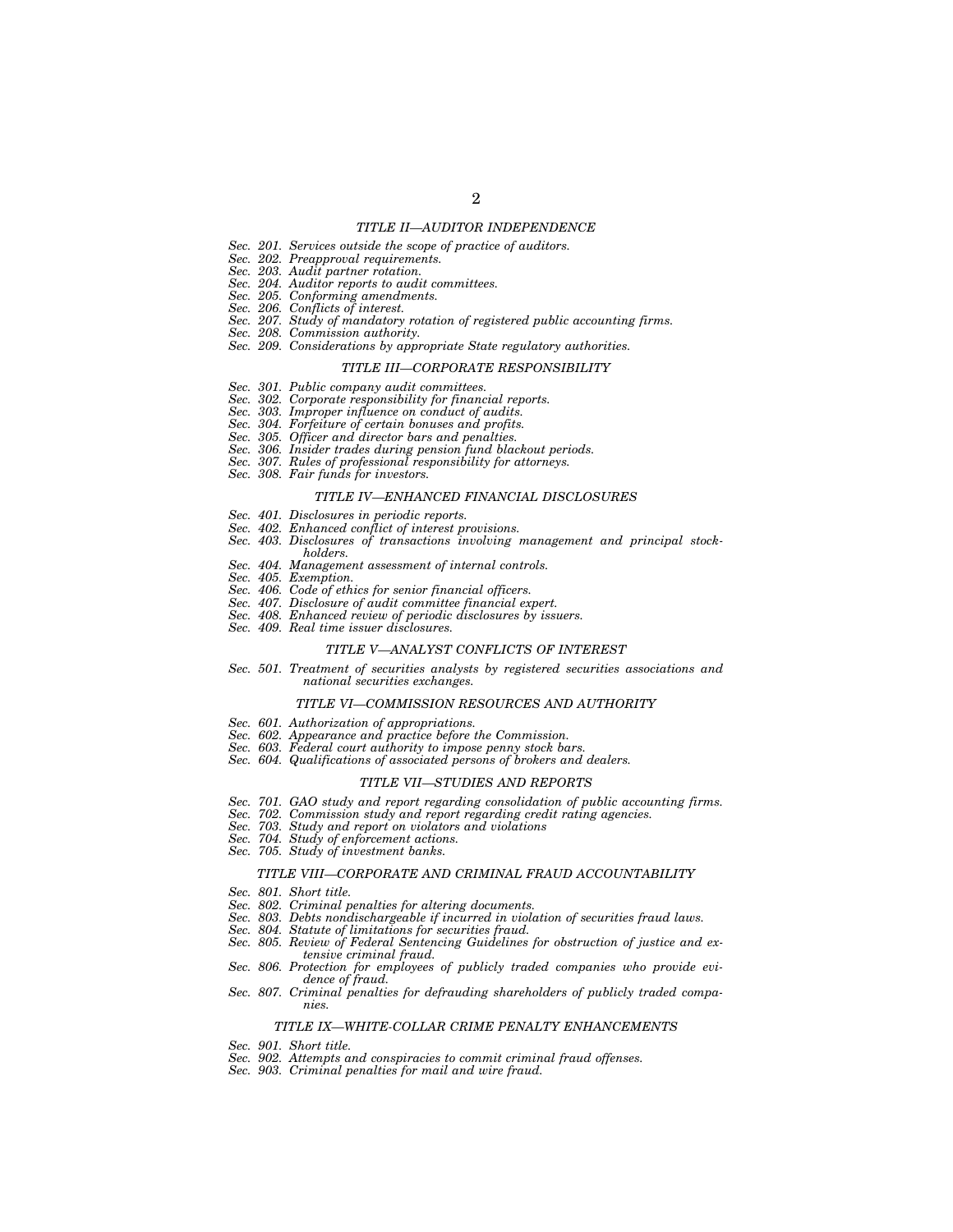- *Sec. 904. Criminal penalties for violations of the Employee Retirement Income Security Act of 1974.*
- *Sec. 905. Amendment to sentencing guidelines relating to certain white-collar offenses.*
- *Sec. 906. Corporate responsibility for financial reports.*

#### *TITLE X—CORPORATE TAX RETURNS*

*Sec. 1001. Sense of the Senate regarding the signing of corporate tax returns by chief executive officers.* 

## *TITLE XI—CORPORATE FRAUD AND ACCOUNTABILITY*

*Sec. 1101. Short title.* 

*Sec. 1102. Tampering with a record or otherwise impeding an official proceeding.* 

*Sec. 1103. Temporary freeze authority for the Securities and Exchange Commission. Sec. 1104. Amendment to the Federal Sentencing Guidelines.* 

*Sec. 1105. Authority of the Commission to prohibit persons from serving as officers or directors.* 

Sec. 1106. Increased criminal penalties under Securities Exchange Act of 1934.

*Sec. 1107. Retaliation against informants.*

#### *SEC. 2. DEFINITIONS.*

*(a) IN GENERAL.—In this Act, the following definitions shall apply:* 

*(1) APPROPRIATE STATE REGULATORY AUTHORITY.—The term ''appropriate State regulatory authority'' means the State agency or other authority responsible for the licensure or other regulation of the practice of accounting in the State or States having jurisdiction over a registered public accounting firm or associated person thereof, with respect to the matter in question.* 

*(2) AUDIT.—The term ''audit'' means an examination of the financial statements of any issuer by an independent public accounting firm in accordance with the rules of the Board or the Commission (or, for the period preceding the adoption of applicable rules of the Board under section 103, in accordance with then-applicable generally accepted auditing and related standards for such purposes), for the purpose of expressing an opinion on such statements.* 

*(3) AUDIT COMMITTEE.—The term ''audit committee'' means—*

*(A) a committee (or equivalent body) established by and amongst the board of directors of an issuer for the purpose of overseeing the accounting and financial reporting processes of the issuer and audits of the financial statements of the issuer; and* 

*(B) if no such committee exists with respect to an issuer, the entire board of directors of the issuer.* 

*(4) AUDIT REPORT.—The term ''audit report'' means a document or other record—*

*(A) prepared following an audit performed for purposes of compliance by an issuer with the requirements of the securities laws; and* 

*(B) in which a public accounting firm either—*

*(i) sets forth the opinion of that firm regarding a financial statement, report, or other document; or* 

*(ii) asserts that no such opinion can be expressed. (5) BOARD.—The term ''Board'' means the Public Company Accounting Oversight Board established under section 101.* 

*(6) COMMISSION.—The term ''Commission'' means the Securities and Exchange Commission.*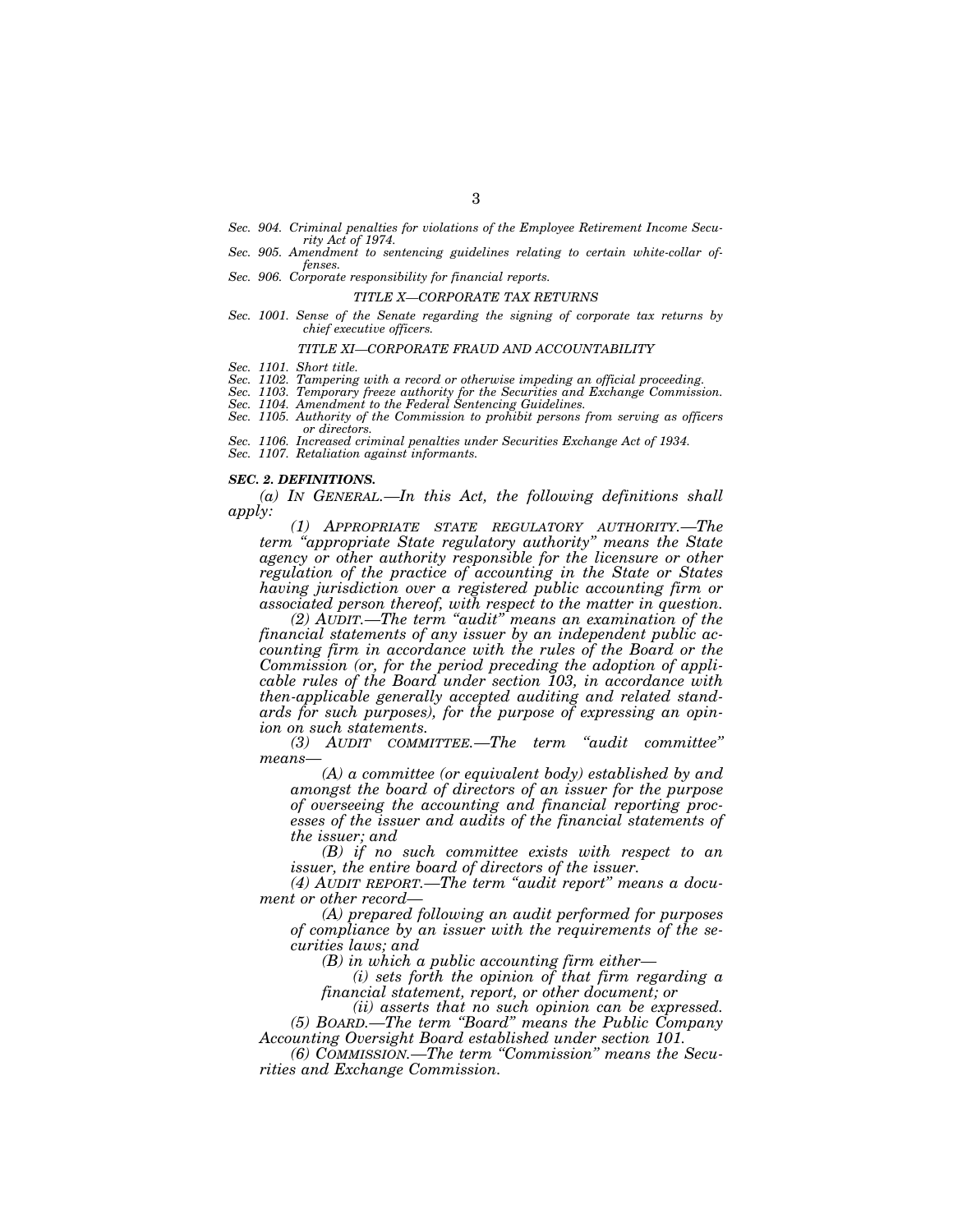*(7) ISSUER.—The term ''issuer'' means an issuer (as defined in section 3 of the Securities Exchange Act of 1934 (15 U.S.C. 78c)), the securities of which are registered under section 12 of that Act (15 U.S.C. 78l), or that is required to file reports under section 15(d) (15 U.S.C. 78o(d)), or that files or has filed a registration statement that has not yet become effective under the Securities Act of 1933 (15 U.S.C. 77a et seq.), and that it has not withdrawn.* 

*(8) NON-AUDIT SERVICES.—The term ''non-audit services'' means any professional services provided to an issuer by a registered public accounting firm, other than those provided to an issuer in connection with an audit or a review of the financial statements of an issuer.* 

*(9) PERSON ASSOCIATED WITH A PUBLIC ACCOUNTING FIRM.—*

*(A) IN GENERAL.—The terms ''person associated with a public accounting firm'' (or with a ''registered public accounting firm'') and ''associated person of a public accounting firm'' (or of a ''registered public accounting firm'') mean any individual proprietor, partner, shareholder, principal, accountant, or other professional employee of a public accounting firm, or any other independent contractor or entity that, in connection with the preparation or issuance of any audit report—*

*(i) shares in the profits of, or receives compensation in any other form from, that firm; or* 

*(ii) participates as agent or otherwise on behalf of such accounting firm in any activity of that firm.* 

*(B) EXEMPTION AUTHORITY.—The Board may, by rule, exempt persons engaged only in ministerial tasks from the definition in subparagraph (A), to the extent that the Board determines that any such exemption is consistent with the purposes of this Act, the public interest, or the protection of investors.* 

*(10) PROFESSIONAL STANDARDS.—The term ''professional standards'' means—*

*(A) accounting principles that are—*

*(i) established by the standard setting body described in section 19(b) of the Securities Act of 1933, as amended by this Act, or prescribed by the Commission under section 19(a) of that Act (15 U.S.C. 17a(s)) or section 13(b) of the Securities Exchange Act of 1934 (15 U.S.C. 78a(m)); and* 

*(ii) relevant to audit reports for particular issuers, or dealt with in the quality control system of a particular registered public accounting firm; and* 

*(B) auditing standards, standards for attestation engagements, quality control policies and procedures, ethical and competency standards, and independence standards (including rules implementing title II) that the Board or the Commission determines—*

*(i) relate to the preparation or issuance of audit reports for issuers; and*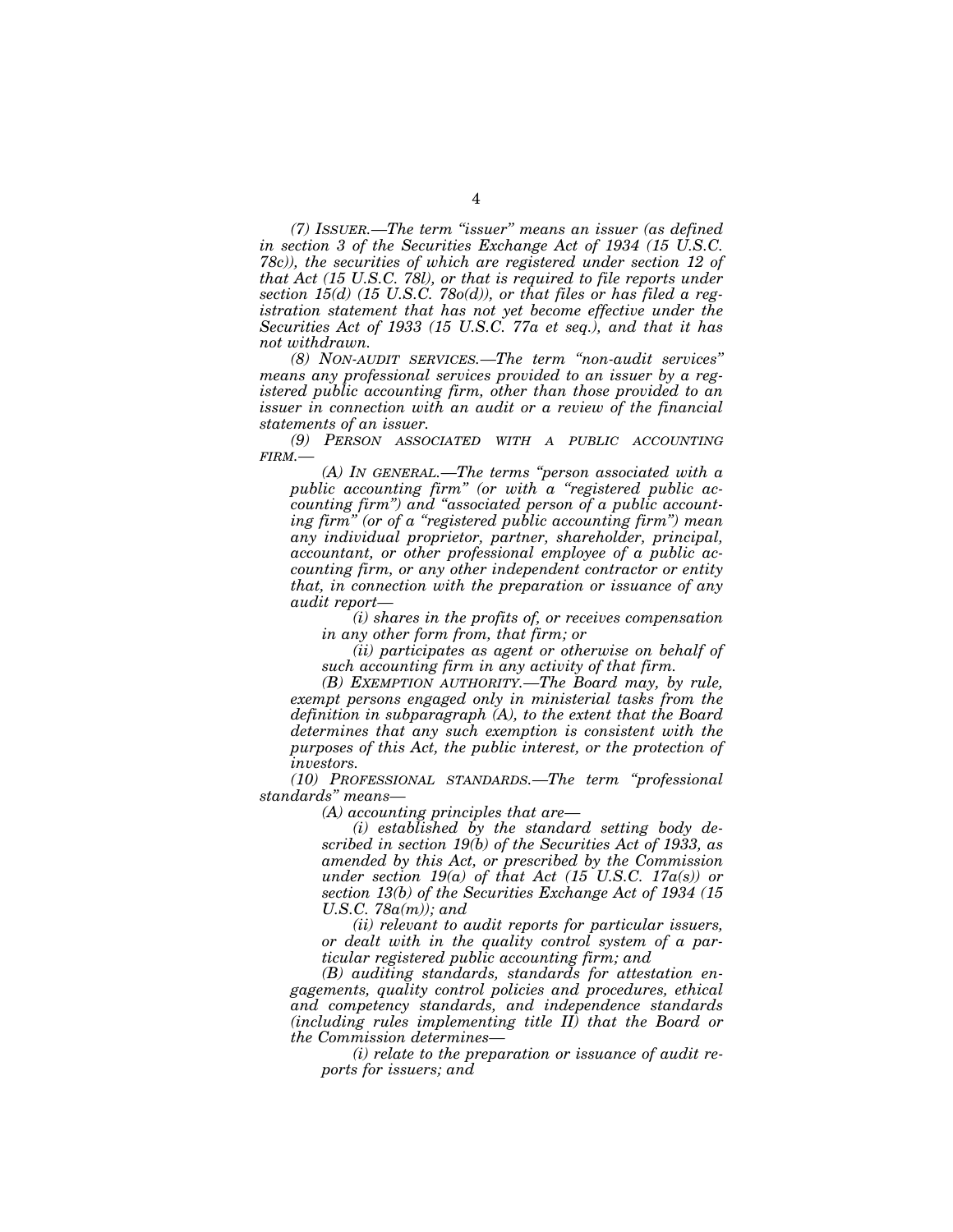*(ii) are established or adopted by the Board under section 103(a), or are promulgated as rules of the Commission.* 

*(11) PUBLIC ACCOUNTING FIRM.—The term ''public accounting firm'' means—*

*(A) a proprietorship, partnership, incorporated association, corporation, limited liability company, limited liability partnership, or other legal entity that is engaged in the practice of public accounting or preparing or issuing audit reports; and* 

*(B) to the extent so designated by the rules of the Board, any associated person of any entity described in subparagraph (A).* 

*(12) REGISTERED PUBLIC ACCOUNTING FIRM.—The term ''registered public accounting firm'' means a public accounting firm registered with the Board in accordance with this Act.* 

*(13) RULES OF THE BOARD.—The term ''rules of the Board'' means the bylaws and rules of the Board (as submitted to, and approved, modified, or amended by the Commission, in accordance with section 107), and those stated policies, practices, and interpretations of the Board that the Commission, by rule, may deem to be rules of the Board, as necessary or appropriate in the public interest or for the protection of investors.* 

*(14) SECURITY.—The term ''security'' has the same meaning as in section 3(a) of the Securities Exchange Act of 1934 (15 U.S.C. 78c(a)).* 

*(15) SECURITIES LAWS.—The term ''securities laws'' means the provisions of law referred to in section 3(a)(47) of the Securities Exchange Act of 1934 (15 U.S.C. 78c(a)(47)), as amended by this Act, and includes the rules, regulations, and orders issued by the Commission thereunder.* 

*(16) STATE.—The term ''State'' means any State of the United States, the District of Columbia, Puerto Rico, the Virgin Islands, or any other territory or possession of the United States.* 

*(b) CONFORMING AMENDMENT.—Section 3(a)(47) of the Securities Exchange Act of 1934 (15 U.S.C. 78c(a)(47)) is amended by inserting ''the Sarbanes-Oxley Act of 2002,'' before ''the Public''.* 

## *SEC. 3. COMMISSION RULES AND ENFORCEMENT.*

*(a) REGULATORY ACTION.—The Commission shall promulgate such rules and regulations, as may be necessary or appropriate in the public interest or for the protection of investors, and in furtherance of this Act.* 

*(b) ENFORCEMENT.—*

*(1) IN GENERAL.—A violation by any person of this Act, any rule or regulation of the Commission issued under this Act, or any rule of the Board shall be treated for all purposes in the same manner as a violation of the Securities Exchange Act of 1934 (15 U.S.C. 78a et seq.) or the rules and regulations issued thereunder, consistent with the provisions of this Act, and any such person shall be subject to the same penalties, and to the same extent, as for a violation of that Act or such rules or regulations.*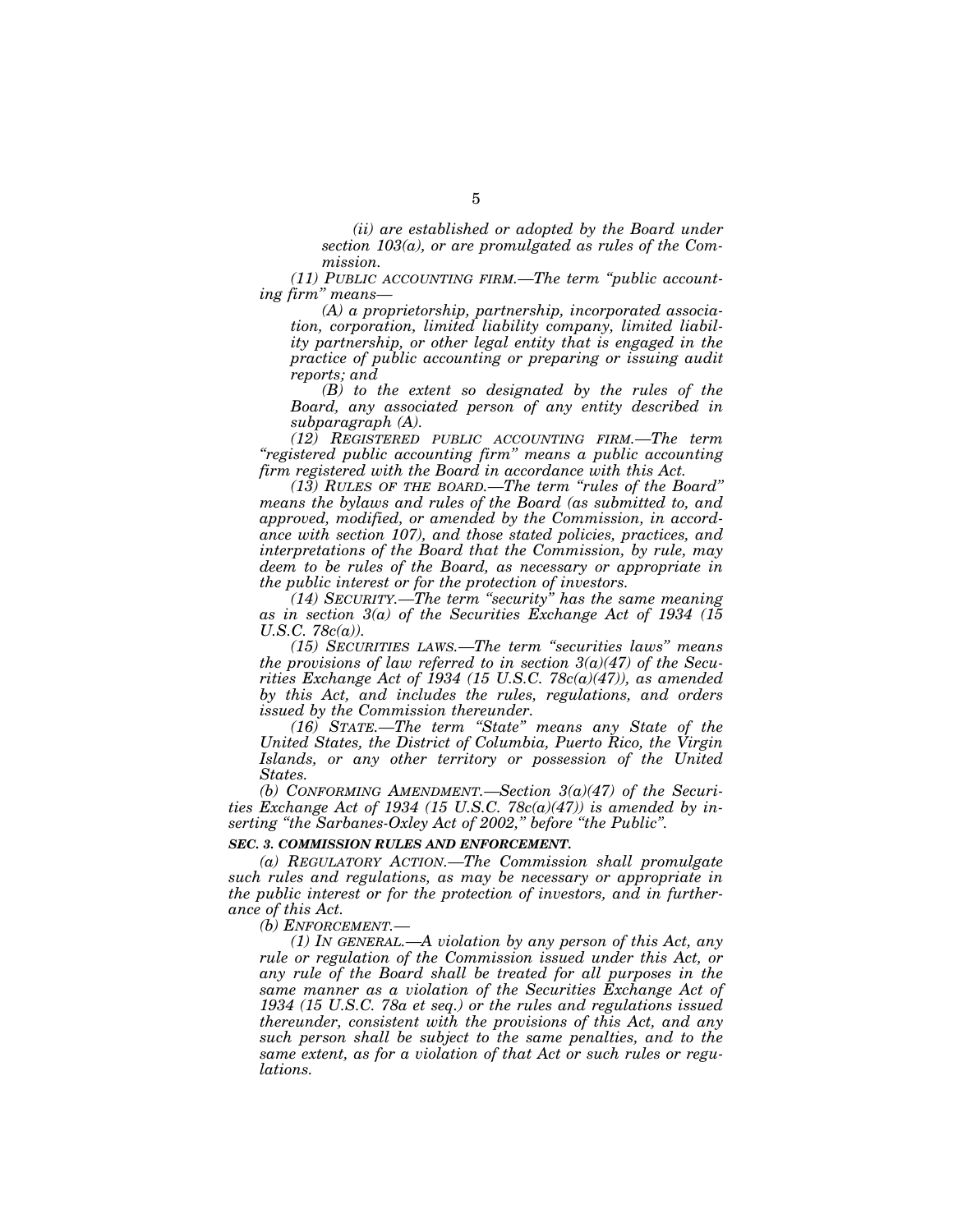*(2) INVESTIGATIONS, INJUNCTIONS, AND PROSECUTION OF OFFENSES.—Section 21 of the Securities Exchange Act of 1934* 

 $(A)$  in subsection  $(a)(1)$ , by inserting "the rules of the *Public Company Accounting Oversight Board, of which such person is a registered public accounting firm or a person associated with such a firm,'' after ''is a participant,'';* 

*(B) in subsection (d)(1), by inserting ''the rules of the Public Company Accounting Oversight Board, of which such person is a registered public accounting firm or a person associated with such a firm,'' after ''is a participant,'';* 

*(C) in subsection (e), by inserting ''the rules of the Public Company Accounting Oversight Board, of which such person is a registered public accounting firm or a person associated with such a firm,'' after ''is a participant,''; and* 

*(D) in subsection (f), by inserting ''or the Public Company Accounting Oversight Board'' after ''self-regulatory organization'' each place that term appears.* 

*(3) CEASE-AND-DESIST PROCEEDINGS.—Section 21C(c)(2) of the Securities Exchange Act of 1934 (15 U.S.C. 78u–3(c)(2)) is amended by inserting ''registered public accounting firm (as defined in section 2 of the Sarbanes-Oxley Act of 2002),'' after ''government securities dealer,''.* 

*(4) ENFORCEMENT BY FEDERAL BANKING AGENCIES.—Section 12(i) of the Securities Exchange Act of 1934 (15 U.S.C. 78l(i)) is amended by—*

*(A) striking ''sections 12,'' each place it appears and inserting ''sections 10A(m), 12,''; and* 

*(B) striking ''and 16,'' each place it appears and inserting ''and 16 of this Act, and sections 302, 303, 304, 306, 401(b), 404, 406, and 407 of the Sarbanes-Oxley Act of 2002,''.*

*(c) EFFECT ON COMMISSION AUTHORITY.—Nothing in this Act or the rules of the Board shall be construed to impair or limit—*

*(1) the authority of the Commission to regulate the accounting profession, accounting firms, or persons associated with such firms for purposes of enforcement of the securities laws;* 

*(2) the authority of the Commission to set standards for accounting or auditing practices or auditor independence, derived from other provisions of the securities laws or the rules or regulations thereunder, for purposes of the preparation and issuance of any audit report, or otherwise under applicable law; or* 

*(3) the ability of the Commission to take, on the initiative of the Commission, legal, administrative, or disciplinary action against any registered public accounting firm or any associated person thereof.* 

## *TITLE I—PUBLIC COMPANY ACCOUNTING OVERSIGHT BOARD*

#### *SEC. 101. ESTABLISHMENT; ADMINISTRATIVE PROVISIONS.*

*(a) ESTABLISHMENT OF BOARD.—There is established the Public Company Accounting Oversight Board, to oversee the audit of public companies that are subject to the securities laws, and related mat-*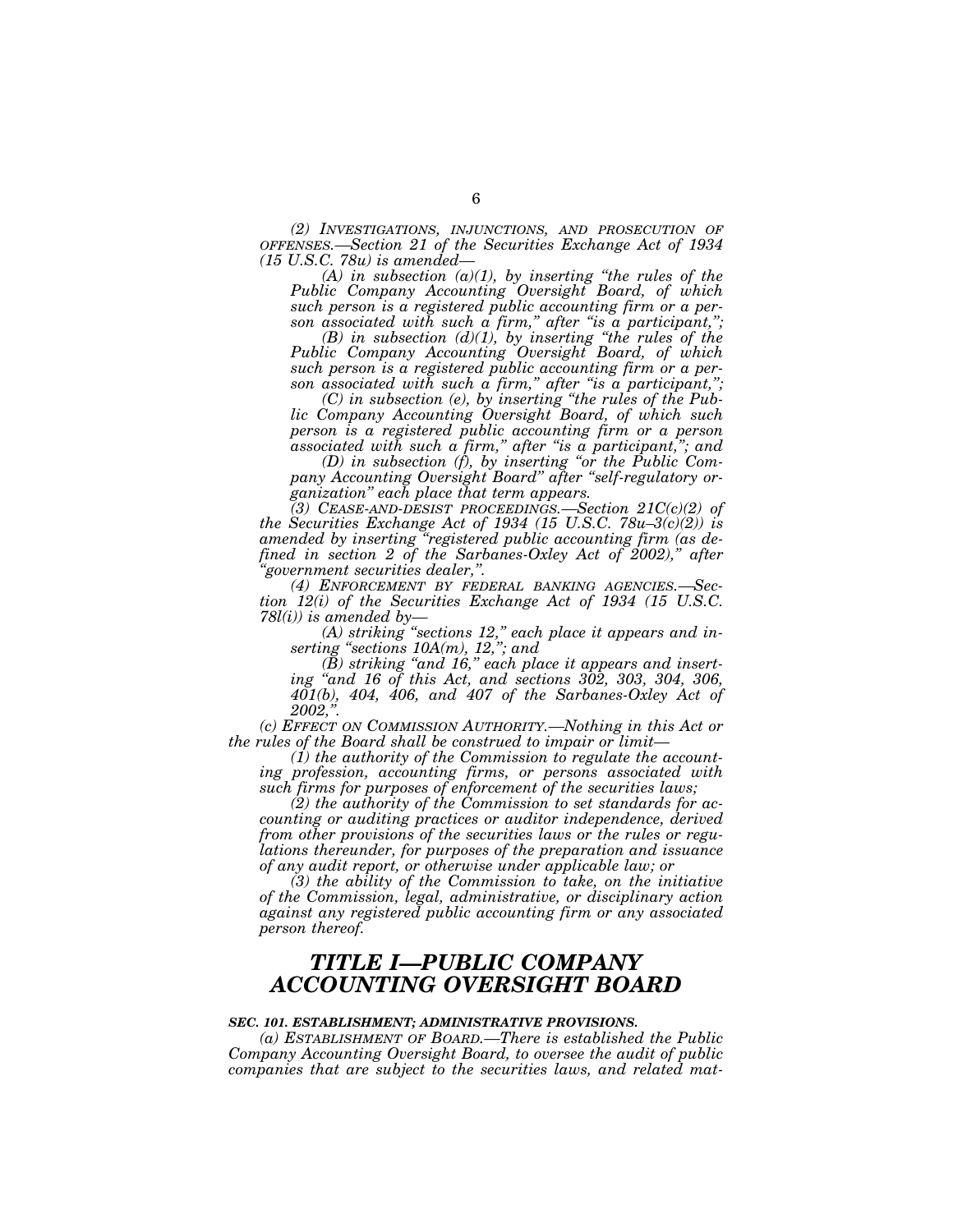*ters, in order to protect the interests of investors and further the public interest in the preparation of informative, accurate, and independent audit reports for companies the securities of which are sold to, and held by and for, public investors. The Board shall be a body corporate, operate as a nonprofit corporation, and have succession until dissolved by an Act of Congress.* 

*(b) STATUS.—The Board shall not be an agency or establishment of the United States Government, and, except as otherwise provided in this Act, shall be subject to, and have all the powers conferred upon a nonprofit corporation by, the District of Columbia Nonprofit Corporation Act. No member or person employed by, or agent for, the Board shall be deemed to be an officer or employee of or agent for the Federal Government by reason of such service.* 

*(c) DUTIES OF THE BOARD.—The Board shall, subject to action by the Commission under section 107, and once a determination is made by the Commission under subsection (d) of this section— (1) register public accounting firms that prepare audit re-*

*ports for issuers, in accordance with section 102;* 

*(2) establish or adopt, or both, by rule, auditing, quality control, ethics, independence, and other standards relating to the preparation of audit reports for issuers, in accordance with section 103;* 

*(3) conduct inspections of registered public accounting firms, in accordance with section 104 and the rules of the Board;* 

*(4) conduct investigations and disciplinary proceedings concerning, and impose appropriate sanctions where justified upon, registered public accounting firms and associated persons of such firms, in accordance with section 105;* 

*(5) perform such other duties or functions as the Board (or the Commission, by rule or order) determines are necessary or appropriate to promote high professional standards among, and improve the quality of audit services offered by, registered public accounting firms and associated persons thereof, or otherwise to carry out this Act, in order to protect investors, or to further the public interest;* 

*(6) enforce compliance with this Act, the rules of the Board, professional standards, and the securities laws relating to the preparation and issuance of audit reports and the obligations and liabilities of accountants with respect thereto, by registered public accounting firms and associated persons thereof; and* 

*(7) set the budget and manage the operations of the Board and the staff of the Board.* 

*(d) COMMISSION DETERMINATION.—The members of the Board shall take such action (including hiring of staff, proposal of rules, and adoption of initial and transitional auditing and other professional standards) as may be necessary or appropriate to enable the Commission to determine, not later than 270 days after the date of enactment of this Act, that the Board is so organized and has the capacity to carry out the requirements of this title, and to enforce compliance with this title by registered public accounting firms and associated persons thereof. The Commission shall be responsible, prior to the appointment of the Board, for the planning for the establishment and administrative transition to the Board's operation.* 

*(e) BOARD MEMBERSHIP.—*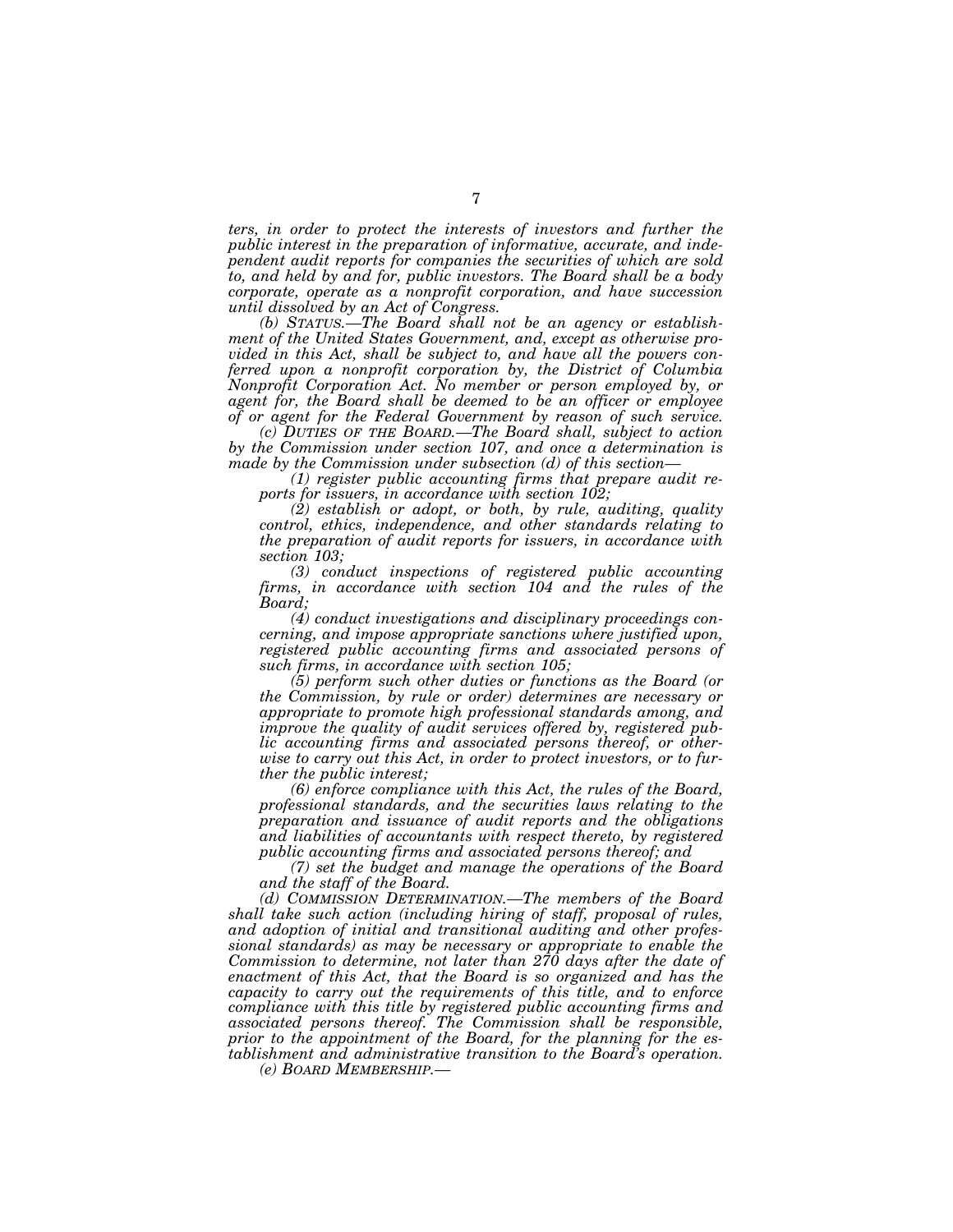*(1) COMPOSITION.—The Board shall have 5 members, appointed from among prominent individuals of integrity and reputation who have a demonstrated commitment to the interests of investors and the public, and an understanding of the responsibilities for and nature of the financial disclosures required of issuers under the securities laws and the obligations of accountants with respect to the preparation and issuance of audit reports with respect to such disclosures.* 

*(2) LIMITATION.—Two members, and only 2 members, of the Board shall be or have been certified public accountants pursuant to the laws of 1 or more States, provided that, if 1 of those 2 members is the chairperson, he or she may not have been a practicing certified public accountant for at least 5 years prior to his or her appointment to the Board.* 

*(3) FULL-TIME INDEPENDENT SERVICE.—Each member of the Board shall serve on a full-time basis, and may not, concurrent with service on the Board, be employed by any other person or engage in any other professional or business activity. No member of the Board may share in any of the profits of, or receive payments from, a public accounting firm (or any other person, as determined by rule of the Commission), other than fixed continuing payments, subject to such conditions as the Commission may impose, under standard arrangements for the retirement of members of public accounting firms.* 

*(4) APPOINTMENT OF BOARD MEMBERS.— (A) INITIAL BOARD.—Not later than 90 days after the date of enactment of this Act, the Commission, after consultation with the Chairman of the Board of Governors of the Federal Reserve System and the Secretary of the Treasury, shall appoint the chairperson and other initial members of the Board, and shall designate a term of service for each.* 

*(B) VACANCIES.—A vacancy on the Board shall not affect the powers of the Board, but shall be filled in the same manner as provided for appointments under this section.* 

*(5) TERM OF SERVICE.— (A) IN GENERAL.—The term of service of each Board member shall be 5 years, and until a successor is ap-*

*pointed, except that— (i) the terms of office of the initial Board members (other than the chairperson) shall expire in annual increments, 1 on each of the first 4 anniversaries of the initial date of appointment; and* 

*(ii) any Board member appointed to fill a vacancy occurring before the expiration of the term for which the predecessor was appointed shall be appointed only for the remainder of that term.* 

*(B) TERM LIMITATION.—No person may serve as a member of the Board, or as chairperson of the Board, for more than 2 terms, whether or not such terms of service are consecutive.* 

*(6) REMOVAL FROM OFFICE.—A member of the Board may be removed by the Commission from office, in accordance with section 107(d)(3), for good cause shown before the expiration of the term of that member.*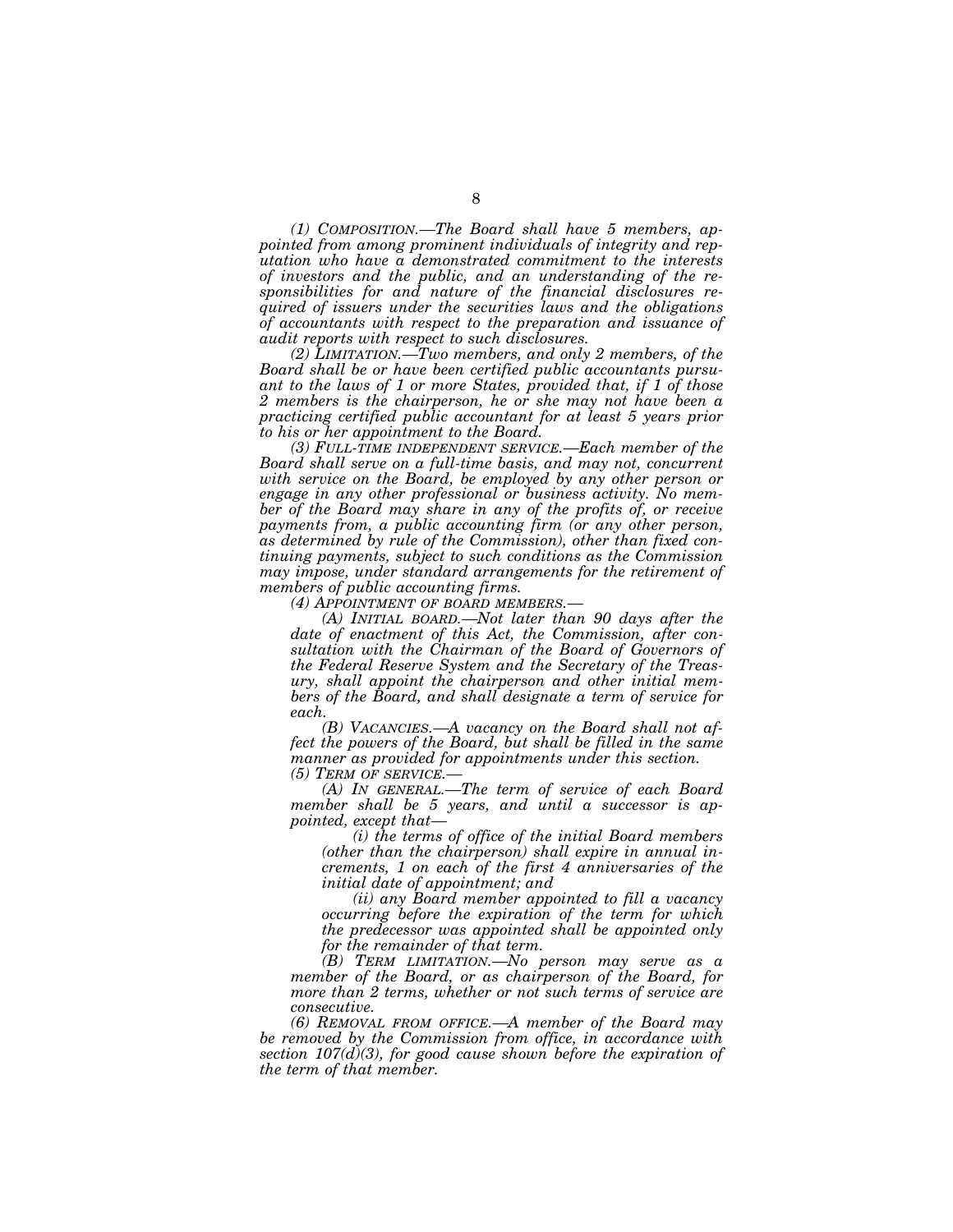*(f) POWERS OF THE BOARD.—In addition to any authority granted to the Board otherwise in this Act, the Board shall have the power, subject to section 107—* 

 $\tilde{f}(t)$  to sue and be sued, complain and defend, in its cor*porate name and through its own counsel, with the approval of the Commission, in any Federal, State, or other court;* 

*(2) to conduct its operations and maintain offices, and to exercise all other rights and powers authorized by this Act, in any State, without regard to any qualification, licensing, or other provision of law in effect in such State (or a political subdivision thereof);* 

*(3) to lease, purchase, accept gifts or donations of or otherwise acquire, improve, use, sell, exchange, or convey, all of or an interest in any property, wherever situated;* 

*(4) to appoint such employees, accountants, attorneys, and other agents as may be necessary or appropriate, and to determine their qualifications, define their duties, and fix their salaries or other compensation (at a level that is comparable to private sector self-regulatory, accounting, technical, supervisory, or other staff or management positions);* 

*(5) to allocate, assess, and collect accounting support fees established pursuant to section 109, for the Board, and other fees and charges imposed under this title; and* 

*(6) to enter into contracts, execute instruments, incur liabilities, and do any and all other acts and things necessary, appropriate, or incidental to the conduct of its operations and the exercise of its obligations, rights, and powers imposed or granted by this title.* 

*(g) RULES OF THE BOARD.—The rules of the Board shall, subject* 

*(1) provide for the operation and administration of the Board, the exercise of its authority, and the performance of its responsibilities under this Act;* 

*(2) permit, as the Board determines necessary or appropriate, delegation by the Board of any of its functions to an individual member or employee of the Board, or to a division of the Board, including functions with respect to hearing, determining, ordering, certifying, reporting, or otherwise acting as to any matter, except that—*

*(A) the Board shall retain a discretionary right to review any action pursuant to any such delegated function, upon its own motion;* 

*(B) a person shall be entitled to a review by the Board with respect to any matter so delegated, and the decision of the Board upon such review shall be deemed to be the action of the Board for all purposes (including appeal or review thereof); and* 

*(C) if the right to exercise a review described in subparagraph (A) is declined, or if no such review is sought within the time stated in the rules of the Board, then the action taken by the holder of such delegation shall for all purposes, including appeal or review thereof, be deemed to be the action of the Board;* 

*(3) establish ethics rules and standards of conduct for Board members and staff, including a bar on practice before the*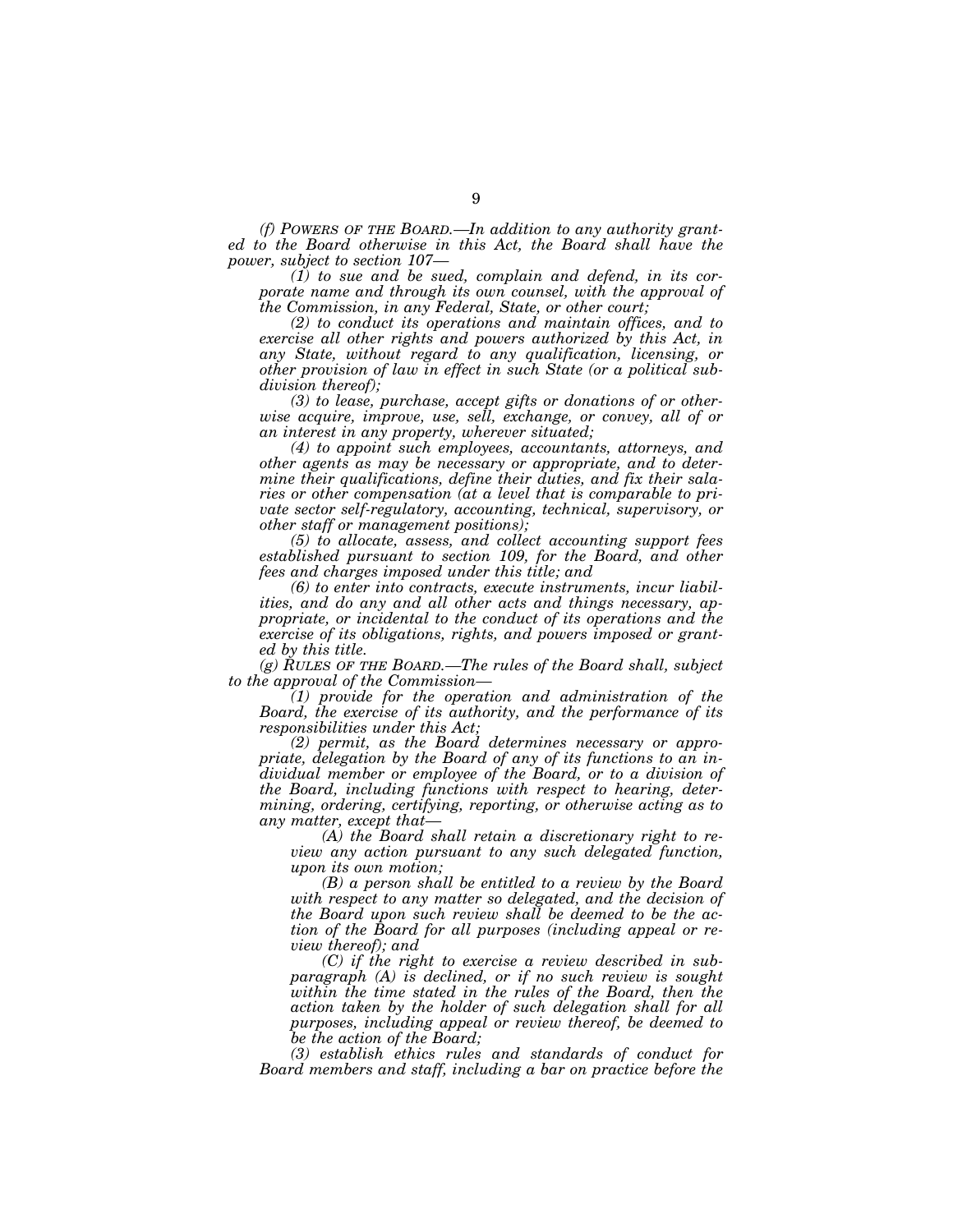*Board (and the Commission, with respect to Board-related matters) of 1 year for former members of the Board, and appropriate periods (not to exceed 1 year) for former staff of the Board; and* 

*(4) provide as otherwise required by this Act.* 

*(h) ANNUAL REPORT TO THE COMMISSION.—The Board shall submit an annual report (including its audited financial statements) to the Commission, and the Commission shall transmit a copy of that report to the Committee on Banking, Housing, and Urban Affairs of the Senate, and the Committee on Financial Services of the House of Representatives, not later than 30 days after the date of receipt of that report by the Commission.* 

## *SEC. 102. REGISTRATION WITH THE BOARD.*

*(a) MANDATORY REGISTRATION.—Beginning 180 days after the date of the determination of the Commission under section 101(d), it shall be unlawful for any person that is not a registered public accounting firm to prepare or issue, or to participate in the preparation or issuance of, any audit report with respect to any issuer.* 

*(b) APPLICATIONS FOR REGISTRATION.—*

*(1) FORM OF APPLICATION.—A public accounting firm shall use such form as the Board may prescribe, by rule, to apply for registration under this section.* 

*(2) CONTENTS OF APPLICATIONS.—Each public accounting firm shall submit, as part of its application for registration, in such detail as the Board shall specify—*

*(A) the names of all issuers for which the firm prepared or issued audit reports during the immediately preceding calendar year, and for which the firm expects to prepare or issue audit reports during the current calendar year;* 

*(B) the annual fees received by the firm from each such issuer for audit services, other accounting services, and non-audit services, respectively;* 

*(C) such other current financial information for the most recently completed fiscal year of the firm as the Board may reasonably request;* 

*(D) a statement of the quality control policies of the firm for its accounting and auditing practices;* 

*(E) a list of all accountants associated with the firm who participate in or contribute to the preparation of audit reports, stating the license or certification number of each such person, as well as the State license numbers of the firm itself;* 

*(F) information relating to criminal, civil, or administrative actions or disciplinary proceedings pending against the firm or any associated person of the firm in connection with any audit report;* 

*(G) copies of any periodic or annual disclosure filed by an issuer with the Commission during the immediately preceding calendar year which discloses accounting disagreements between such issuer and the firm in connection with an audit report furnished or prepared by the firm for such issuer; and*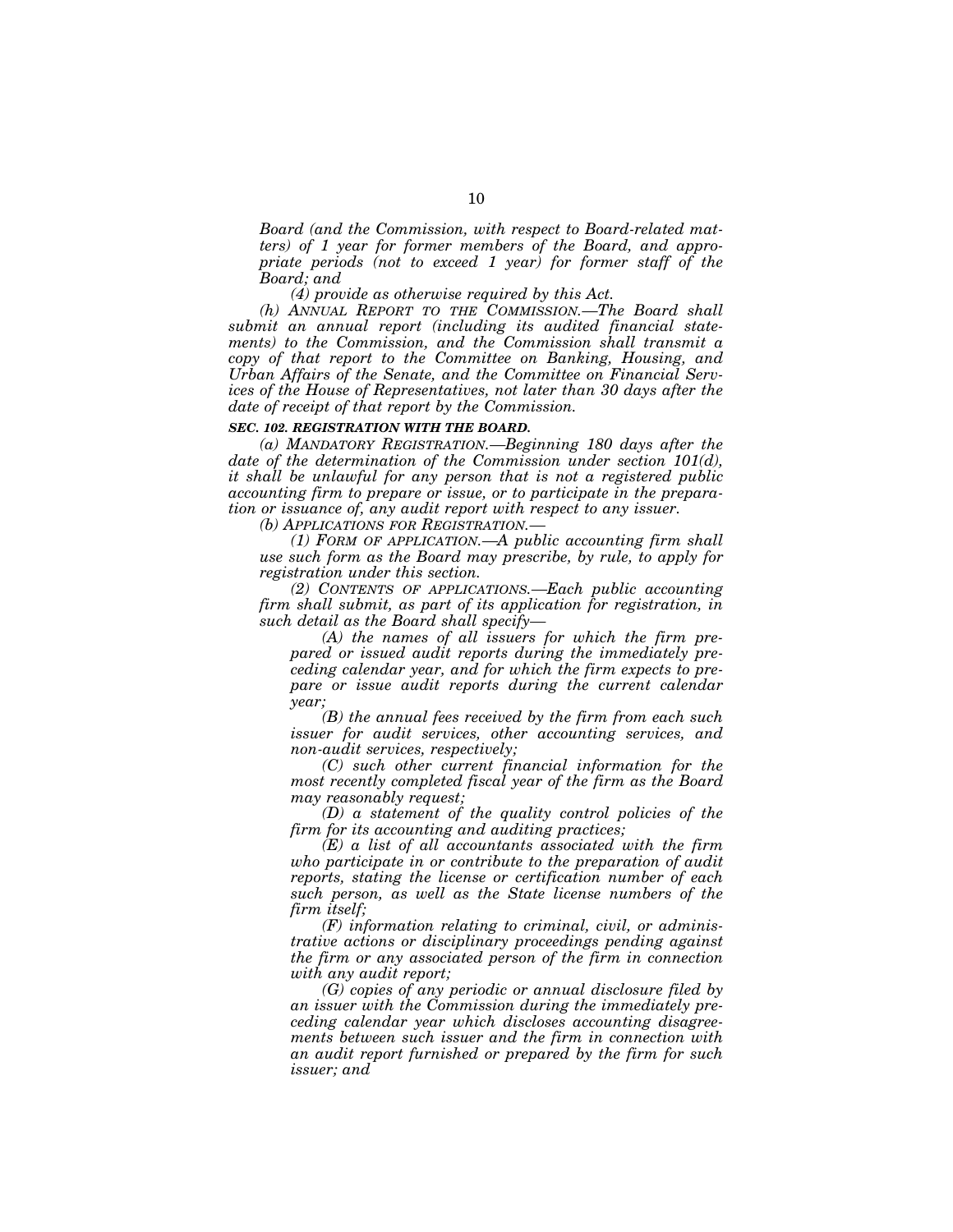*(H) such other information as the rules of the Board or the Commission shall specify as necessary or appropriate in the public interest or for the protection of investors.* 

*(3) CONSENTS.—Each application for registration under this subsection shall include— (A) a consent executed by the public accounting firm to* 

*cooperation in and compliance with any request for testimony or the production of documents made by the Board in the furtherance of its authority and responsibilities under this title (and an agreement to secure and enforce similar consents from each of the associated persons of the public accounting firm as a condition of their continued employment by or other association with such firm); and* 

*(B) a statement that such firm understands and agrees that cooperation and compliance, as described in the consent required by subparagraph (A), and the securing and enforcement of such consents from its associated persons, in accordance with the rules of the Board, shall be a condition to the continuing effectiveness of the registration of the firm with the Board.* 

*(c) ACTION ON APPLICATIONS.—*

*(1) TIMING.—The Board shall approve a completed application for registration not later than 45 days after the date of receipt of the application, in accordance with the rules of the Board, unless the Board, prior to such date, issues a written notice of disapproval to, or requests more information from, the prospective registrant.* 

*(2) TREATMENT.—A written notice of disapproval of a completed application under paragraph (1) for registration shall be treated as a disciplinary sanction for purposes of sections 105(d) and 107(c).* 

*(d) PERIODIC REPORTS.—Each registered public accounting firm shall submit an annual report to the Board, and may be required to report more frequently, as necessary to update the information contained in its application for registration under this section, and to provide to the Board such additional information as the Board or the Commission may specify, in accordance with subsection (b)(2).* 

*(e) PUBLIC AVAILABILITY.—Registration applications and annual reports required by this subsection, or such portions of such applications or reports as may be designated under rules of the Board, shall be made available for public inspection, subject to rules of the Board or the Commission, and to applicable laws relating to the confidentiality of proprietary, personal, or other information contained in such applications or reports, provided that, in all events, the Board shall protect from public disclosure information reasonably identified by the subject accounting firm as proprietary information.* 

*(f) REGISTRATION AND ANNUAL FEES.—The Board shall assess and collect a registration fee and an annual fee from each registered public accounting firm, in amounts that are sufficient to recover the costs of processing and reviewing applications and annual reports.* 

## *SEC. 103. AUDITING, QUALITY CONTROL, AND INDEPENDENCE STAND-ARDS AND RULES.*

*(a) AUDITING, QUALITY CONTROL, AND ETHICS STANDARDS.—*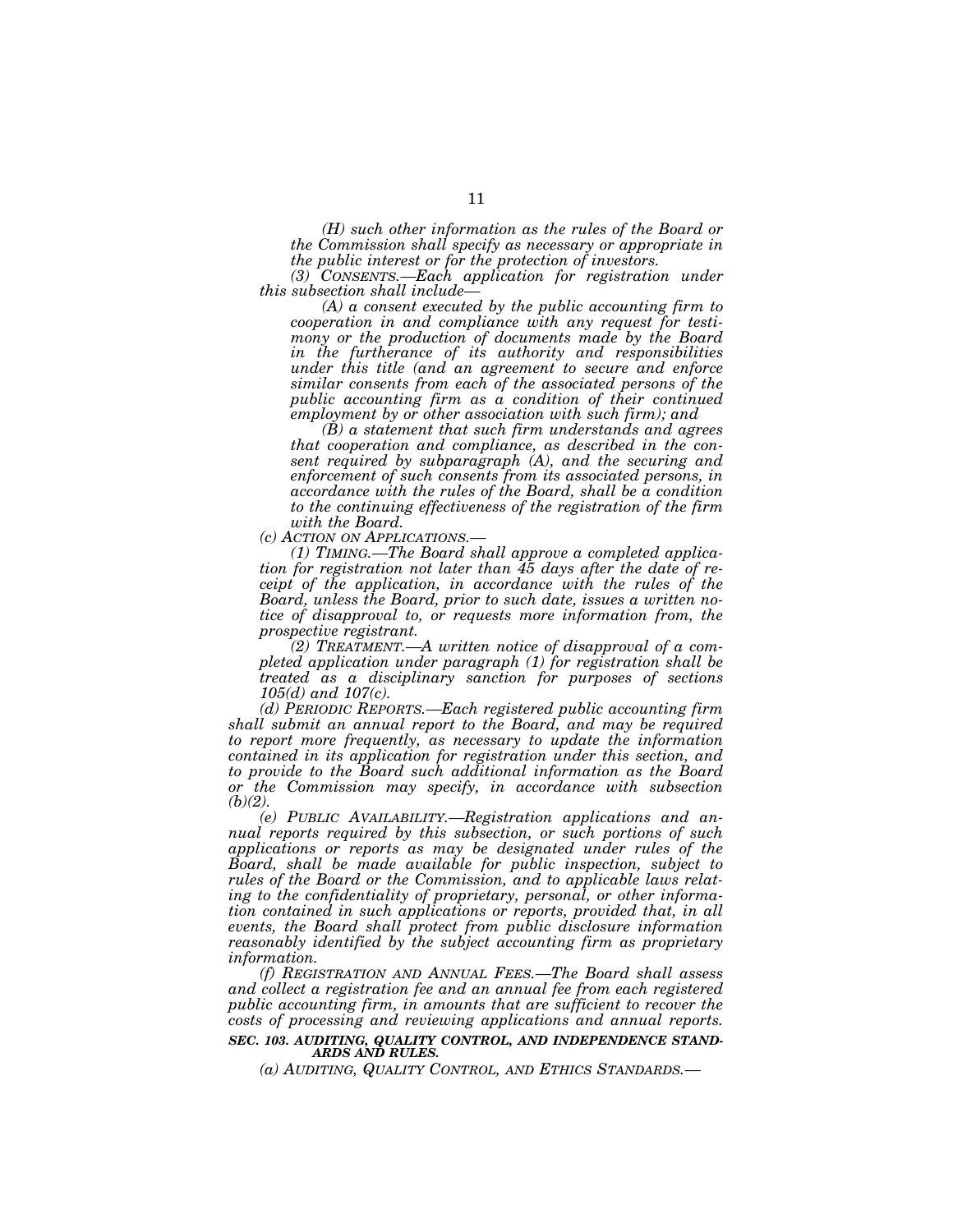*(1) IN GENERAL.—The Board shall, by rule, establish, including, to the extent it determines appropriate, through adoption of standards proposed by 1 or more professional groups of accountants designated pursuant to paragraph (3)(A) or advisory groups convened pursuant to paragraph (4), and amend or otherwise modify or alter, such auditing and related attestation standards, such quality control standards, and such ethics standards to be used by registered public accounting firms in the preparation and issuance of audit reports, as required by this Act or the rules of the Commission, or as may be necessary or appropriate in the public interest or for the protection of investors.* 

*(2) RULE REQUIREMENTS.—In carrying out paragraph (1), the Board—*

*(A) shall include in the auditing standards that it adopts, requirements that each registered public accounting firm shall—*

*(i) prepare, and maintain for a period of not less than 7 years, audit work papers, and other information related to any audit report, in sufficient detail to support the conclusions reached in such report;* 

*(ii) provide a concurring or second partner review and approval of such audit report (and other related information), and concurring approval in its issuance, by a qualified person (as prescribed by the Board) associated with the public accounting firm, other than the person in charge of the audit, or by an independent reviewer (as prescribed by the Board); and* 

*(iii) describe in each audit report the scope of the auditor's testing of the internal control structure and procedures of the issuer, required by section 404(b), and present (in such report or in a separate report)—*

*(I) the findings of the auditor from such testing;* 

*(II) an evaluation of whether such internal control structure and procedures—*

*(aa) include maintenance of records that in reasonable detail accurately and fairly reflect the transactions and dispositions of the assets of the issuer;* 

*(bb) provide reasonable assurance that transactions are recorded as necessary to permit preparation of financial statements in accordance with generally accepted accounting principles, and that receipts and expenditures of the issuer are being made only in accordance with authorizations of management and directors of the issuer; and* 

*(III) a description, at a minimum, of material weaknesses in such internal controls, and of any material noncompliance found on the basis of such testing.* 

*(B) shall include, in the quality control standards that it adopts with respect to the issuance of audit reports, re-*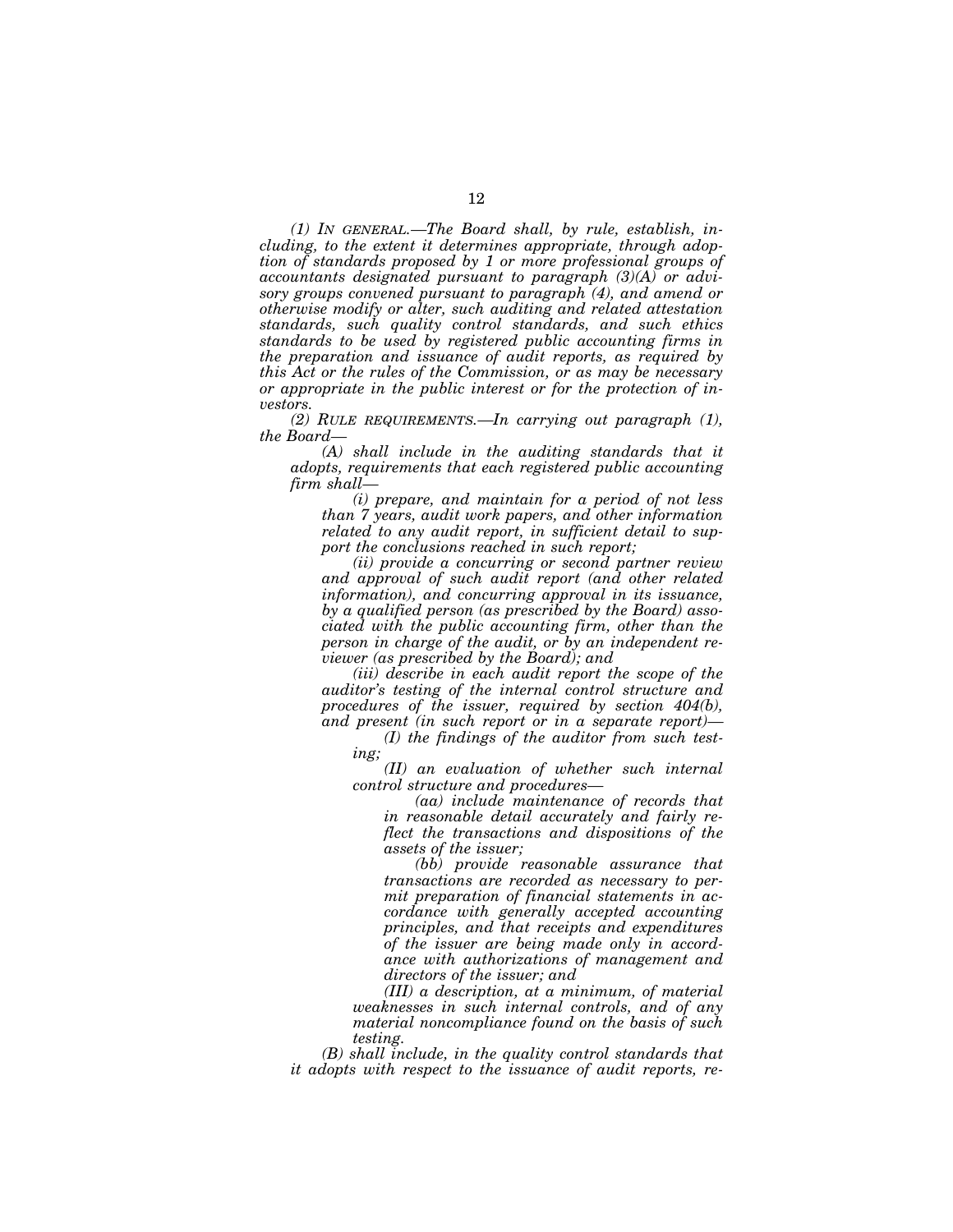*quirements for every registered public accounting firm relating to—*

*(i) monitoring of professional ethics and independence from issuers on behalf of which the firm issues audit reports;* 

*(ii) consultation within such firm on accounting and auditing questions;* 

*(iii) supervision of audit work;* 

*(iv) hiring, professional development, and advancement of personnel;* 

*(v) the acceptance and continuation of engagements;* 

*(vi) internal inspection; and* 

*(vii) such other requirements as the Board may prescribe, subject to subsection (a)(1).*<br>(3) AUTHORITY TO ADOPT OTHER STANDARDS.—

*(A) In GENERAL.—In carrying out this subsection, the Board—* 

*Board—(i) may adopt as its rules, subject to the terms of section 107, any portion of any statement of auditing standards or other professional standards that the Board determines satisfy the requirements of paragraph (1), and that were proposed by 1 or more professional groups of accountants that shall be designated or recognized by the Board, by rule, for such purpose, pursuant to this paragraph or 1 or more advisory groups convened pursuant to paragraph (4); and* 

*(ii) notwithstanding clause (i), shall retain full authority to modify, supplement, revise, or subsequently amend, modify, or repeal, in whole or in part, any portion of any statement described in clause (i).* 

*(B) INITIAL AND TRANSITIONAL STANDARDS.—The Board shall adopt standards described in subparagraph (A)(i) as initial or transitional standards, to the extent the Board determines necessary, prior to a determination of the Commission under section 101(d), and such standards shall be separately approved by the Commission at the time of that determination, without regard to the procedures required by section 107 that otherwise would apply to the approval of rules of the Board.* 

*(4) ADVISORY GROUPS.—The Board shall convene, or authorize its staff to convene, such expert advisory groups as may be appropriate, which may include practicing accountants and other experts, as well as representatives of other interested groups, subject to such rules as the Board may prescribe to prevent conflicts of interest, to make recommendations concerning the content (including proposed drafts) of auditing, quality control, ethics, independence, or other standards required to be established under this section.* 

*(b) INDEPENDENCE STANDARDS AND RULES.—The Board shall establish such rules as may be necessary or appropriate in the public interest or for the protection of investors, to implement, or as authorized under, title II of this Act.* 

*(c) COOPERATION WITH DESIGNATED PROFESSIONAL GROUPS OF ACCOUNTANTS AND ADVISORY GROUPS.—*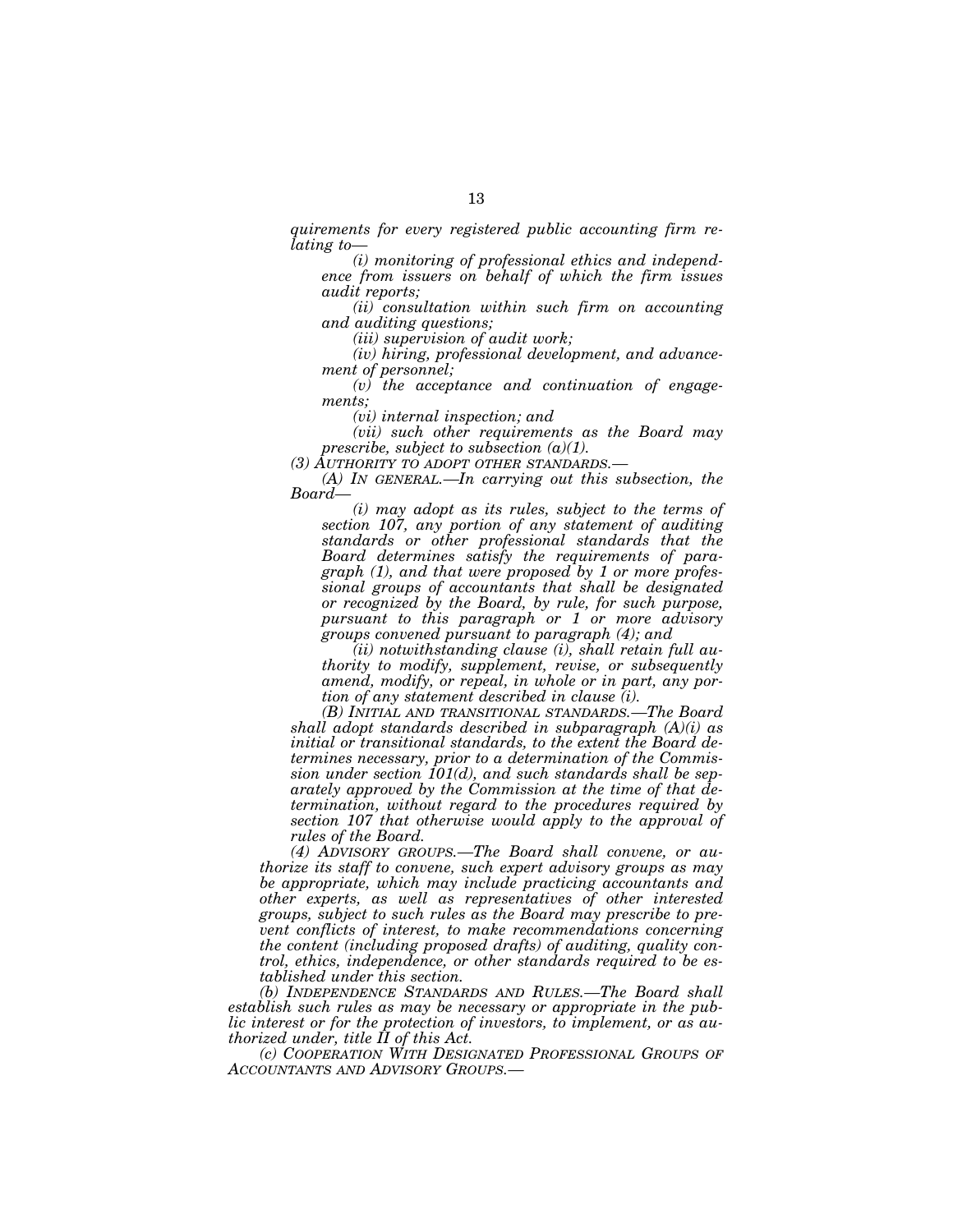*(1) IN GENERAL.—The Board shall cooperate on an ongoing basis with professional groups of accountants designated under subsection (a)(3)(A) and advisory groups convened under subsection (a)(4) in the examination of the need for changes in any standards subject to its authority under subsection (a), recommend issues for inclusion on the agendas of such designated professional groups of accountants or advisory groups, and take such other steps as it deems appropriate to increase the effectiveness of the standard setting process.* 

*(2) BOARD RESPONSES.—The Board shall respond in a timely fashion to requests from designated professional groups of accountants and advisory groups referred to in paragraph (1) for any changes in standards over which the Board has authority.* 

*(d) EVALUATION OF STANDARD SETTING PROCESS.—The Board shall include in the annual report required by section 101(h) the results of its standard setting responsibilities during the period to*  which the report relates, including a discussion of the work of the *Board with any designated professional groups of accountants and advisory groups described in paragraphs (3)(A) and (4) of subsection (a), and its pending issues agenda for future standard setting projects.* 

#### *SEC. 104. INSPECTIONS OF REGISTERED PUBLIC ACCOUNTING FIRMS.*

*(a) IN GENERAL.—The Board shall conduct a continuing program of inspections to assess the degree of compliance of each registered public accounting firm and associated persons of that firm with this Act, the rules of the Board, the rules of the Commission, or professional standards, in connection with its performance of audits, issuance of audit reports, and related matters involving issuers.*<br>(b) INSPECTION FREQUENCY.—

*(1) IN GENERAL.—Subject to paragraph (2), inspections required by this section shall be conducted—* 

*(A) annually with respect to each registered public accounting firm that regularly provides audit reports for more than 100 issuers; and* 

*(B) not less frequently than once every 3 years with respect to each registered public accounting firm that regularly provides audit reports for 100 or fewer issuers.* 

*(2) ADJUSTMENTS TO SCHEDULES.—The Board may, by rule, adjust the inspection schedules set under paragraph (1) if the Board finds that different inspection schedules are consistent with the purposes of this Act, the public interest, and the protection of investors. The Board may conduct special inspections at the request of the Commission or upon its own motion. (c) PROCEDURES.—The Board shall, in each inspection under* 

*this section, and in accordance with its rules for such inspections—*

*(1) identify any act or practice or omission to act by the registered public accounting firm, or by any associated person thereof, revealed by such inspection that may be in violation of this Act, the rules of the Board, the rules of the Commission, the firm's own quality control policies, or professional standards;* 

*(2) report any such act, practice, or omission, if appropriate, to the Commission and each appropriate State regulatory authority; and*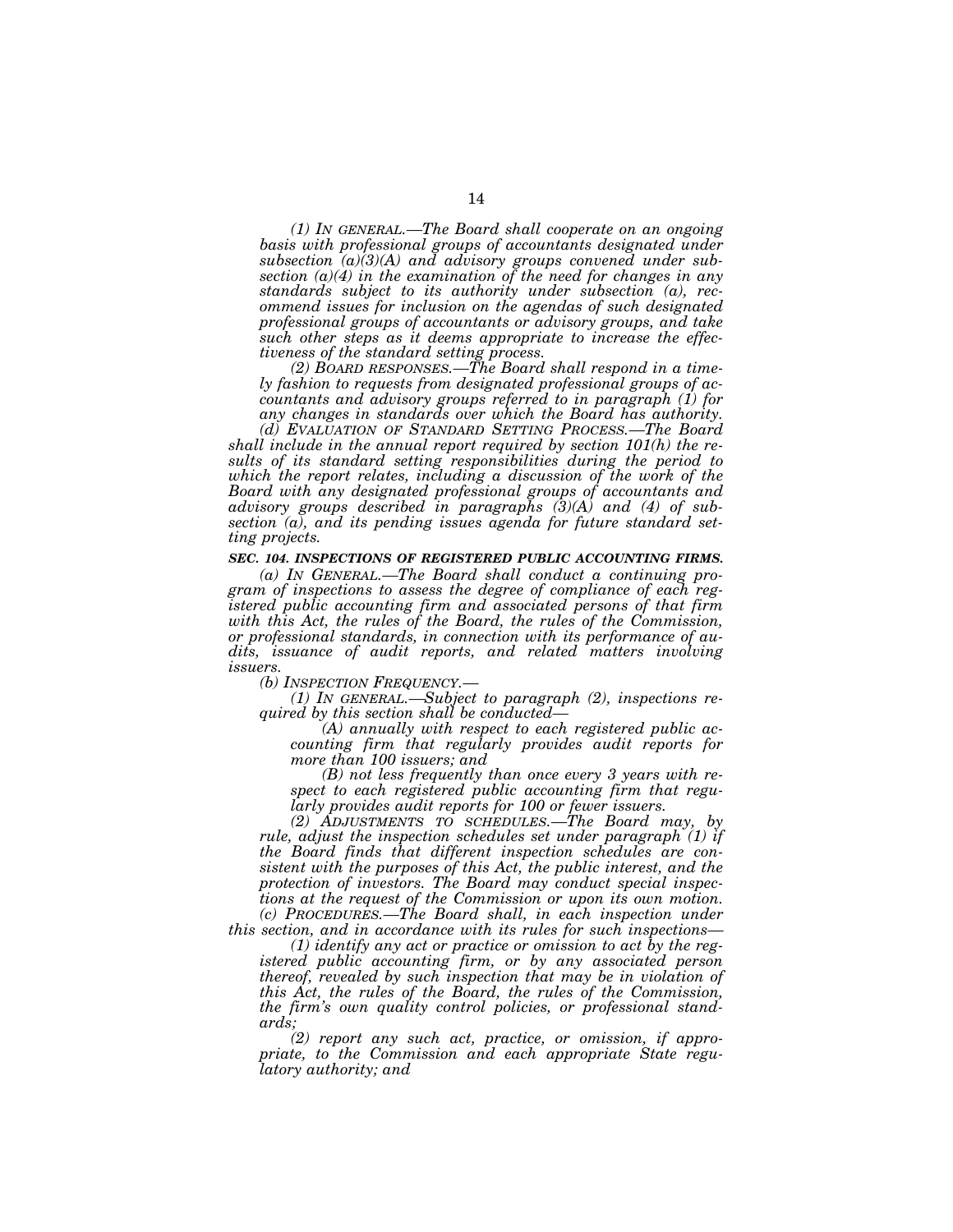*(3) begin a formal investigation or take disciplinary action, if appropriate, with respect to any such violation, in accordance with this Act and the rules of the Board.* 

*(d) CONDUCT OF INSPECTIONS.—In conducting an inspection of a registered public accounting firm under this section, the Board* 

*shall— (1) inspect and review selected audit and review engagements of the firm (which may include audit engagements that are the subject of ongoing litigation or other controversy between the firm and 1 or more third parties), performed at various offices and by various associated persons of the firm, as selected by the Board;* 

*(2) evaluate the sufficiency of the quality control system of the firm, and the manner of the documentation and communication of that system by the firm; and* 

*(3) perform such other testing of the audit, supervisory, and quality control procedures of the firm as are necessary or appropriate in light of the purpose of the inspection and the responsibilities of the Board.* 

*(e) RECORD RETENTION.—The rules of the Board may require the retention by registered public accounting firms for inspection purposes of records whose retention is not otherwise required by section 103 or the rules issued thereunder.* 

*(f) PROCEDURES FOR REVIEW.—The rules of the Board shall provide a procedure for the review of and response to a draft inspection report by the registered public accounting firm under inspection. The Board shall take such action with respect to such response as it considers appropriate (including revising the draft report or continuing or supplementing its inspection activities before issuing a final report), but the text of any such response, appropriately re*dacted to protect information reasonably identified by the accounting firm as confidential, shall be attached to and made part of the *inspection report.* 

*(g) REPORT.—A written report of the findings of the Board for each inspection under this section, subject to subsection (h), shall be—*

*(1) transmitted, in appropriate detail, to the Commission and each appropriate State regulatory authority, accompanied by any letter or comments by the Board or the inspector, and any letter of response from the registered public accounting firm; and* 

*(2) made available in appropriate detail to the public (subject to section 105(b)(5)(A), and to the protection of such confidential and proprietary information as the Board may determine to be appropriate, or as may be required by law), except that no portions of the inspection report that deal with criticisms of or potential defects in the quality control systems of the firm under inspection shall be made public if those criticisms or defects are addressed by the firm, to the satisfaction of the Board, not later than 12 months after the date of the inspection report.* 

*(h) INTERIM COMMISSION REVIEW.— (1) REVIEWABLE MATTERS.—A registered public accounting firm may seek review by the Commission, pursuant to such rules as the Commission shall promulgate, if the firm—*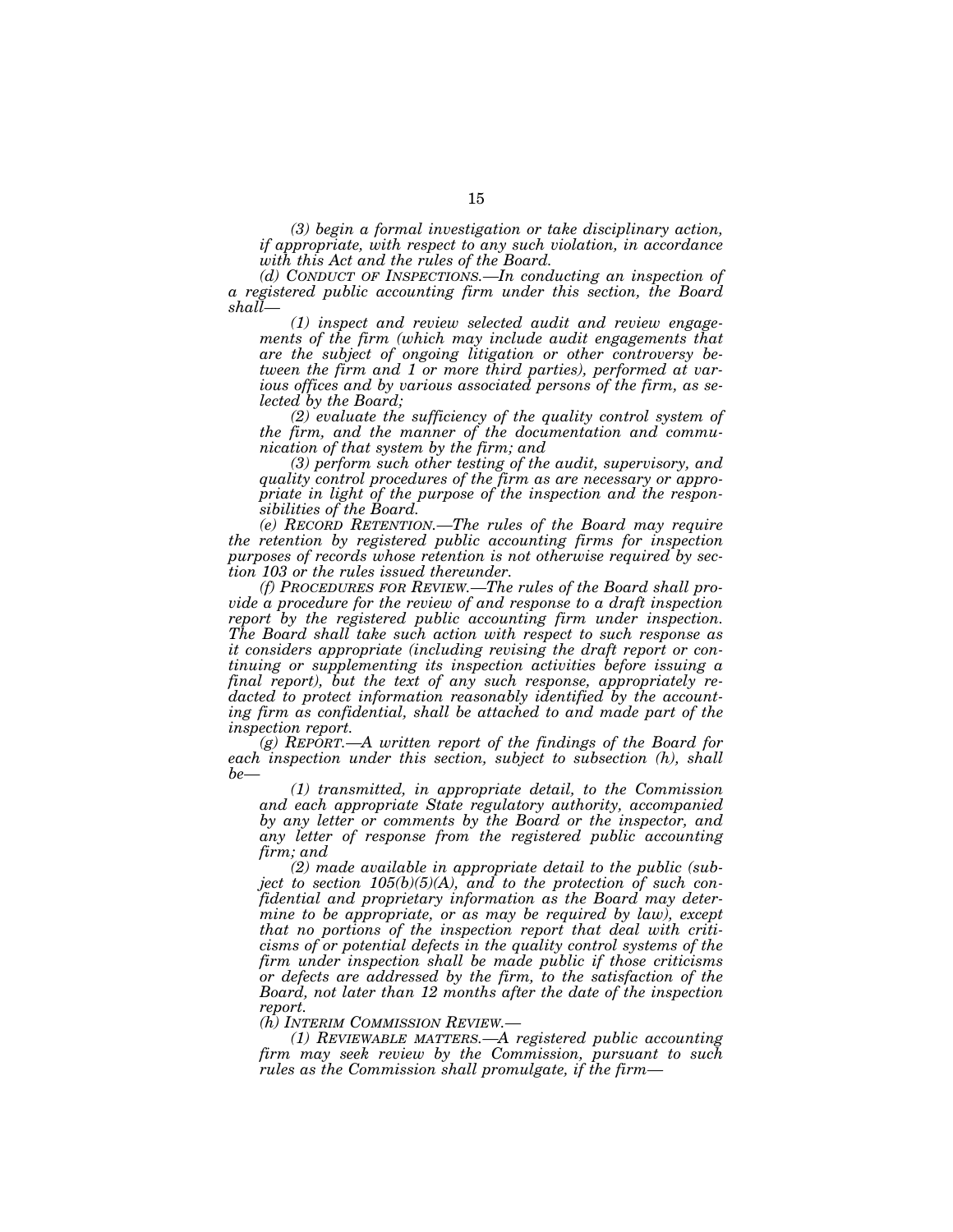*(A) has provided the Board with a response, pursuant to rules issued by the Board under subsection (f), to the substance of particular items in a draft inspection report, and disagrees with the assessments contained in any final report prepared by the Board following such response; or* 

*(B) disagrees with the determination of the Board that criticisms or defects identified in an inspection report have not been addressed to the satisfaction of the Board within 12 months of the date of the inspection report, for purposes of subsection (g)(2).* 

*(2) TREATMENT OF REVIEW.—Any decision of the Commission with respect to a review under paragraph (1) shall not be reviewable under section 25 of the Securities Exchange Act of 1934 (15 U.S.C. 78y), or deemed to be ''final agency action'' for purposes of section 704 of title 5, United States Code.* 

*(3) TIMING.—Review under paragraph (1) may be sought during the 30-day period following the date of the event giving rise to the review under subparagraph (A) or (B) of paragraph (1).* 

#### *SEC. 105. INVESTIGATIONS AND DISCIPLINARY PROCEEDINGS.*

*(a) IN GENERAL.—The Board shall establish, by rule, subject to the requirements of this section, fair procedures for the investigation and disciplining of registered public accounting firms and associated persons of such firms.* 

*(b) INVESTIGATIONS.— (1) AUTHORITY.—In accordance with the rules of the Board, the Board may conduct an investigation of any act or practice, or omission to act, by a registered public accounting firm, any associated person of such firm, or both, that may violate any provision of this Act, the rules of the Board, the provisions of the securities laws relating to the preparation and issuance of audit reports and the obligations and liabilities of accountants with respect thereto, including the rules of the Commission issued under this Act, or professional standards, regardless of how the act, practice, or omission is brought to the attention of the Board.* 

*(2) TESTIMONY AND DOCUMENT PRODUCTION.—In addition to such other actions as the Board determines to be necessary* 

 $\hat{P}(A)$  require the testimony of the firm or of any person *associated with a registered public accounting firm, with respect to any matter that the Board considers relevant or material to an investigation;* 

*(B) require the production of audit work papers and any other document or information in the possession of a registered public accounting firm or any associated person thereof, wherever domiciled, that the Board considers relevant or material to the investigation, and may inspect the books and records of such firm or associated person to verify the accuracy of any documents or information supplied;* 

*(C) request the testimony of, and production of any document in the possession of, any other person, including any client of a registered public accounting firm that the Board considers relevant or material to an investigation under*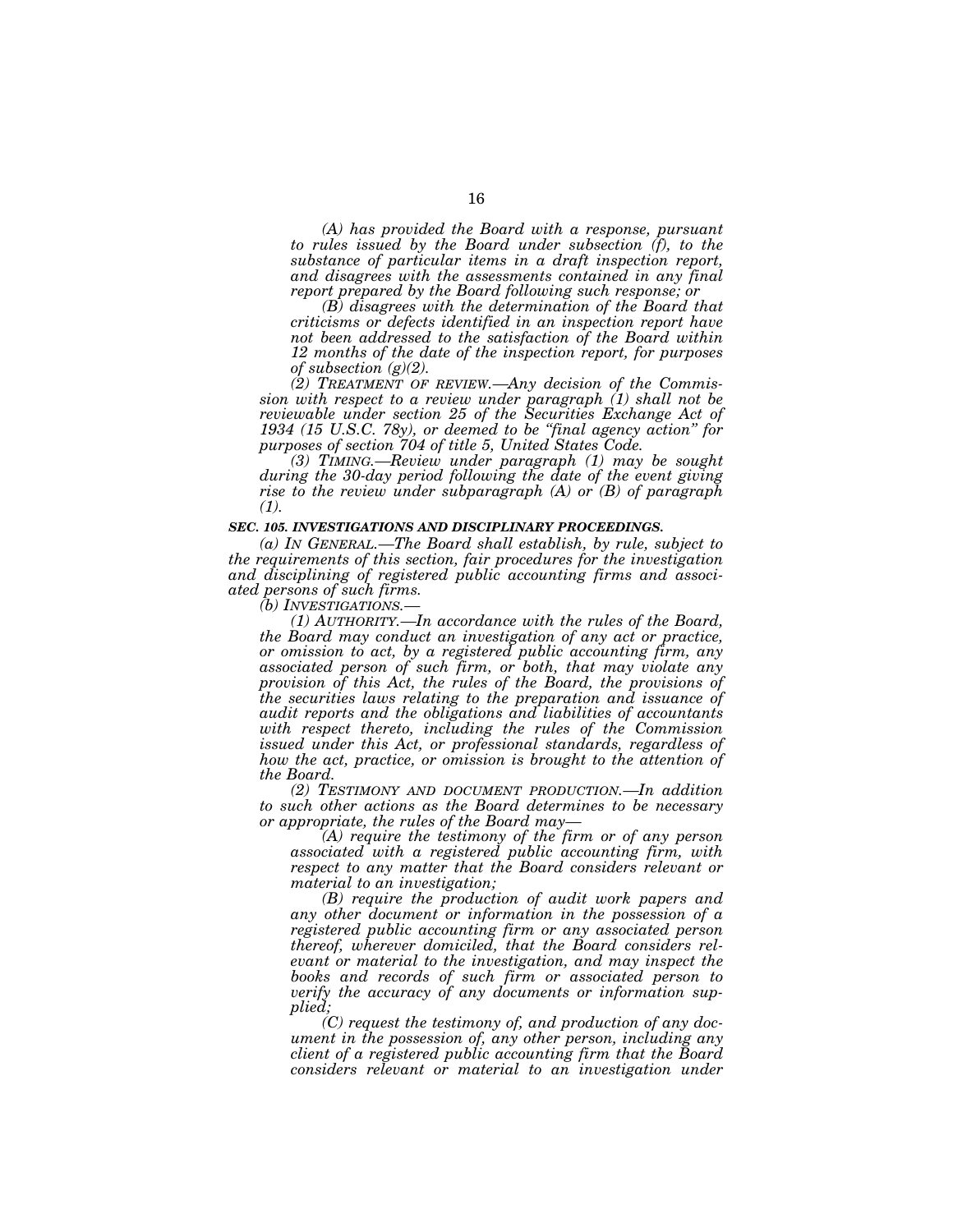*this section, with appropriate notice, subject to the needs of the investigation, as permitted under the rules of the Board; and* 

*(D) provide for procedures to seek issuance by the Commission, in a manner established by the Commission, of a subpoena to require the testimony of, and production of any document in the possession of, any person, including any client of a registered public accounting firm, that the Board considers relevant or material to an investigation under this section.* 

*(3) NONCOOPERATION WITH INVESTIGATIONS.— (A) IN GENERAL.—If a registered public accounting firm or any associated person thereof refuses to testify, produce documents, or otherwise cooperate with the Board in connection with an investigation under this section, the Board may—(i) suspend or bar such person from being associ-*

*ated with a registered public accounting firm, or require the registered public accounting firm to end such association;* 

*(ii) suspend or revoke the registration of the public accounting firm; and* 

*(iii) invoke such other lesser sanctions as the Board considers appropriate, and as specified by rule of the Board.* 

*(B) PROCEDURE.—Any action taken by the Board under this paragraph shall be subject to the terms of section 107(c).*

*(4) COORDINATION AND REFERRAL OF INVESTIGATIONS.— (A) COORDINATION.—The Board shall notify the Com-*

*mission of any pending Board investigation involving a potential violation of the securities laws, and thereafter coordinate its work with the work of the Commission's Division of Enforcement, as necessary to protect an ongoing Commission investigation.* 

*(B) REFERRAL.—The Board may refer an investigation* 

*under this section— (i) to the Commission;* 

*(ii) to any other Federal functional regulator (as defined in section 509 of the Gramm-Leach-Bliley Act (15 U.S.C. 6809)), in the case of an investigation that concerns an audit report for an institution that is subject to the jurisdiction of such regulator; and* 

*(iii) at the direction of the Commission, to— (I) the Attorney General of the United States; (II) the attorney general of 1 or more States; and* 

*(III) the appropriate State regulatory authority.* 

*(5) USE OF DOCUMENTS.— (A) CONFIDENTIALITY.—Except as provided in subparagraph (B), all documents and information prepared or received by or specifically for the Board, and deliberations of the Board and its employees and agents, in connection with an inspection under section 104 or with an investigation*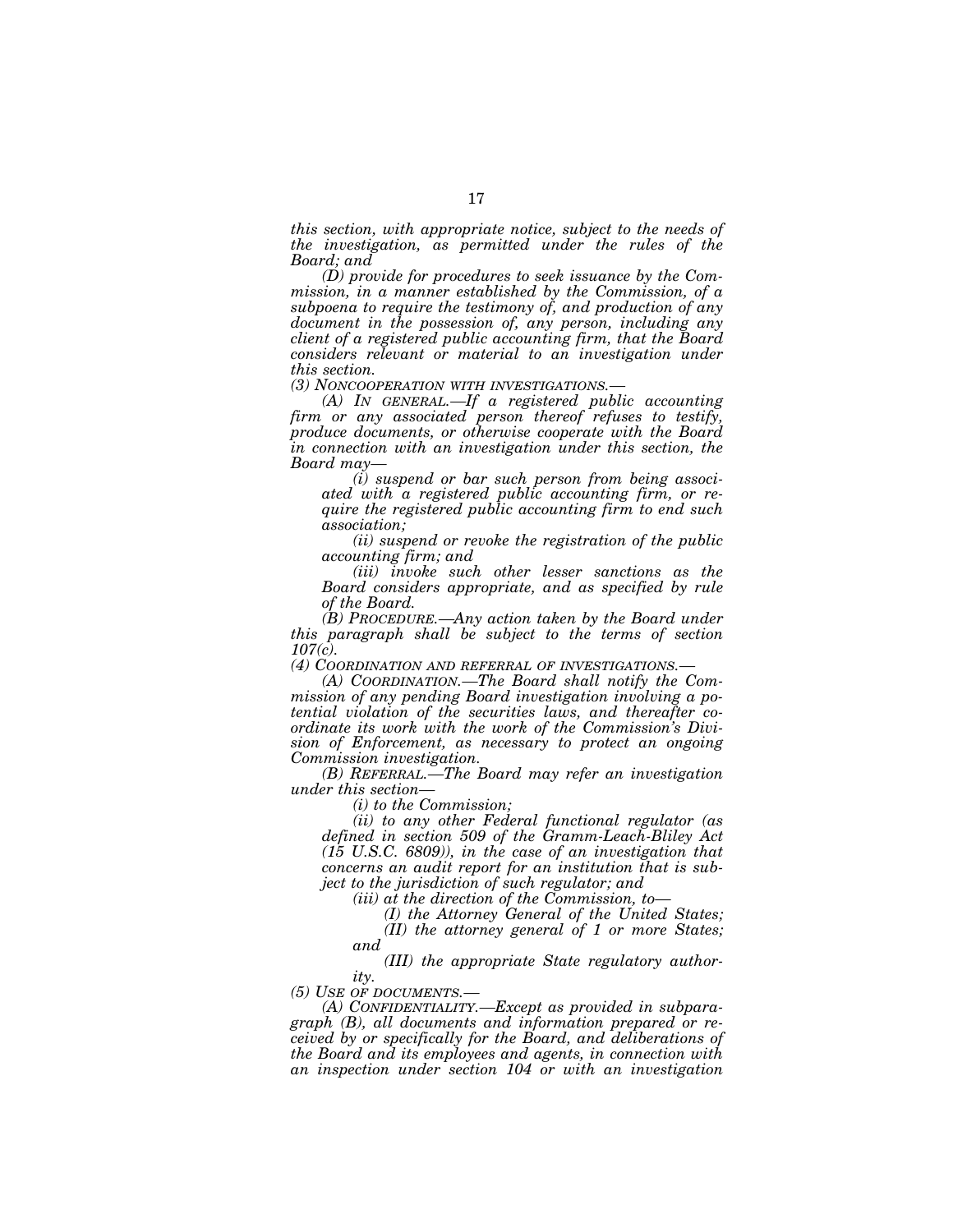*under this section, shall be confidential and privileged as an evidentiary matter (and shall not be subject to civil discovery or other legal process) in any proceeding in any Federal or State court or administrative agency, and shall be exempt from disclosure, in the hands of an agency or establishment of the Federal Government, under the Freedom of Information Act (5 U.S.C. 552a), or otherwise, unless and until presented in connection with a public proceeding or released in accordance with subsection (c).*

*(B) AVAILABILITY TO GOVERNMENT AGENCIES.—Without the loss of its status as confidential and privileged in the hands of the Board, all information referred to in subpara-*

*graph (A) may— (i) be made available to the Commission; and* 

*(ii) in the discretion of the Board, when determined by the Board to be necessary to accomplish the purposes of this Act or to protect investors, be made* 

*(I) the Attorney General of the United States; (II) the appropriate Federal functional regulator (as defined in section 509 of the Gramm-Leach-Bliley Act (15 U.S.C. 6809)), other than the Commission, with respect to an audit report for an institution subject to the jurisdiction of such regulator;* 

*(III) State attorneys general in connection with any criminal investigation; and* 

*(IV) any appropriate State regulatory authority,* 

*each of which shall maintain such information as confidential and privileged.* 

*(6) IMMUNITY.—Any employee of the Board engaged in carrying out an investigation under this Act shall be immune from any civil liability arising out of such investigation in the same manner and to the same extent as an employee of the Federal Government in similar circumstances.* 

*(1) NOTIFICATION; RECORDKEEPING.—The rules of the Board shall provide that in any proceeding by the Board to determine whether a registered public accounting firm, or an associated person thereof, should be disciplined, the Board shall— (A) bring specific charges with respect to the firm or as-*

*sociated person;* 

*(B) notify such firm or associated person of, and provide to the firm or associated person an opportunity to defend against, such charges; and* 

*(C) keep a record of the proceedings.* 

*(2) PUBLIC HEARINGS.—Hearings under this section shall not be public, unless otherwise ordered by the Board for good cause shown, with the consent of the parties to such hearing.* 

*(3) SUPPORTING STATEMENT.—A determination by the Board to impose a sanction under this subsection shall be supported by a statement setting forth—*

*(A) each act or practice in which the registered public accounting firm, or associated person, has engaged (or*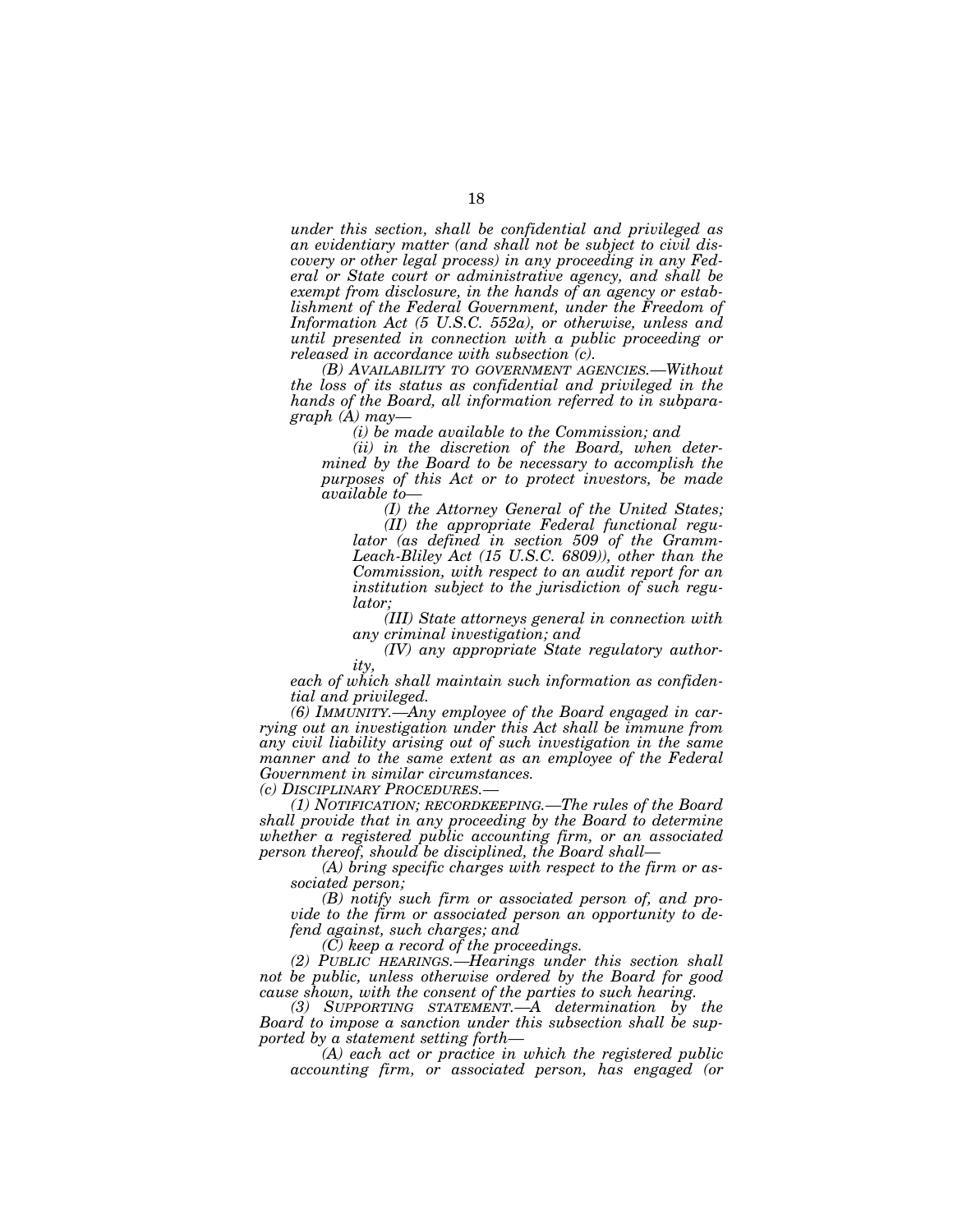*omitted to engage), or that forms a basis for all or a part of such sanction;* 

*(B) the specific provision of this Act, the securities laws, the rules of the Board, or professional standards which the Board determines has been violated; and* 

*(C) the sanction imposed, including a justification for that sanction.* 

*(4) SANCTIONS.—If the Board finds, based on all of the facts and circumstances, that a registered public accounting firm or associated person thereof has engaged in any act or practice, or omitted to act, in violation of this Act, the rules of the Board, the provisions of the securities laws relating to the preparation and issuance of audit reports and the obligations and liabilities of accountants with respect thereto, including the rules of the Commission issued under this Act, or professional standards, the Board may impose such disciplinary or remedial sanctions as it determines appropriate, subject to applicable* 

*limitations under paragraph (5), including— (A) temporary suspension or permanent revocation of registration under this title;* 

*(B) temporary or permanent suspension or bar of a person from further association with any registered public accounting firm;* 

*(C) temporary or permanent limitation on the activities, functions, or operations of such firm or person (other than in connection with required additional professional education or training);* 

*(D) a civil money penalty for each such violation, in an* 

*amount equal to— (i) not more than \$100,000 for a natural person or \$2,000,000 for any other person; and* 

*(ii) in any case to which paragraph (5) applies, not more than \$750,000 for a natural person or \$15,000,000 for any other person;* 

*(E) censure;* 

*(F) required additional professional education or training; or* 

*(G) any other appropriate sanction provided for in the rules of the Board.* 

*(5) INTENTIONAL OR OTHER KNOWING CONDUCT.—The sanctions and penalties described in subparagraphs (A) through (C) and (D)(ii) of paragraph (4) shall only apply to—*

*(A) intentional or knowing conduct, including reckless conduct, that results in violation of the applicable statutory, regulatory, or professional standard; or* 

*(B) repeated instances of negligent conduct, each resulting in a violation of the applicable statutory, regulatory, or professional standard.* 

*(6) FAILURE TO SUPERVISE.— (A) IN GENERAL.—The Board may impose sanctions under this section on a registered accounting firm or upon the supervisory personnel of such firm, if the Board finds that— (i) the firm has failed reasonably to supervise an* 

*associated person, either as required by the rules of the*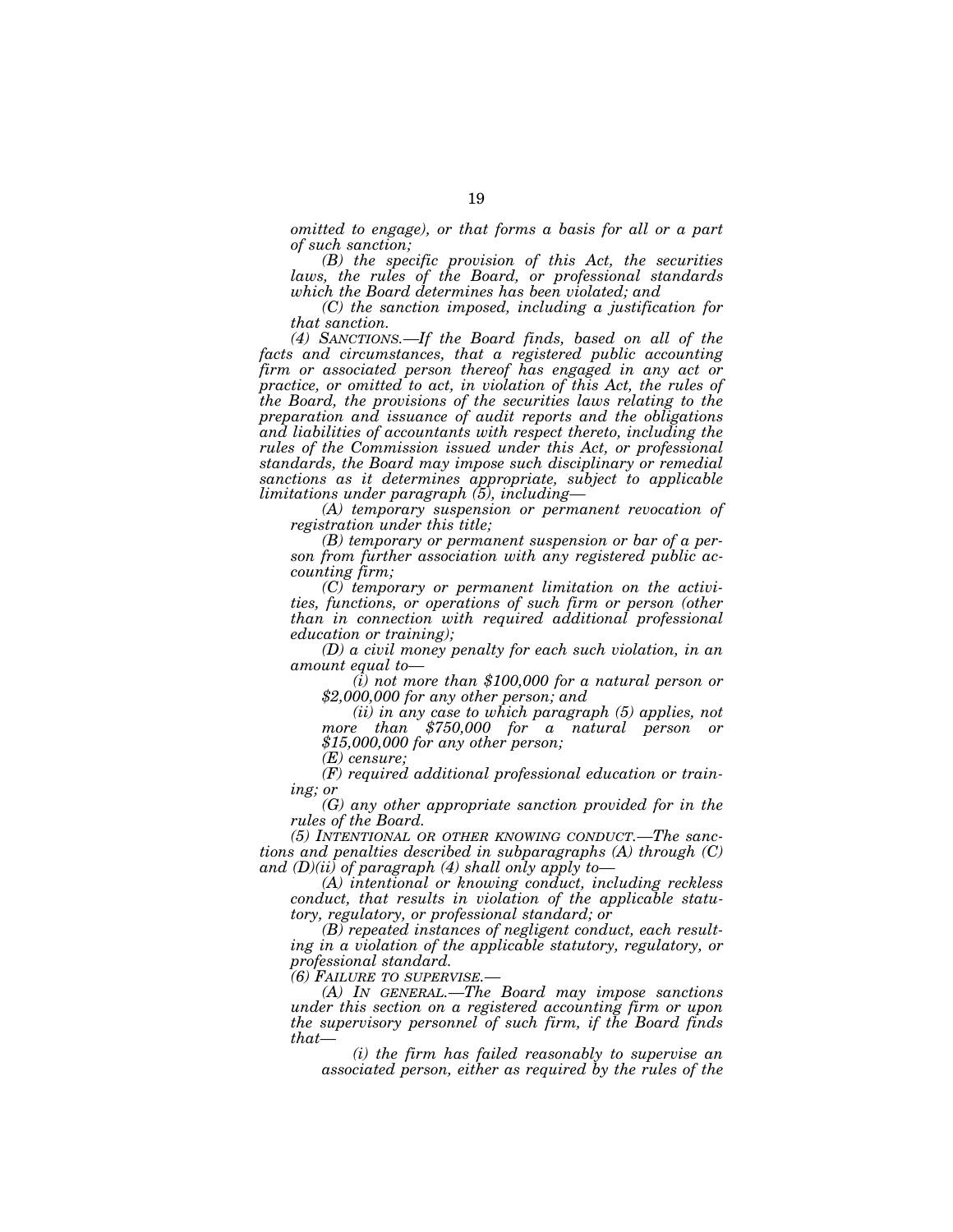*Board relating to auditing or quality control standards, or otherwise, with a view to preventing violations of this Act, the rules of the Board, the provisions of the securities laws relating to the preparation and issuance of audit reports and the obligations and liabilities of accountants with respect thereto, including the rules of the Commission under this Act, or professional standards; and* 

*(ii) such associated person commits a violation of this Act, or any of such rules, laws, or standards.* 

*(B) RULE OF CONSTRUCTION.—No associated person of a registered public accounting firm shall be deemed to have failed reasonably to supervise any other person for purposes* 

*(i)* there have been established in and for that firm *procedures, and a system for applying such procedures, that comply with applicable rules of the Board and that would reasonably be expected to prevent and detect any such violation by such associated person; and* 

*(ii) such person has reasonably discharged the duties and obligations incumbent upon that person by reason of such procedures and system, and had no reasonable cause to believe that such procedures and system were not being complied with.* 

*(7) EFFECT OF SUSPENSION.— (A) ASSOCIATION WITH A PUBLIC ACCOUNTING FIRM.—It shall be unlawful for any person that is suspended or barred from being associated with a registered public accounting firm under this subsection willfully to become or remain associated with any registered public accounting firm, or for any registered public accounting firm that knew, or, in the exercise of reasonable care should have known, of the suspension or bar, to permit such an association, without the consent of the Board or the Commission.* 

*(B) ASSOCIATION WITH AN ISSUER.—It shall be unlawful for any person that is suspended or barred from being associated with an issuer under this subsection willfully to become or remain associated with any issuer in an accountancy or a financial management capacity, and for any issuer that knew, or in the exercise of reasonable care should have known, of such suspension or bar, to permit such an association, without the consent of the Board or the Commission.* 

*(d) REPORTING OF SANCTIONS.—*

*(1) RECIPIENTS.—If the Board imposes a disciplinary sanction, in accordance with this section, the Board shall report the sanction to—*

*(A) the Commission;* 

*(B) any appropriate State regulatory authority or any foreign accountancy licensing board with which such firm or person is licensed or certified; and* 

*(C) the public (once any stay on the imposition of such sanction has been lifted).* 

*(2) CONTENTS.—The information reported under paragraph (1) shall include—*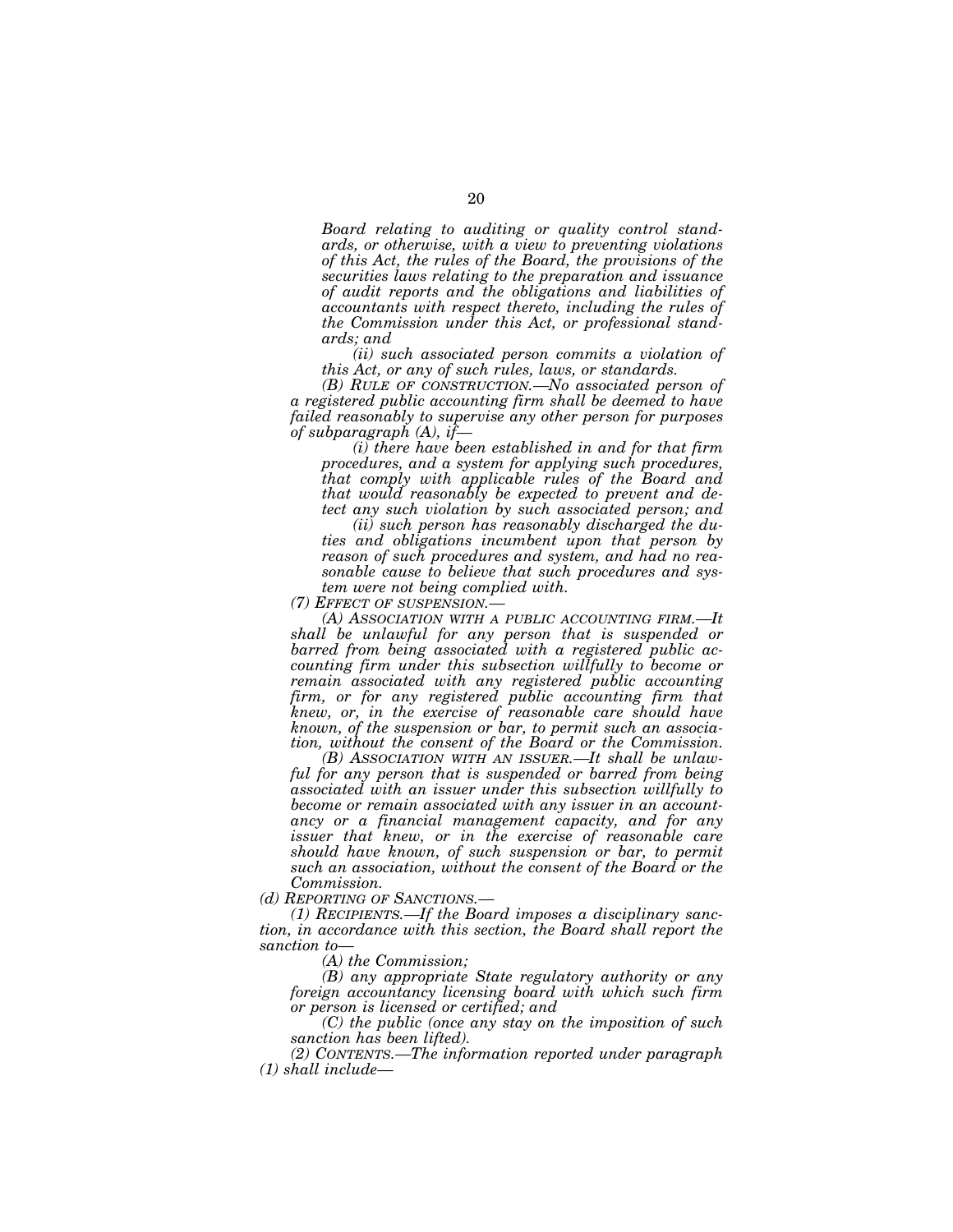*(A) the name of the sanctioned person;* 

*(B) a description of the sanction and the basis for its imposition; and* 

*(C) such other information as the Board deems appropriate.*<br>
(e) STAY OF SANCTIONS.

*(1) In GENERAL.—Application to the Commission for review, or the institution by the Commission of review, of any disciplinary action of the Board shall operate as a stay of any such disciplinary action, unless and until the Commission orders (summarily or after notice and opportunity for hearing on the question of a stay, which hearing may consist solely of the submission of affidavits or presentation of oral arguments) that no such stay shall continue to operate.* 

*(2) EXPEDITED PROCEDURES.—The Commission shall establish for appropriate cases an expedited procedure for consideration and determination of the question of the duration of a stay pending review of any disciplinary action of the Board under this subsection.* 

#### *SEC. 106. FOREIGN PUBLIC ACCOUNTING FIRMS.*

*(a) APPLICABILITY TO CERTAIN FOREIGN FIRMS.— (1) IN GENERAL.—Any foreign public accounting firm that prepares or furnishes an audit report with respect to any issuer, shall be subject to this Act and the rules of the Board and the Commission issued under this Act, in the same manner and to the same extent as a public accounting firm that is organized and operates under the laws of the United States or any State, except that registration pursuant to section 102 shall not by itself provide a basis for subjecting such a foreign public accounting firm to the jurisdiction of the Federal or State courts, other than with respect to controversies between such firms and the Board.* 

*(2) BOARD AUTHORITY.—The Board may, by rule, determine that a foreign public accounting firm (or a class of such firms) that does not issue audit reports nonetheless plays such a substantial role in the preparation and furnishing of such reports for particular issuers, that it is necessary or appropriate, in light of the purposes of this Act and in the public interest or for the protection of investors, that such firm (or class of firms) should be treated as a public accounting firm (or firms) for purposes of registration under, and oversight by the Board in accordance with, this title.* 

*(b) PRODUCTION OF AUDIT WORKPAPERS.—*

*(1) CONSENT BY FOREIGN FIRMS.—If a foreign public accounting firm issues an opinion or otherwise performs material services upon which a registered public accounting firm relies in issuing all or part of any audit report or any opinion contained in an audit report, that foreign public accounting firm shall be deemed to have consented—*

*(A) to produce its audit workpapers for the Board or the Commission in connection with any investigation by either body with respect to that audit report; and* 

*(B) to be subject to the jurisdiction of the courts of the United States for purposes of enforcement of any request for production of such workpapers.*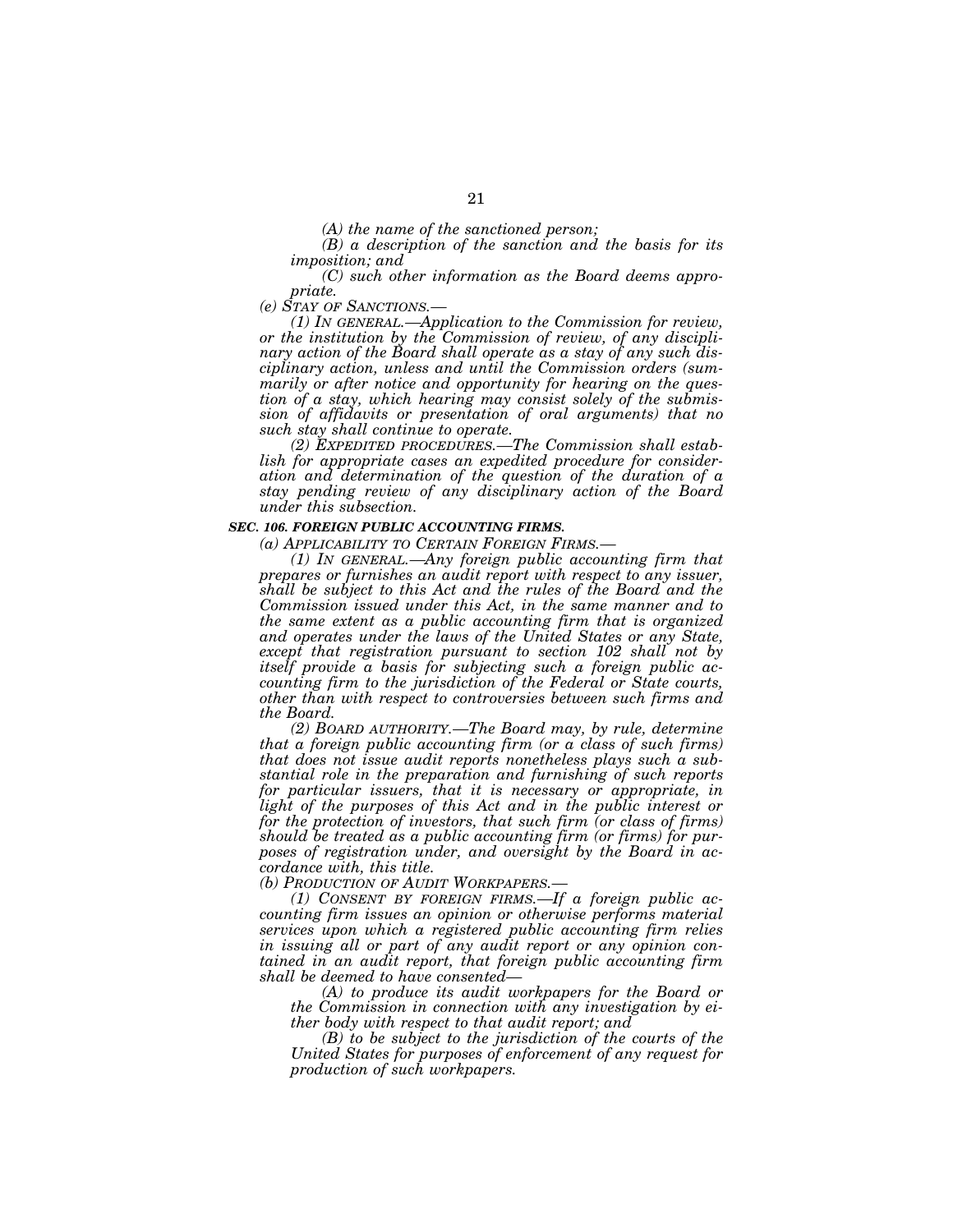*(2) CONSENT BY DOMESTIC FIRMS.—A registered public accounting firm that relies upon the opinion of a foreign public accounting firm, as described in paragraph (1), shall be deemed—*

*(A) to have consented to supplying the audit workpapers of that foreign public accounting firm in response to a request for production by the Board or the Commission; and* 

*(B) to have secured the agreement of that foreign public accounting firm to such production, as a condition of its reliance on the opinion of that foreign public accounting firm.* 

*(c) EXEMPTION AUTHORITY.—The Commission, and the Board, subject to the approval of the Commission, may, by rule, regulation, or order, and as the Commission (or Board) determines necessary or appropriate in the public interest or for the protection of investors, either unconditionally or upon specified terms and conditions exempt any foreign public accounting firm, or any class of such firms, from any provision of this Act or the rules of the Board or the Commission issued under this Act.* 

*(d) DEFINITION.—In this section, the term ''foreign public accounting firm'' means a public accounting firm that is organized and operates under the laws of a foreign government or political subdivision thereof.* 

#### *SEC. 107. COMMISSION OVERSIGHT OF THE BOARD.*

*(a) GENERAL OVERSIGHT RESPONSIBILITY.—The Commission shall have oversight and enforcement authority over the Board, as provided in this Act. The provisions of section 17(a)(1) of the Securities Exchange Act of 1934 (15 U.S.C. 78q(a)(1)), and of section 17(b)(1) of the Securities Exchange Act of 1934 (15 U.S.C. 78q(b)(1)) shall apply to the Board as fully as if the Board were a ''registered securities association'' for purposes of those sections 17(a)(1) and 17(b)(1).*<br>*(b) RULES OF THE BOARD.*-

*(b) RULES OF THE BOARD.— (1) DEFINITION.—In this section, the term ''proposed rule'' means any proposed rule of the Board, and any modification of any such rule.* 

*(2) PRIOR APPROVAL REQUIRED.—No rule of the Board shall become effective without prior approval of the Commission in accordance with this section, other than as provided in section 103(a)(3)(B) with respect to initial or transitional standards.* 

*(3) APPROVAL CRITERIA.—The Commission shall approve a proposed rule, if it finds that the rule is consistent with the requirements of this Act and the securities laws, or is necessary or appropriate in the public interest or for the protection of investors.* 

*(4) PROPOSED RULE PROCEDURES.—The provisions of paragraphs (1) through (3) of section 19(b) of the Securities Exchange Act of 1934 (15 U.S.C. 78s(b)) shall govern the proposed rules of the Board, as fully as if the Board were a ''registered securities association'' for purposes of that section 19(b), except that, for purposes of this paragraph—*

*(A) the phrase ''consistent with the requirements of this title and the rules and regulations thereunder applicable to such organization'' in section 19(b)(2) of that Act shall be deemed to read ''consistent with the requirements of title I*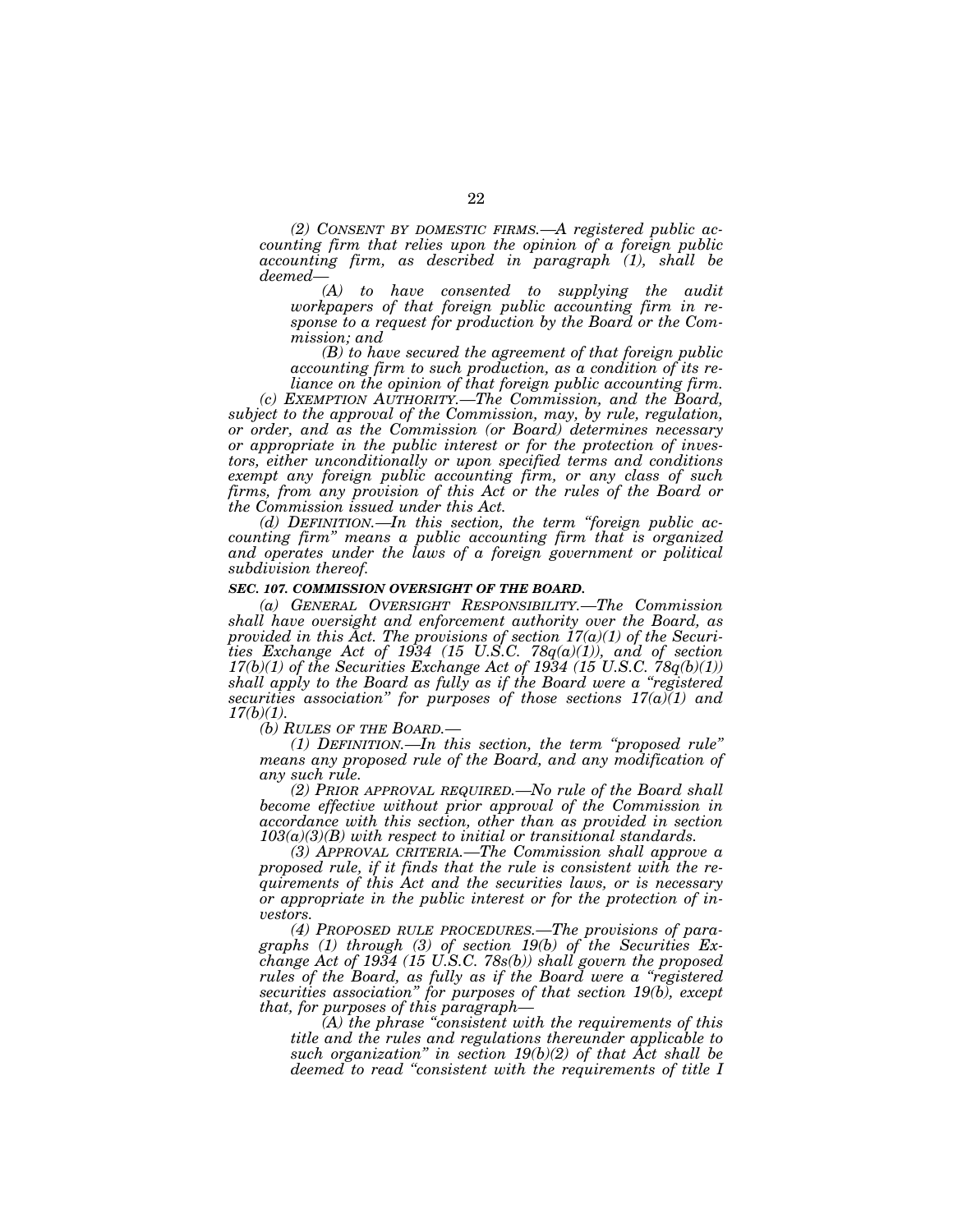*of the Sarbanes-Oxley Act of 2002, and the rules and regulations issued thereunder applicable to such organization, or as necessary or appropriate in the public interest or for the protection of investors''; and* 

*(B) the phrase ''otherwise in furtherance of the purposes of this title'' in section 19(b)(3)(C) of that Act shall be deemed to read ''otherwise in furtherance of the purposes of title I of the Sarbanes-Oxley Act of 2002''. (5) COMMISSION AUTHORITY TO AMEND RULES OF THE*

*BOARD.—The provisions of section 19(c) of the Securities Exchange Act of 1934 (15 U.S.C. 78s(c)) shall govern the abrogation, deletion, or addition to portions of the rules of the Board by the Commission as fully as if the Board were a ''registered securities association'' for purposes of that section 19(c), except that the phrase ''to conform its rules to the requirements of this title and the rules and regulations thereunder applicable to such organization, or otherwise in furtherance of the purposes of this title'' in section 19(c) of that Act shall, for purposes of this paragraph, be deemed to read ''to assure the fair administration of the Public Company Accounting Oversight Board, conform the rules promulgated by that Board to the requirements of title I of the Sarbanes-Oxley Act of 2002, or otherwise*  further the purposes of that Act, the securities laws, and the *rules and regulations thereunder applicable to that Board''. (c) COMMISSION REVIEW OF DISCIPLINARY ACTION TAKEN BY*

*THE BOARD.— (1) NOTICE OF SANCTION.—The Board shall promptly file notice with the Commission of any final sanction on any registered public accounting firm or on any associated person thereof, in such form and containing such information as the Commission, by rule, may prescribe.* 

*(2) REVIEW OF SANCTIONS.—The provisions of sections 19(d)(2) and 19(e)(1) of the Securities Exchange Act of 1934 (15*  U.S.C. 78s  $(d)(2)$  and  $(e)(1)$  shall govern the review by the *Commission of final disciplinary sanctions imposed by the Board (including sanctions imposed under section 105(b)(3) of this Act for noncooperation in an investigation of the Board), as fully as if the Board were a self-regulatory organization and the Commission were the appropriate regulatory agency for such organization for purposes of those sections 19(d)(2) and 19(e)(1), except that, for purposes of this paragraph— (A) section 105(e) of this Act (rather than that section* 

*19(d)(2)) shall govern the extent to which application for, or institution by the Commission on its own motion of, review of any disciplinary action of the Board operates as a stay of such action;* 

*(B) references in that section 19(e)(1) to ''members'' of such an organization shall be deemed to be references to registered public accounting firms;* 

*(C) the phrase ''consistent with the purposes of this title'' in that section 19(e)(1) shall be deemed to read ''consistent with the purposes of this title and title I of the Sarbanes-Oxley Act of 2002'';* 

*(D) references to rules of the Municipal Securities Rulemaking Board in that section 19(e)(1) shall not apply; and*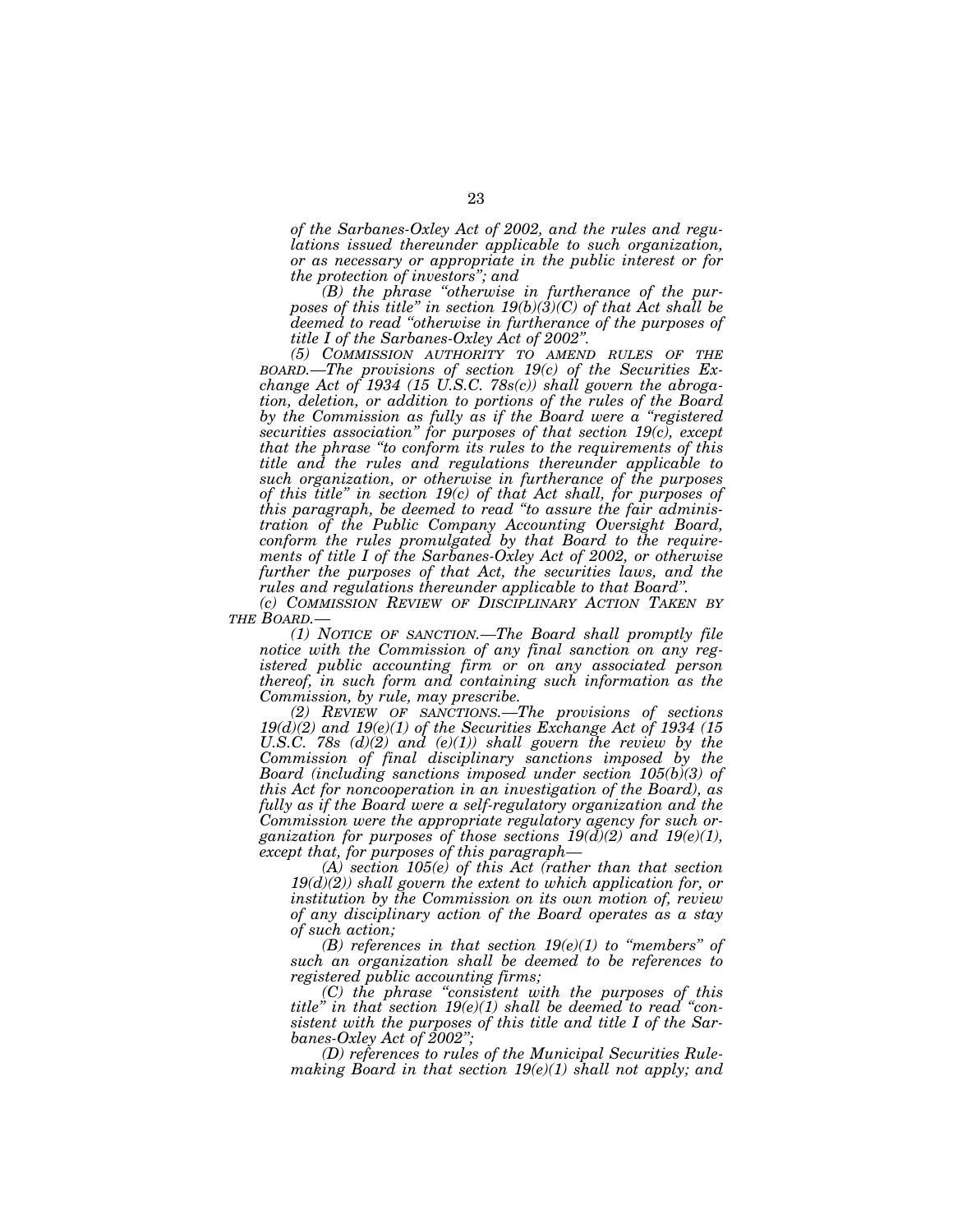*(E) the reference to section 19(e)(2) of the Securities Exchange Act of 1934 shall refer instead to section 107(c)(3) of this Act.* 

*(3) COMMISSION MODIFICATION AUTHORITY.—The Commission may enhance, modify, cancel, reduce, or require the remission of a sanction imposed by the Board upon a registered public accounting firm or associated person thereof, if the Commission, having due regard for the public interest and the protection of investors, finds, after a proceeding in accordance with this subsection, that the sanction—*

*(A) is not necessary or appropriate in furtherance of this Act or the securities laws; or* 

*(B) is excessive, oppressive, inadequate, or otherwise not appropriate to the finding or the basis on which the sanction was imposed.* 

*(d) CENSURE OF THE BOARD; OTHER SANCTIONS.—*

*(1) RESCISSION OF BOARD AUTHORITY.—The Commission, by rule, consistent with the public interest, the protection of investors, and the other purposes of this Act and the securities laws, may relieve the Board of any responsibility to enforce compliance with any provision of this Act, the securities laws, the rules of the Board, or professional standards.* 

*(2) CENSURE OF THE BOARD; LIMITATIONS.—The Commission may, by order, as it determines necessary or appropriate in the public interest, for the protection of investors, or otherwise in furtherance of the purposes of this Act or the securities laws, censure or impose limitations upon the activities, functions, and operations of the Board, if the Commission finds, on the record, after notice and opportunity for a hearing, that the Board—*

*(A) has violated or is unable to comply with any provision of this Act, the rules of the Board, or the securities laws; or* 

*(B) without reasonable justification or excuse, has*  failed to enforce compliance with any such provision or *rule, or any professional standard by a registered public accounting firm or an associated person thereof.* 

*(3) CENSURE OF BOARD MEMBERS; REMOVAL FROM OFFICE.— The Commission may, as necessary or appropriate in the public interest, for the protection of investors, or otherwise in furtherance of the purposes of this Act or the securities laws, remove from office or censure any member of the Board, if the Commission finds, on the record, after notice and opportunity for a hearing, that such member—*

*(A) has willfully violated any provision of this Act, the rules of the Board, or the securities laws;* 

*(B) has willfully abused the authority of that member; or* 

*(C) without reasonable justification or excuse, has*  failed to enforce compliance with any such provision or *rule, or any professional standard by any registered public accounting firm or any associated person thereof.* 

#### *SEC. 108. ACCOUNTING STANDARDS.*

*(a) AMENDMENT TO SECURITIES ACT OF 1933.—Section 19 of the Securities Act of 1933 (15 U.S.C. 77s) is amended—*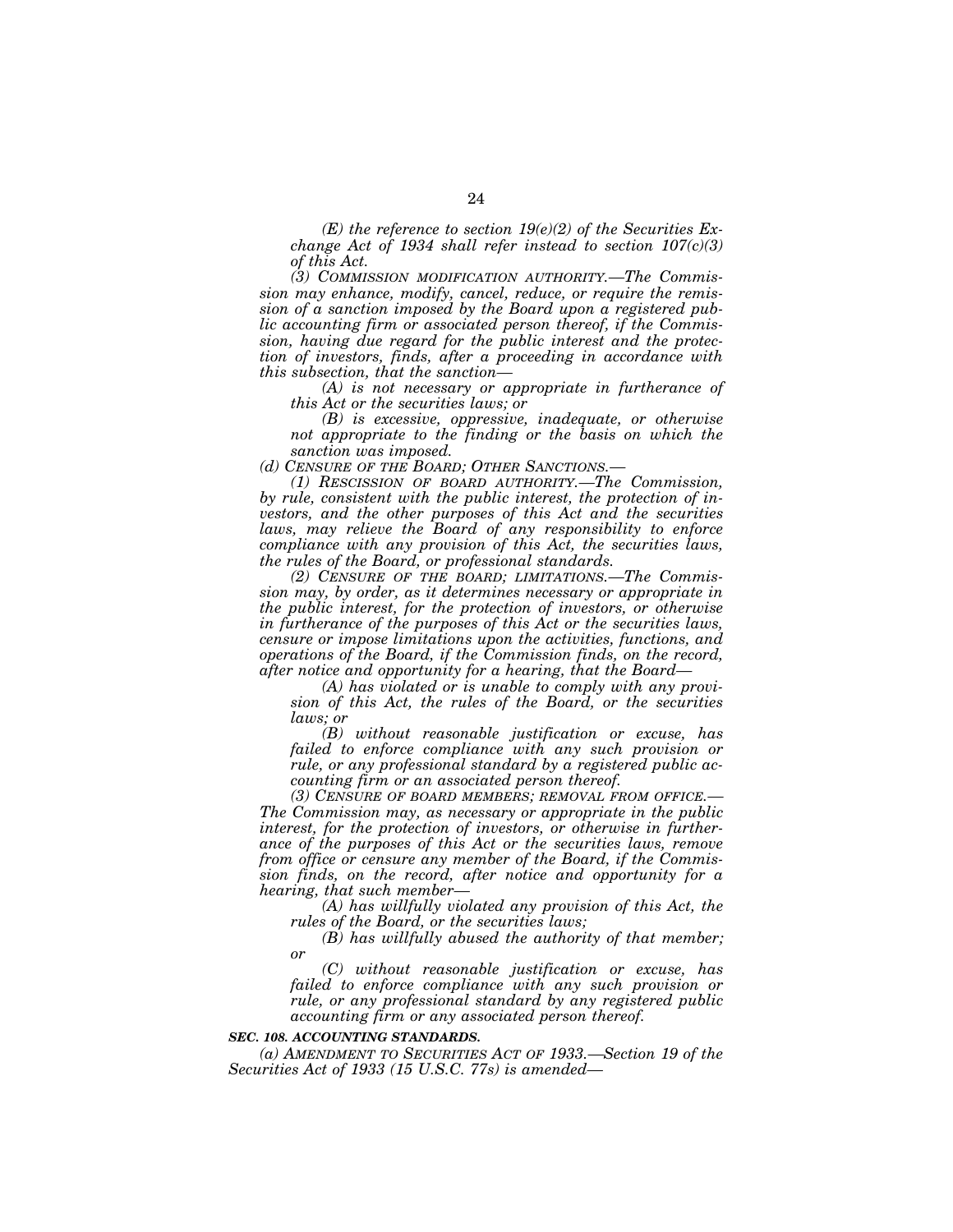*(1) by redesignating subsections (b) and (c) as subsections (c) and (d), respectively; and* 

*(2) by inserting after subsection (a) the following:* 

*''(b) RECOGNITION OF ACCOUNTING STANDARDS.—*

*''(1) IN GENERAL.—In carrying out its authority under subsection (a) and under section 13(b) of the Securities Exchange Act of 1934, the Commission may recognize, as 'generally accepted' for purposes of the securities laws, any accounting principles established by a standard setting body—*

*''(A) that—*

*''(i) is organized as a private entity;* 

*''(ii) has, for administrative and operational purposes, a board of trustees (or equivalent body) serving in the public interest, the majority of whom are not, concurrent with their service on such board, and have not been during the 2-year period preceding such service, associated persons of any registered public accounting firm;* 

*''(iii) is funded as provided in section 109 of the Sarbanes-Oxley Act of 2002;* 

*''(iv) has adopted procedures to ensure prompt consideration, by majority vote of its members, of changes to accounting principles necessary to reflect emerging accounting issues and changing business practices; and* 

*''(v) considers, in adopting accounting principles, the need to keep standards current in order to reflect changes in the business environment, the extent to which international convergence on high quality accounting standards is necessary or appropriate in the public interest and for the protection of investors; and* 

*''(B) that the Commission determines has the capacity to assist the Commission in fulfilling the requirements of subsection (a) and section 13(b) of the Securities Exchange Act of 1934, because, at a minimum, the standard setting body is capable of improving the accuracy and effectiveness of financial reporting and the protection of investors under the securities laws.* 

*''(2) ANNUAL REPORT.—A standard setting body described in paragraph (1) shall submit an annual report to the Commission and the public, containing audited financial statements of that standard setting body.''.* 

*(b) COMMISSION AUTHORITY.—The Commission shall promulgate such rules and regulations to carry out section 19(b) of the Securities Act of 1933, as added by this section, as it deems necessary or appropriate in the public interest or for the protection of investors.* 

*(c) NO EFFECT ON COMMISSION POWERS.—Nothing in this Act, including this section and the amendment made by this section, shall be construed to impair or limit the authority of the Commission to establish accounting principles or standards for purposes of enforcement of the securities laws.* 

*(d) STUDY AND REPORT ON ADOPTING PRINCIPLES-BASED AC-COUNTING.—*

*(1) STUDY.—*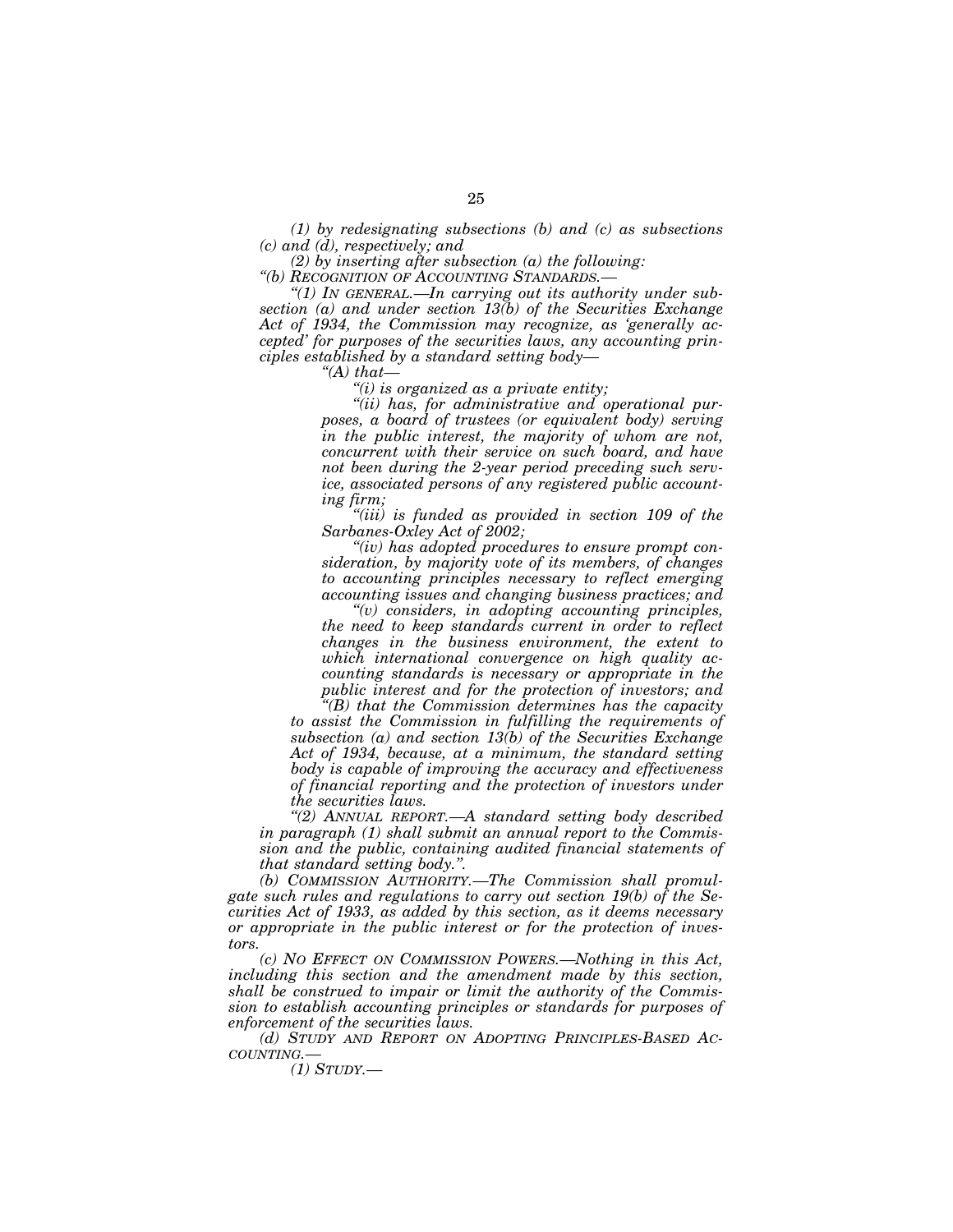*(A) IN GENERAL.—The Commission shall conduct a study on the adoption by the United States financial reporting system of a principles-based accounting system.* 

*(B)* STUDY TOPICS.—The study required by subparagraph (A) shall include an examination of—

*(i) the extent to which principles-based accounting and financial reporting exists in the United States;* 

*(ii) the length of time required for change from a rules-based to a principles-based financial reporting system;* 

*(iii) the feasibility of and proposed methods by which a principles-based system may be implemented; and* 

*(iv) a thorough economic analysis of the implementation of a principles-based system.* 

*(2) REPORT.—Not later than 1 year after the date of enactment of this Act, the Commission shall submit a report on the results of the study required by paragraph (1) to the Committee on Banking, Housing, and Urban Affairs of the Senate and the Committee on Financial Services of the House of Representatives.* 

#### *SEC. 109. FUNDING.*

*(a) IN GENERAL.—The Board, and the standard setting body designated pursuant to section 19(b) of the Securities Act of 1933, as amended by section 108, shall be funded as provided in this section.* 

*(b) ANNUAL BUDGETS.—The Board and the standard setting body referred to in subsection (a) shall each establish a budget for each fiscal year, which shall be reviewed and approved according to their respective internal procedures not less than 1 month prior to the commencement of the fiscal year to which the budget pertains (or at the beginning of the Board's first fiscal year, which may be a short fiscal year). The budget of the Board shall be subject to approval by the Commission. The budget for the first fiscal year of the Board shall be prepared and approved promptly following the appointment of the initial five Board members, to permit action by the Board of the organizational tasks contemplated by section 101(d).* (*c*) *SOURCES AND USES OF FUNDS.*—

*(1) RECOVERABLE BUDGET EXPENSES.*—The budget of the *Board (reduced by any registration or annual fees received under section 102(e) for the year preceding the year for which the budget is being computed), and all of the budget of the standard setting body referred to in subsection (a), for each fiscal year of each of those 2 entities, shall be payable from annual accounting support fees, in accordance with subsections (d) and (e). Accounting support fees and other receipts of the Board and of such standard-setting body shall not be considered public monies of the United States.* 

*(2) FUNDS GENERATED FROM THE COLLECTION OF MONE-TARY PENALTIES.—Subject to the availability in advance in an appropriations Act, and notwithstanding subsection (i), all*  funds collected by the Board as a result of the assessment of *monetary penalties shall be used to fund a merit scholarship program for undergraduate and graduate students enrolled in accredited accounting degree programs, which program is to be*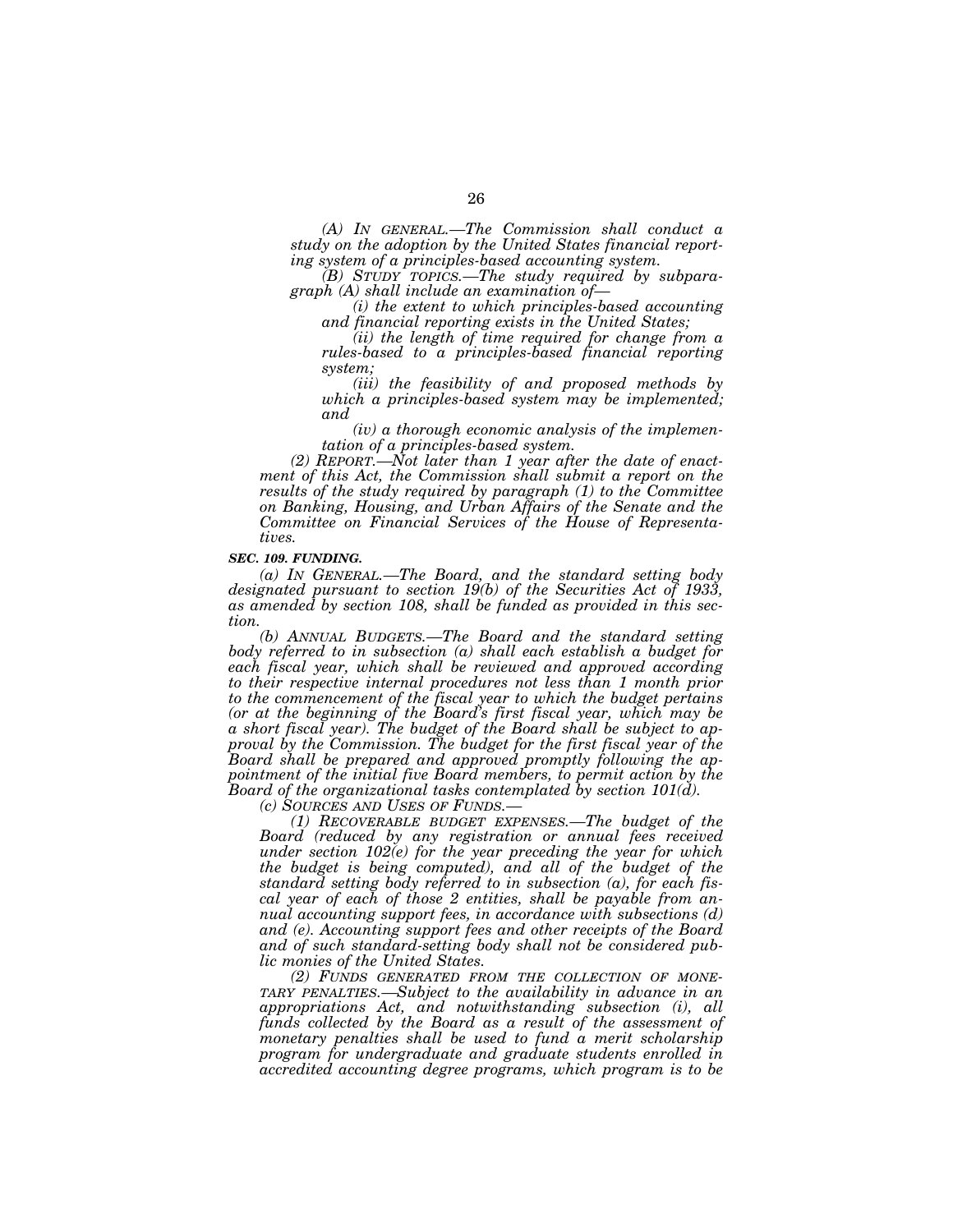*administered by the Board or by an entity or agent identified by the Board.* 

*(d) ANNUAL ACCOUNTING SUPPORT FEE FOR THE BOARD.—*

*(1) ESTABLISHMENT OF FEE.—The Board shall establish, with the approval of the Commission, a reasonable annual accounting support fee (or a formula for the computation thereof), as may be necessary or appropriate to establish and maintain the Board. Such fee may also cover costs incurred in the Board's first fiscal year (which may be a short fiscal year), or may be levied separately with respect to such short fiscal year.* 

*(2) ASSESSMENTS.—The rules of the Board under paragraph (1) shall provide for the equitable allocation, assessment, and collection by the Board (or an agent appointed by the Board) of the fee established under paragraph (1), among issuers, in accordance with subsection (g), allowing for differentiation among classes of issuers, as appropriate.* 

*(e) ANNUAL ACCOUNTING SUPPORT FEE FOR STANDARD SETTING BODY.—The annual accounting support fee for the standard setting body referred to in subsection (a)—*

*(1) shall be allocated in accordance with subsection (g), and assessed and collected against each issuer, on behalf of the standard setting body, by 1 or more appropriate designated collection agents, as may be necessary or appropriate to pay for the budget and provide for the expenses of that standard setting body, and to provide for an independent, stable source of funding for such body, subject to review by the Commission; and* 

*(2) may differentiate among different classes of issuers.* 

*(f) LIMITATION ON FEE.—The amount of fees collected under this section for a fiscal year on behalf of the Board or the standards setting body, as the case may be, shall not exceed the recoverable budget expenses of the Board or body, respectively (which may include operating, capital, and accrued items), referred to in subsection (c)(1).* 

*(g) ALLOCATION OF ACCOUNTING SUPPORT FEES AMONG ISSUERS.—Any amount due from issuers (or a particular class of*  issuers) under this section to fund the budget of the Board or the *standard setting body referred to in subsection (a) shall be allocated*  among and payable by each issuer (or each issuer in a particular *class, as applicable) in an amount equal to the total of such amount, multiplied by a fraction—*

*(1) the numerator of which is the average monthly equity market capitalization of the issuer for the 12-month period immediately preceding the beginning of the fiscal year to which such budget relates; and* 

*(2) the denominator of which is the average monthly equity market capitalization of all such issuers for such 12-month period.* 

*(h) CONFORMING AMENDMENTS.—Section 13(b)(2) of the Securities Exchange Act of 1934 (15 U.S.C. 78m(b)(2)) is amended—*

*(1) in subparagraph (A), by striking ''and'' at the end; and (2) in subparagraph (B), by striking the period at the end and inserting the following: ''; and* 

*''(C) notwithstanding any other provision of law, pay the allocable share of such issuer of a reasonable annual accounting*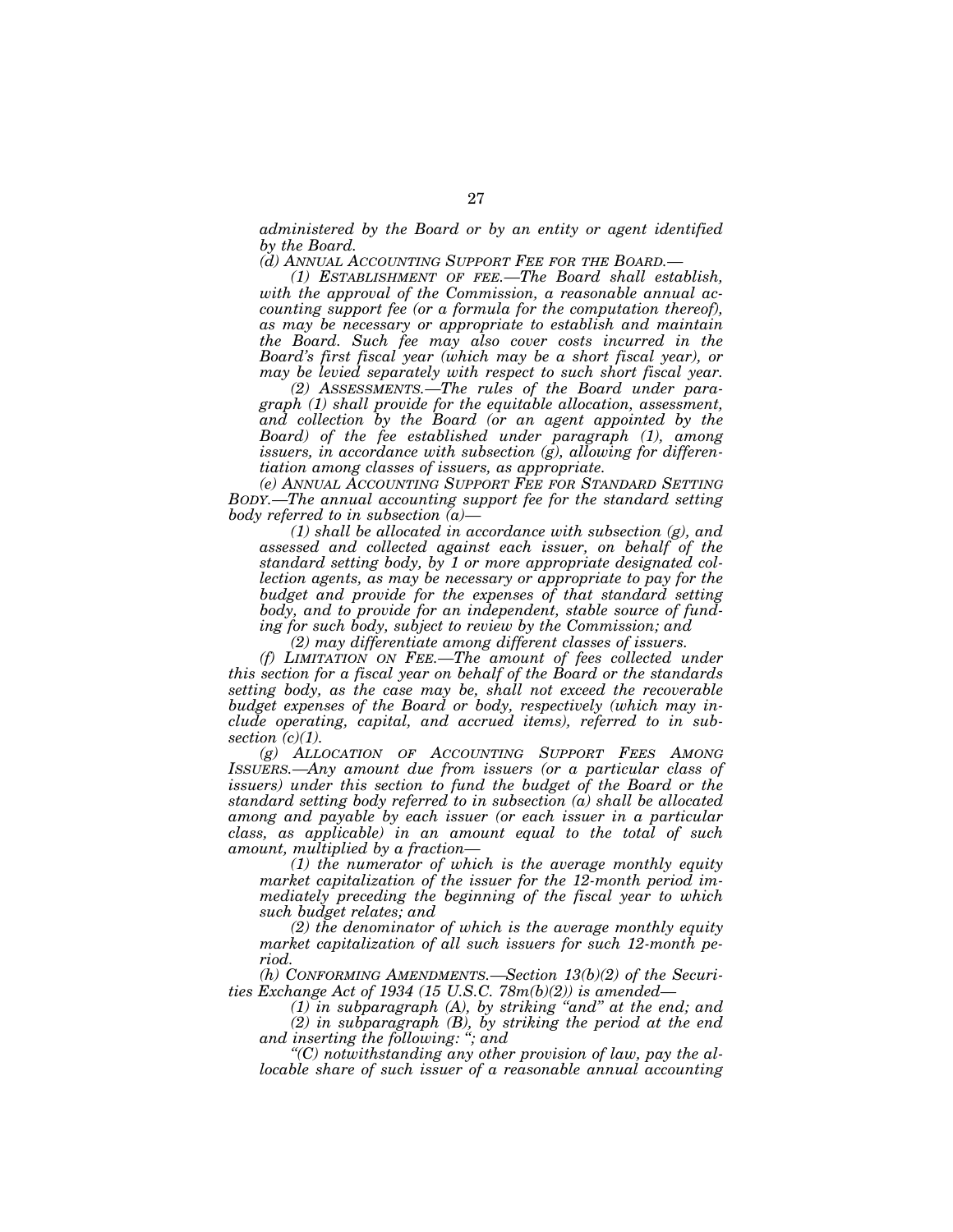*support fee or fees, determined in accordance with section 109 of the Sarbanes-Oxley Act of 2002.''.* 

*(i) RULE OF CONSTRUCTION.—Nothing in this section shall be construed to render either the Board, the standard setting body referred to in subsection (a), or both, subject to procedures in Congress to authorize or appropriate public funds, or to prevent such organization from utilizing additional sources of revenue for its activities, such as earnings from publication sales, provided that each additional source of revenue shall not jeopardize, in the judgment of the Commission, the actual and perceived independence of such organization.*

*(j) START-UP EXPENSES OF THE BOARD.—From the unexpended balances of the appropriations to the Commission for fiscal year 2003, the Secretary of the Treasury is authorized to advance to the Board not to exceed the amount necessary to cover the expenses of the Board during its first fiscal year (which may be a short fiscal year).* 

## *TITLE II—AUDITOR INDEPENDENCE*

#### *SEC. 201. SERVICES OUTSIDE THE SCOPE OF PRACTICE OF AUDITORS.*

*(a) PROHIBITED ACTIVITIES.—Section 10A of the Securities Exchange Act of 1934 (15 U.S.C. 78j–1) is amended by adding at the end the following:* 

*''(g) PROHIBITED ACTIVITIES.—Except as provided in subsection (h), it shall be unlawful for a registered public accounting firm (and any associated person of that firm, to the extent determined appropriate by the Commission) that performs for any issuer any audit required by this title or the rules of the Commission under this title or, beginning 180 days after the date of commencement of the operations of the Public Company Accounting Oversight Board established under section 101 of the Sarbanes-Oxley Act of 2002 (in this section referred to as the 'Board'), the rules of the Board, to provide to that issuer, contemporaneously with the audit, any non-audit* 

*service, including— ''(1) bookkeeping or other services related to the accounting* 

*records or financial statements of the audit client; ''(2) financial information systems design and implementation;* 

*''(3) appraisal or valuation services, fairness opinions, or contribution-in-kind reports; ''(4) actuarial services;* 

*''(5) internal audit outsourcing services;* 

*''(6) management functions or human resources;* 

*''(7) broker or dealer, investment adviser, or investment banking services;* 

*''(8) legal services and expert services unrelated to the audit; and* 

*''(9) any other service that the Board determines, by regulation, is impermissible.* 

*''(h) PREAPPROVAL REQUIRED FOR NON-AUDIT SERVICES.—A registered public accounting firm may engage in any non-audit service, including tax services, that is not described in any of paragraphs (1) through (9) of subsection (g) for an audit client, only if*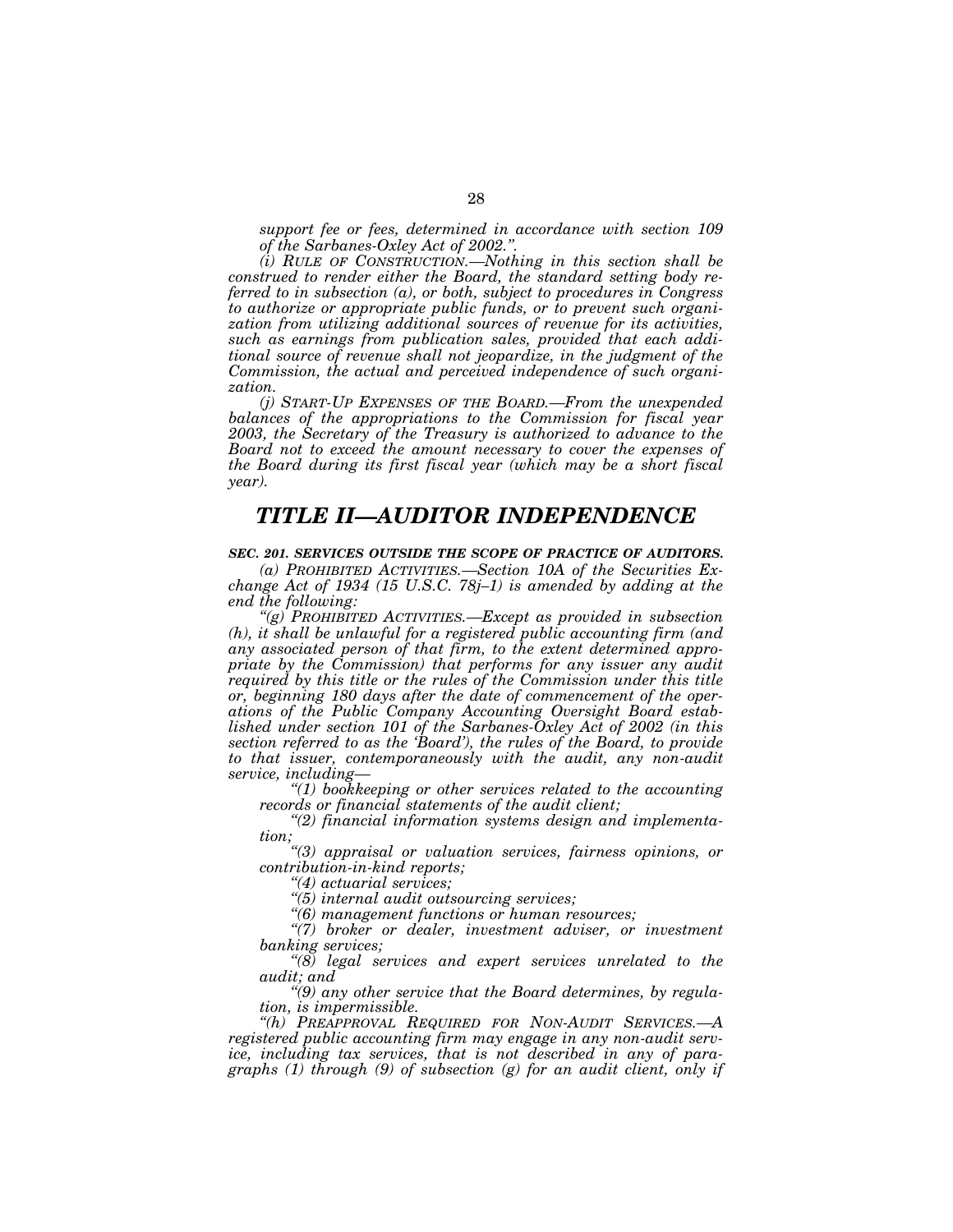*the activity is approved in advance by the audit committee of the* 

*ib)* EXEMPTION AUTHORITY.—The Board may, on a case by case *basis, exempt any person, issuer, public accounting firm, or transaction from the prohibition on the provision of services under section 10A(g) of the Securities Exchange Act of 1934 (as added by this section), to the extent that such exemption is necessary or appropriate in the public interest and is consistent with the protection of investors, and subject to review by the Commission in the same manner as for rules of the Board under section 107.* 

#### *SEC. 202. PREAPPROVAL REQUIREMENTS.*

*Section 10A of the Securities Exchange Act of 1934 (15 U.S.C. 78j–1), as amended by this Act, is amended by adding at the end* 

*the following: ''(i) PREAPPROVAL REQUIREMENTS.— ''(1) IN GENERAL.— ''(A) AUDIT COMMITTEE ACTION.—All auditing services (which may entail providing comfort letters in connection with securities underwritings or statutory audits required for insurance companies for purposes of State law) and non-audit services, other than as provided in subparagraph (B), provided to an issuer by the auditor of the issuer shall* 

*be preapproved by the audit committee of the issuer. ''(B) DE MINIMUS EXCEPTION.—The preapproval requirement under subparagraph (A) is waived with respect to the provision of non-audit services for an issuer, if— ''(i) the aggregate amount of all such non-audit* 

*services provided to the issuer constitutes not more than 5 percent of the total amount of revenues paid by the issuer to its auditor during the fiscal year in which* 

*the finonaudity such services were not recognized by the issuer*  $\frac{d}{dt}$ *at the time of the engagement to be non-audit services; and ''(iii) such services are promptly brought to the at-*

*tention of the audit committee of the issuer and approved prior to the completion of the audit by the audit committee or by 1 or more members of the audit committee who are members of the board of directors to whom authority to grant such approvals has been delegated by the audit committee.* 

*''(2) DISCLOSURE TO INVESTORS.—Approval by an audit committee of an issuer under this subsection of a non-audit service to be performed by the auditor of the issuer shall be disclosed to investors in periodic reports required by section 13(a).* 

*''(3) DELEGATION AUTHORITY.—The audit committee of an issuer may delegate to 1 or more designated members of the audit committee who are independent directors of the board of directors, the authority to grant preapprovals required by this subsection. The decisions of any member to whom authority is delegated under this paragraph to preapprove an activity under this subsection shall be presented to the full audit committee at each of its scheduled meetings.* 

*''(4) APPROVAL OF AUDIT SERVICES FOR OTHER PURPOSES.— In carrying out its duties under subsection (m)(2), if the audit*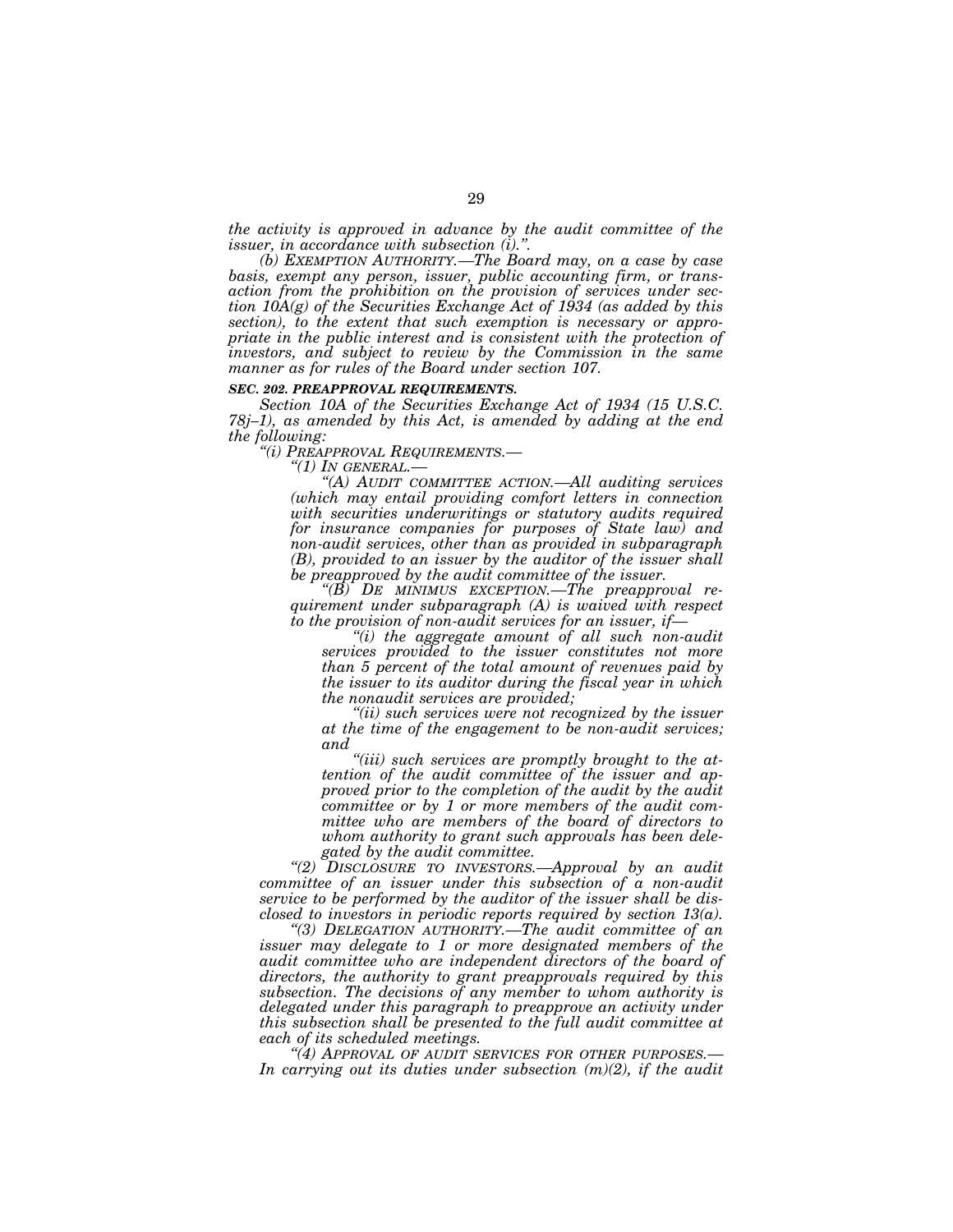*committee of an issuer approves an audit service within the scope of the engagement of the auditor, such audit service shall be deemed to have been preapproved for purposes of this subsection.''.* 

#### *SEC. 203. AUDIT PARTNER ROTATION.*

*Section 10A of the Securities Exchange Act of 1934 (15 U.S.C. 78j–1), as amended by this Act, is amended by adding at the end the following:* 

*''(j) AUDIT PARTNER ROTATION.—It shall be unlawful for a registered public accounting firm to provide audit services to an issuer if the lead (or coordinating) audit partner (having primary responsibility for the audit), or the audit partner responsible for reviewing the audit, has performed audit services for that issuer in each of the 5 previous fiscal years of that issuer.''.* 

#### *SEC. 204. AUDITOR REPORTS TO AUDIT COMMITTEES.*

*Section 10A of the Securities Exchange Act of 1934 (15 U.S.C. 78j–1), as amended by this Act, is amended by adding at the end the following:* 

*''(k) REPORTS TO AUDIT COMMITTEES.—Each registered public accounting firm that performs for any issuer any audit required by this title shall timely report to the audit committee of the issuer—*

*''(1) all critical accounting policies and practices to be used;* 

*''(2) all alternative treatments of financial information within generally accepted accounting principles that have been discussed with management officials of the issuer, ramifications of the use of such alternative disclosures and treatments, and the treatment preferred by the registered public accounting firm; and* 

*''(3) other material written communications between the registered public accounting firm and the management of the issuer, such as any management letter or schedule of unadjusted differences.''.* 

#### *SEC. 205. CONFORMING AMENDMENTS.*

*(a) DEFINITIONS.—Section 3(a) of the Securities Exchange Act of 1934 (15 U.S.C. 78c(a)) is amended by adding at the end the following:* 

*''(58) AUDIT COMMITTEE.—The term 'audit committee' means—*

*''(A) a committee (or equivalent body) established by and amongst the board of directors of an issuer for the purpose of overseeing the accounting and financial reporting processes of the issuer and audits of the financial statements of the issuer; and* 

*''(B) if no such committee exists with respect to an issuer, the entire board of directors of the issuer.* 

*''(59) REGISTERED PUBLIC ACCOUNTING FIRM.—The term 'registered public accounting firm' has the same meaning as in section 2 of the Sarbanes-Oxley Act of 2002.''.* 

*(b) AUDITOR REQUIREMENTS.—Section 10A of the Securities Exchange Act of 1934 (15 U.S.C. 78j–1) is amended—*

*(1) by striking ''an independent public accountant'' each place that term appears and inserting ''a registered public accounting firm'';*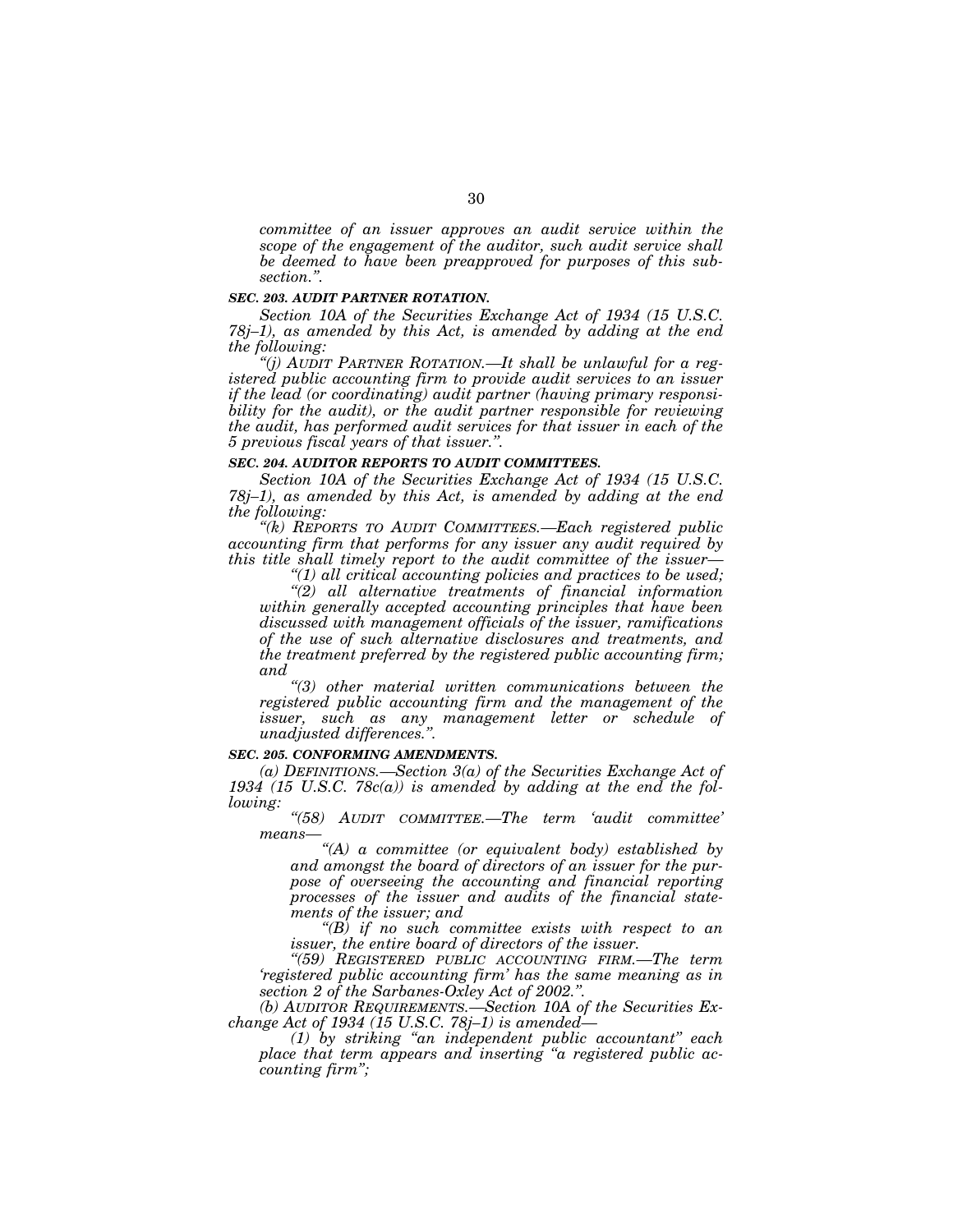*(2) by striking ''the independent public accountant'' each place that term appears and inserting ''the registered public accounting firm'';* 

*(3) in subsection (c), by striking ''No independent public accountant'' and inserting ''No registered public accounting firm''; and* 

*(4) in subsection (b)—*

*(A) by striking ''the accountant'' each place that term appears and inserting ''the firm'';* 

*(B) by striking ''such accountant'' each place that term appears and inserting ''such firm''; and* 

*(C) in paragraph (4), by striking ''the accountant's report'' and inserting ''the report of the firm''.* 

*(c) OTHER REFERENCES.—The Securities Exchange Act of 1934 (15 U.S.C. 78a et seq.) is amended—*

*(1) in section 12(b)(1) (15 U.S.C. 78l(b)(1)), by striking ''independent public accountants'' each place that term appears and inserting ''a registered public accounting firm''; and* 

*(2) in subsections (e) and (i) of section 17 (15 U.S.C. 78q), by striking ''an independent public accountant'' each place that term appears and inserting ''a registered public accounting firm''.* 

*(d) CONFORMING AMENDMENT.—Section 10A(f) of the Securities Exchange Act of 1934 (15 U.S.C. 78k(f)) is amended—*

*(1) by striking ''DEFINITION'' and inserting ''DEFINITIONS''; and* 

*(2) by adding at the end the following: ''As used in this section, the term 'issuer' means an issuer (as defined in section 3), the securities of which are registered under section 12, or that is required to file reports pursuant to section 15(d), or that files or has filed a registration statement that has not yet become effective under the Securities Act of 1933 (15 U.S.C. 77a et seq.), and that it has not withdrawn.''.* 

#### *SEC. 206. CONFLICTS OF INTEREST.*

*Section 10A of the Securities Exchange Act of 1934 (15 U.S.C. 78j–1), as amended by this Act, is amended by adding at the end the following:* 

*''(l) CONFLICTS OF INTEREST.—It shall be unlawful for a registered public accounting firm to perform for an issuer any audit service required by this title, if a chief executive officer, controller, chief financial officer, chief accounting officer, or any person serving in an equivalent position for the issuer, was employed by that registered independent public accounting firm and participated in any capacity in the audit of that issuer during the 1-year period preceding the date of the initiation of the audit.''.*

#### *SEC. 207. STUDY OF MANDATORY ROTATION OF REGISTERED PUBLIC ACCOUNTING FIRMS.*

*(a) STUDY AND REVIEW REQUIRED.—The Comptroller General of the United States shall conduct a study and review of the potential effects of requiring the mandatory rotation of registered public accounting firms.* 

*(b) REPORT REQUIRED.—Not later than 1 year after the date of enactment of this Act, the Comptroller General shall submit a report to the Committee on Banking, Housing, and Urban Affairs of the*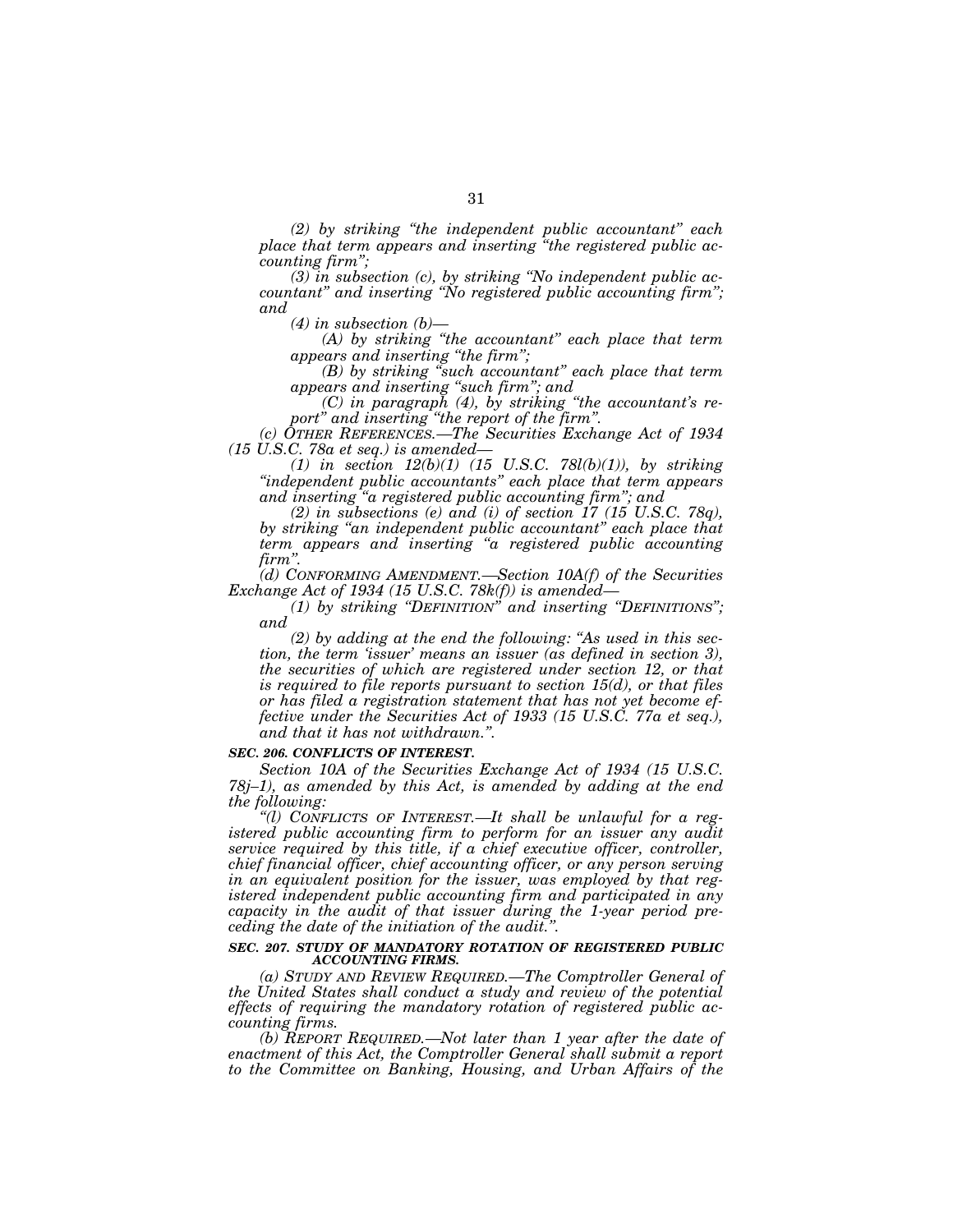Senate and the Committee on Financial Services of the House of *Representatives on the results of the study and review required by this section.* 

*(c) DEFINITION.—For purposes of this section, the term ''mandatory rotation'' refers to the imposition of a limit on the period of years in which a particular registered public accounting firm may be the auditor of record for a particular issuer.* 

#### *SEC. 208. COMMISSION AUTHORITY.*

*(a) COMMISSION REGULATIONS.—Not later than 180 days after the date of enactment of this Act, the Commission shall issue final regulations to carry out each of subsections (g) through (l) of section 10A of the Securities Exchange Act of 1934, as added by this title.* 

*(b) AUDITOR INDEPENDENCE.—It shall be unlawful for any registered public accounting firm (or an associated person thereof, as applicable) to prepare or issue any audit report with respect to any issuer, if the firm or associated person engages in any activity with respect to that issuer prohibited by any of subsections (g) through (l) of section 10A of the Securities Exchange Act of 1934, as added by this title, or any rule or regulation of the Commission or of the Board issued thereunder.* 

### *SEC. 209. CONSIDERATIONS BY APPROPRIATE STATE REGULATORY AU-THORITIES.*

*In supervising nonregistered public accounting firms and their associated persons, appropriate State regulatory authorities should make an independent determination of the proper standards applicable, particularly taking into consideration the size and nature of the business of the accounting firms they supervise and the size and nature of the business of the clients of those firms. The standards applied by the Board under this Act should not be presumed to be applicable for purposes of this section for small and medium sized nonregistered public accounting firms.* 

## *TITLE III—CORPORATE RESPONSIBILITY*

## *SEC. 301. PUBLIC COMPANY AUDIT COMMITTEES.*

*Section 10A of the Securities Exchange Act of 1934 (15 U.S.C. 78f) is amended by adding at the end the following:* 

*''(m) STANDARDS RELATING TO AUDIT COMMITTEES.— ''(1) COMMISSION RULES.— ''(A) IN GENERAL.—Effective not later than 270 days after the date of enactment of this subsection, the Commission shall, by rule, direct the national securities exchanges and national securities associations to prohibit the listing of any security of an issuer that is not in compliance with the requirements of any portion of paragraphs (2) through (6).* 

*''(B) OPPORTUNITY TO CURE DEFECTS.—The rules of the Commission under subparagraph (A) shall provide for appropriate procedures for an issuer to have an opportunity to cure any defects that would be the basis for a prohibition under subparagraph (A), before the imposition of such prohibition.*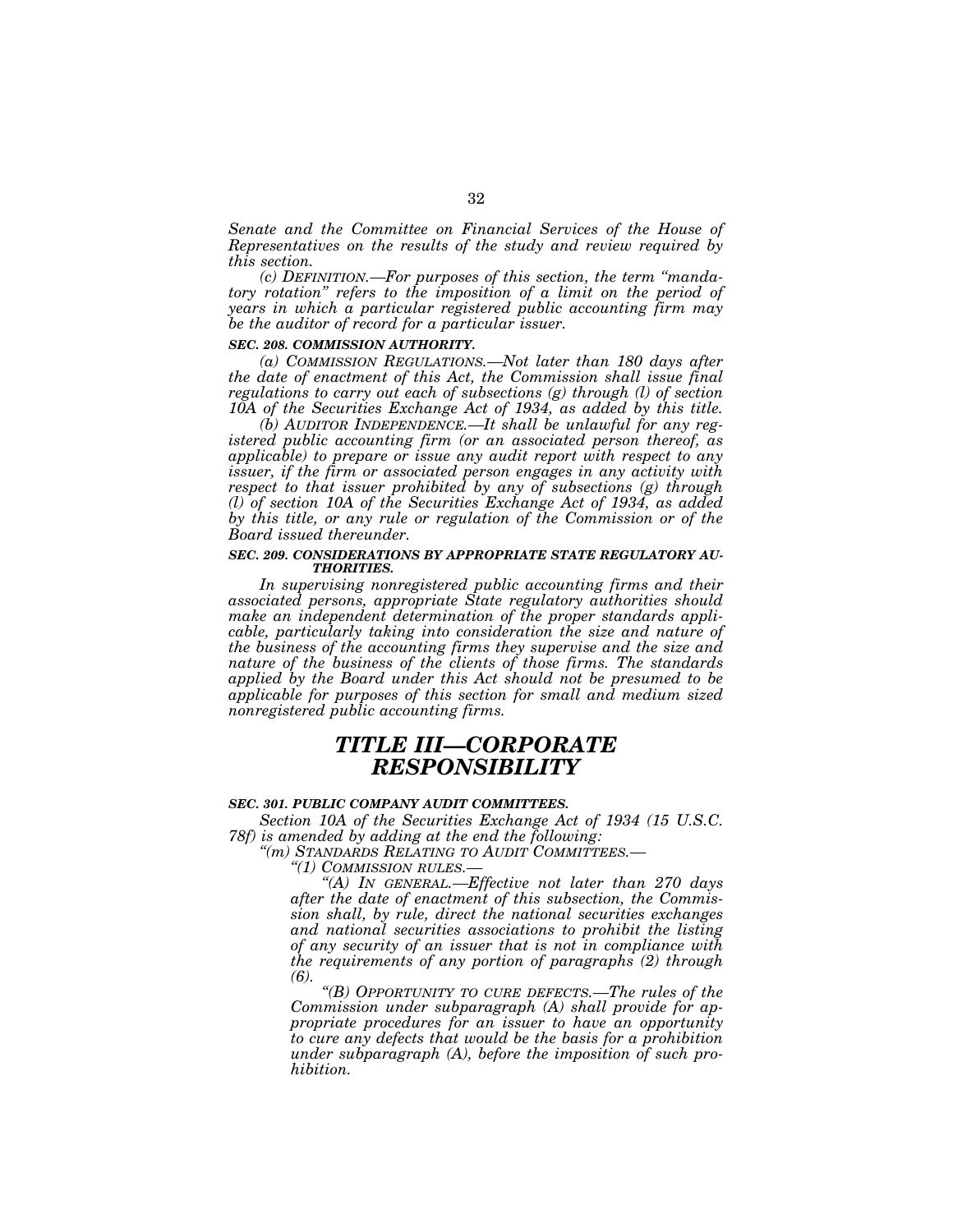*''(2) RESPONSIBILITIES RELATING TO REGISTERED PUBLIC AC- COUNTING FIRMS.—The audit committee of each issuer, in its capacity as a committee of the board of directors, shall be directly responsible for the appointment, compensation, and oversight of the work of any registered public accounting firm employed by that issuer (including resolution of disagreements between management and the auditor regarding financial reporting)* for the purpose of preparing or issuing an audit report or *related work, and each such registered public accounting firm shall report directly to the audit committee. ''(3) INDEPENDENCE.— ''(A) IN GENERAL.—Each member of the audit com-*

*mittee of the issuer shall be a member of the board of direc-*

*the inde- the inde-In order to be considered to be independent for purposes of this paragraph, a member of an audit committee of an issuer may not, other than in his or her capacity as a member of the audit committee, the board* 

*of directors, or any other board committee—*<br> *''(i) accept any consulting, advisory, or other com-*<br> *pensatory fee from the issuer; or* 

*perfiliated person of the issuer or any*  $\frac{d}{dx}$  *iii) be an affiliated person of the issuer or any subsidiary thereof.* 

*''(C) EXEMPTION AUTHORITY.—The Commission may exempt from the requirements of subparagraph (B) a particular relationship with respect to audit committee members, as the Commission determines appropriate in light of the circumstances.* 

*''(4) COMPLAINTS.—Each audit committee shall establish procedures for— ''(A) the receipt, retention, and treatment of complaints* 

*received by the issuer regarding accounting, internal ac-*

*counting controls, or auditing matters; and ''(B) the confidential, anonymous submission by employees of the issuer of concerns regarding questionable accounting or auditing matters.* 

*''(5) AUTHORITY TO ENGAGE ADVISERS.—Each audit committee shall have the authority to engage independent counsel and other advisers, as it determines necessary to carry out its* 

*duties. ''(6) FUNDING.—Each issuer shall provide for appropriate funding, as determined by the audit committee, in its capacity as a committee of the board of directors, for payment of compensation—*

*''(A) to the registered public accounting firm employed by the issuer for the purpose of rendering or issuing an audit report; and* 

*''(B) to any advisers employed by the audit committee under paragraph (5).''.* 

## *SEC. 302. CORPORATE RESPONSIBILITY FOR FINANCIAL REPORTS.*

*(a) REGULATIONS REQUIRED.—The Commission shall, by rule, require, for each company filing periodic reports under section 13(a) or 15(d) of the Securities Exchange Act of 1934 (15 U.S.C. 78m, 78o(d)), that the principal executive officer or officers and the principal financial officer or officers, or persons performing similar*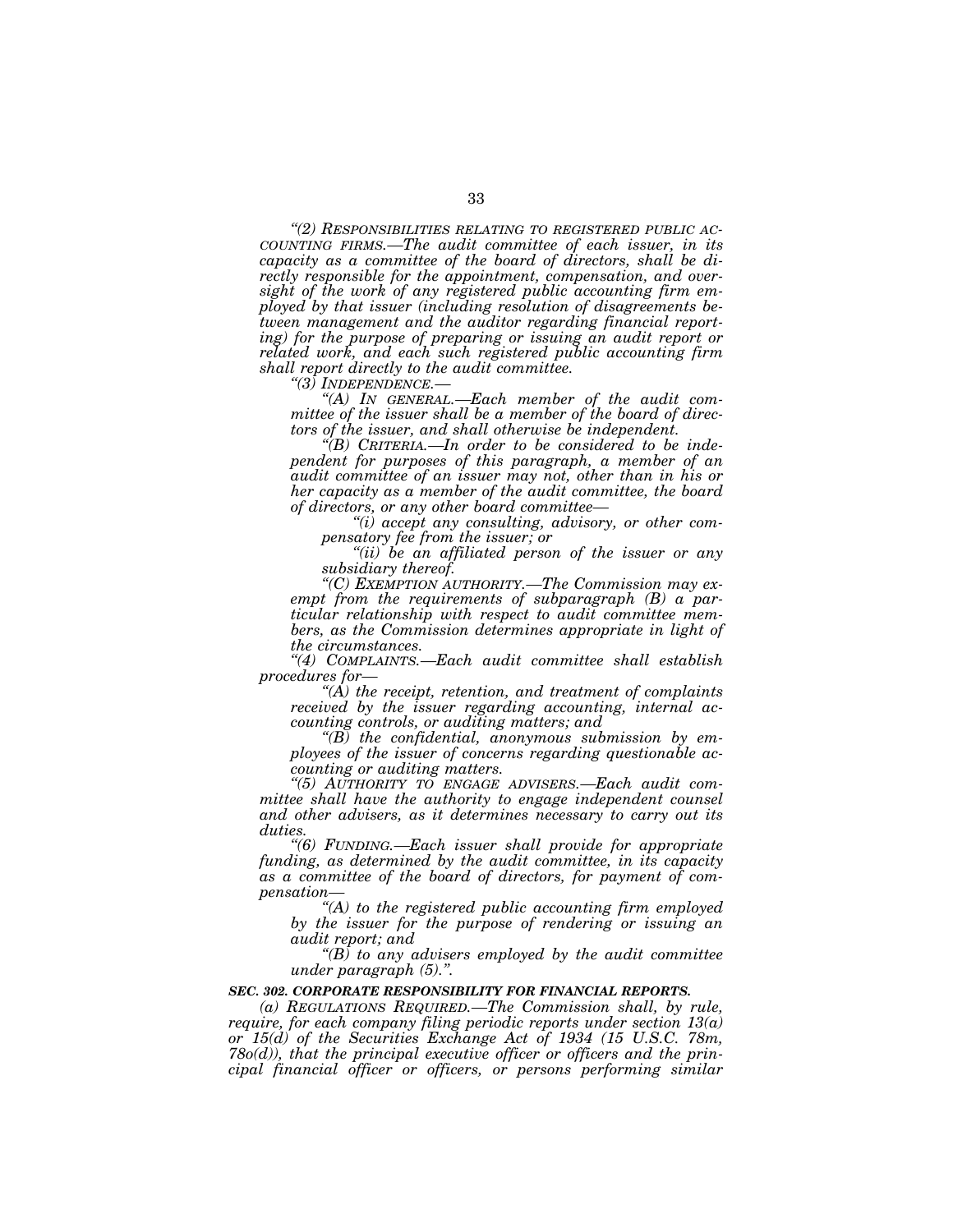*functions, certify in each annual or quarterly report filed or submitted under either such section of such Act that—*

*(1) the signing officer has reviewed the report;* 

*(2) based on the officer's knowledge, the report does not contain any untrue statement of a material fact or omit to state a material fact necessary in order to make the statements made, in light of the circumstances under which such statements were made, not misleading;* 

*(3) based on such officer's knowledge, the financial statements, and other financial information included in the report, fairly present in all material respects the financial condition and results of operations of the issuer as of, and for, the periods presented in the report;* 

*(4) the signing officers—*

*(A) are responsible for establishing and maintaining internal controls;* 

*(B) have designed such internal controls to ensure that material information relating to the issuer and its consolidated subsidiaries is made known to such officers by others within those entities, particularly during the period in which the periodic reports are being prepared;* 

*(C) have evaluated the effectiveness of the issuer's internal controls as of a date within 90 days prior to the report; and* 

*(D) have presented in the report their conclusions about the effectiveness of their internal controls based on their evaluation as of that date;*

*(5) the signing officers have disclosed to the issuer's auditors and the audit committee of the board of directors (or persons fulfilling the equivalent function)—*

*(A) all significant deficiencies in the design or operation of internal controls which could adversely affect the issuer's ability to record, process, summarize, and report financial data and have identified for the issuer's auditors any material weaknesses in internal controls; and* 

*(B) any fraud, whether or not material, that involves management or other employees who have a significant role in the issuer's internal controls; and* 

*(6) the signing officers have indicated in the report whether or not there were significant changes in internal controls or in other factors that could significantly affect internal controls subsequent to the date of their evaluation, including any corrective actions with regard to significant deficiencies and material weaknesses.* 

*(b) FOREIGN REINCORPORATIONS HAVE NO EFFECT.—Nothing in this section 302 shall be interpreted or applied in any way to allow*  any issuer to lessen the legal force of the statement required under *this section 302, by an issuer having reincorporated or having engaged in any other transaction that resulted in the transfer of the corporate domicile or offices of the issuer from inside the United States to outside of the United States.* 

*(c) DEADLINE.—The rules required by subsection (a) shall be effective not later than 30 days after the date of enactment of this Act.*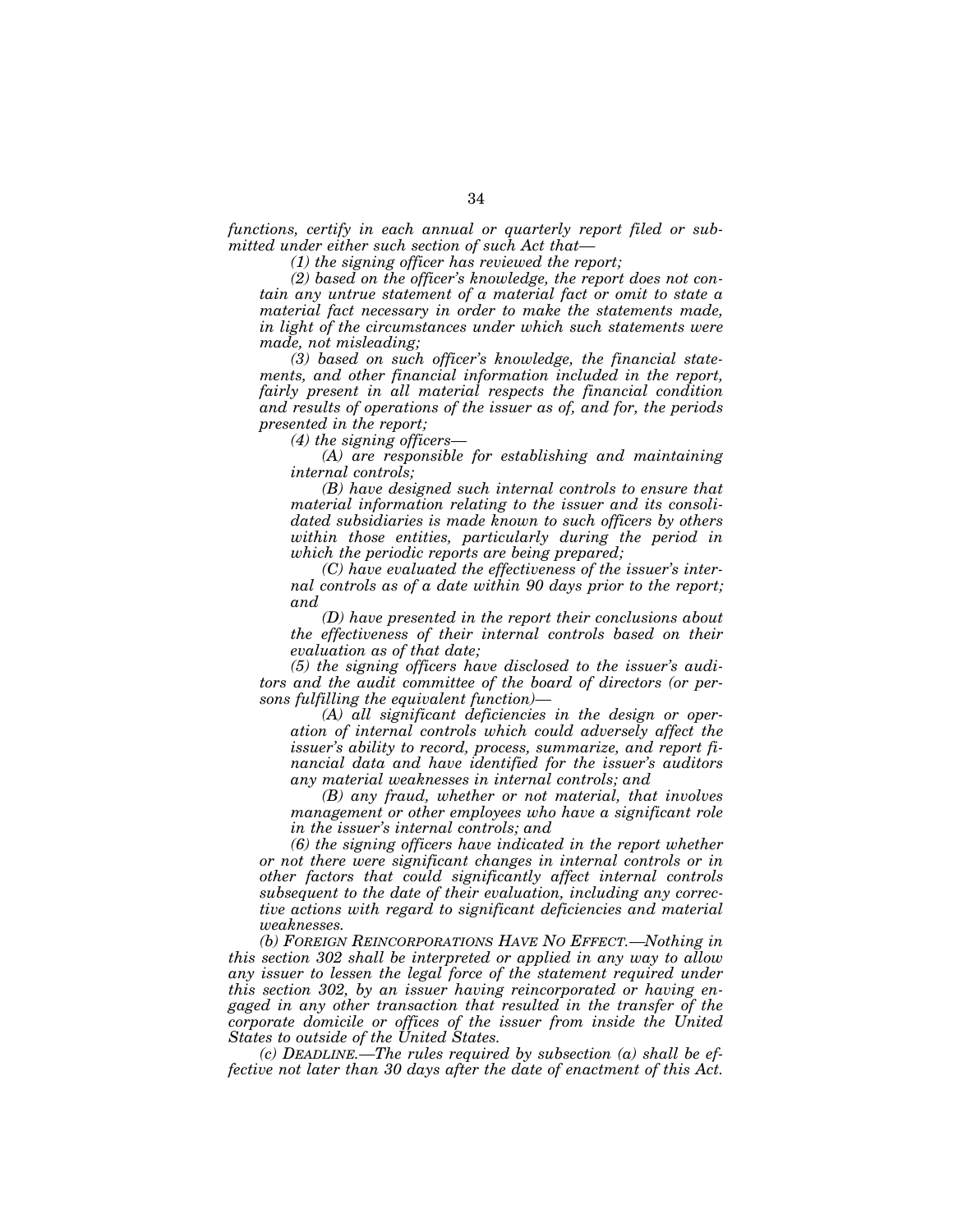## *SEC. 303. IMPROPER INFLUENCE ON CONDUCT OF AUDITS.*

*(a) RULES TO PROHIBIT.—It shall be unlawful, in contravention of such rules or regulations as the Commission shall prescribe as necessary and appropriate in the public interest or for the protection of investors, for any officer or director of an issuer, or any other person acting under the direction thereof, to take any action to fraudulently influence, coerce, manipulate, or mislead any independent public or certified accountant engaged in the performance of an audit of the financial statements of that issuer for the purpose of rendering such financial statements materially misleading.* 

*(b) ENFORCEMENT.—In any civil proceeding, the Commission shall have exclusive authority to enforce this section and any rule or regulation issued under this section.* 

*(c) NO PREEMPTION OF OTHER LAW.—The provisions of subsection (a) shall be in addition to, and shall not supersede or preempt, any other provision of law or any rule or regulation issued thereunder.* 

*(d) DEADLINE FOR RULEMAKING.—The Commission shall—*

*(1) propose the rules or regulations required by this section, not later than 90 days after the date of enactment of this Act; and* 

*(2) issue final rules or regulations required by this section, not later than 270 days after that date of enactment.* 

#### *SEC. 304. FORFEITURE OF CERTAIN BONUSES AND PROFITS.*

*(a) ADDITIONAL COMPENSATION PRIOR TO NONCOMPLIANCE WITH COMMISSION FINANCIAL REPORTING REQUIREMENTS.—If an issuer is required to prepare an accounting restatement due to the material noncompliance of the issuer, as a result of misconduct, with any financial reporting requirement under the securities laws, the chief executive officer and chief financial officer of the issuer shall reimburse the issuer for—*

*(1) any bonus or other incentive-based or equity-based compensation received by that person from the issuer during the 12 month period following the first public issuance or filing with the Commission (whichever first occurs) of the financial document embodying such financial reporting requirement; and* 

*(2) any profits realized from the sale of securities of the issuer during that 12-month period.* 

*(b) COMMISSION EXEMPTION AUTHORITY.—The Commission may exempt any person from the application of subsection (a), as it deems necessary and appropriate.* 

## *SEC. 305. OFFICER AND DIRECTOR BARS AND PENALTIES.*

*(a) UNFITNESS STANDARD.—*

*(1) SECURITIES EXCHANGE ACT OF 1934.—Section 21(d)(2) of the Securities Exchange Act of 1934 (15 U.S.C. 78u(d)(2)) is amended by striking ''substantial unfitness'' and inserting ''unfitness''.* 

*(2) SECURITIES ACT OF 1933.—Section 20(e) of the Securities Act of 1933 (15 U.S.C. 77t(e)) is amended by striking ''substantial unfitness'' and inserting ''unfitness''.* 

*(b) EQUITABLE RELIEF.—Section 21(d) of the Securities Exchange Act of 1934 (15 U.S.C. 78u(d)) is amended by adding at the end the following:*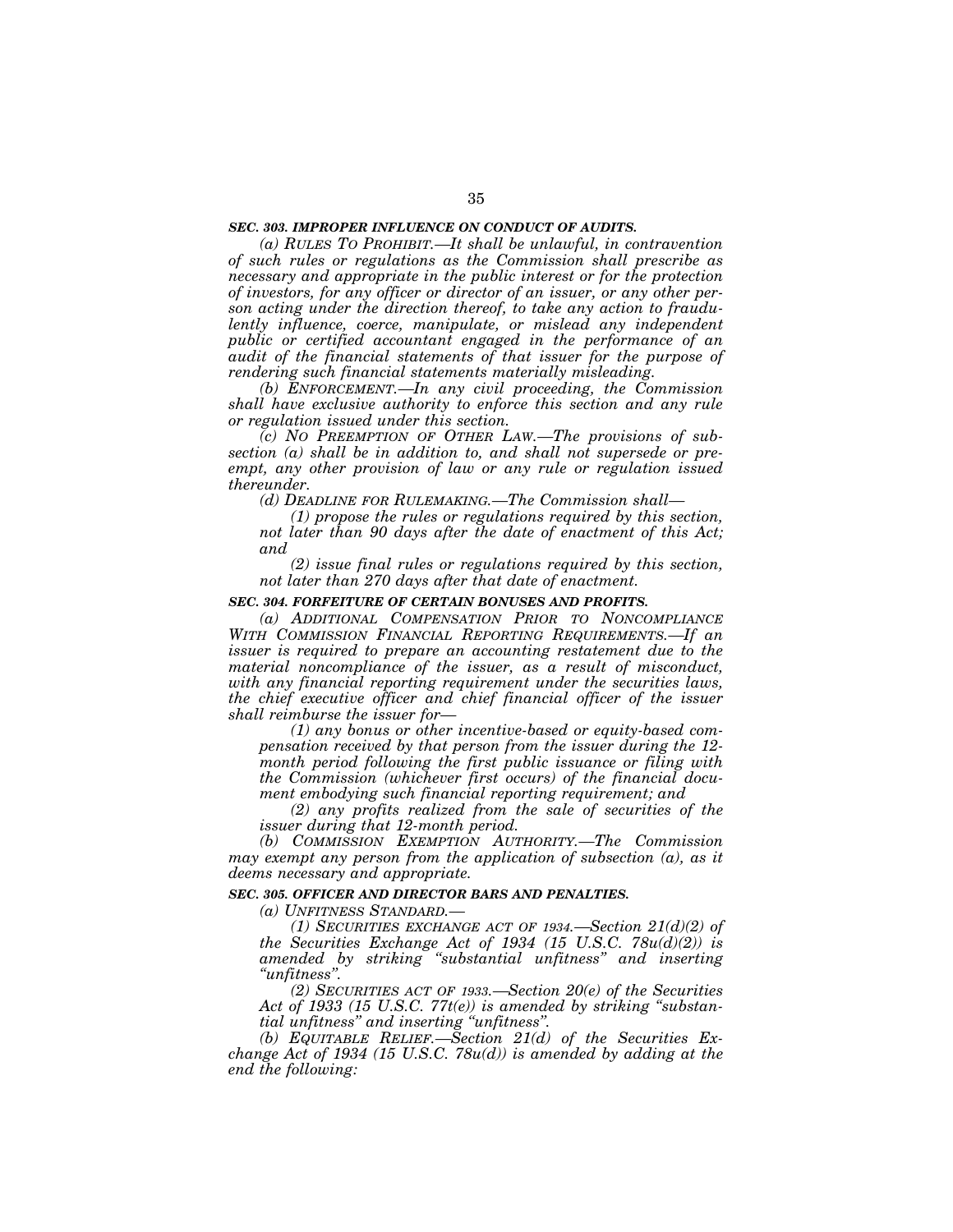*''(5) EQUITABLE RELIEF.—In any action or proceeding brought or instituted by the Commission under any provision of the securities laws, the Commission may seek, and any Federal court may grant, any equitable relief that may be appropriate or necessary for the benefit of investors.''.*

#### *SEC. 306. INSIDER TRADES DURING PENSION FUND BLACKOUT PERI-ODS.*

*(a) PROHIBITION OF INSIDER TRADING DURING PENSION FUND*

*(1)* In GENERAL.—Except to the extent otherwise provided by *rule of the Commission pursuant to paragraph (3), it shall be unlawful for any director or executive officer of an issuer of any equity security (other than an exempted security), directly or indirectly, to purchase, sell, or otherwise acquire or transfer any equity security of the issuer (other than an exempted security) during any blackout period with respect to such equity security if such director or officer acquires such equity security in connection with his or her service or employment as a director or executive officer.* 

*(2) REMEDY.— (A) IN GENERAL.—Any profit realized by a director or executive officer referred to in paragraph (1) from any purchase, sale, or other acquisition or transfer in violation of this subsection shall inure to and be recoverable by the issuer, irrespective of any intention on the part of such director or executive officer in entering into the transaction.* 

*(B) ACTIONS TO RECOVER PROFITS.—An action to recover profits in accordance with this subsection may be instituted at law or in equity in any court of competent jurisdiction by the issuer, or by the owner of any security of the issuer in the name and in behalf of the issuer if the issuer fails or refuses to bring such action within 60 days after the date of request, or fails diligently to prosecute the action thereafter, except that no such suit shall be brought more than 2 years after the date on which such profit was realized.* 

*(3) RULEMAKING AUTHORIZED.—The Commission shall, in consultation with the Secretary of Labor, issue rules to clarify the application of this subsection and to prevent evasion thereof. Such rules shall provide for the application of the requirements of paragraph (1) with respect to entities treated as a single employer with respect to an issuer under section 414(b), (c), (m), or (o) of the Internal Revenue Code of 1986 to the extent necessary to clarify the application of such requirements and to prevent evasion thereof. Such rules may also provide for appropriate exceptions from the requirements of this subsection, including exceptions for purchases pursuant to an automatic dividend reinvestment program or purchases or sales made pursuant to an advance election.*

*(4) BLACKOUT PERIOD.—For purposes of this subsection, the term ''blackout period'', with respect to the equity securities of any issuer—*

*(A) means any period of more than 3 consecutive business days during which the ability of not fewer than 50 percent of the participants or beneficiaries under all indi-*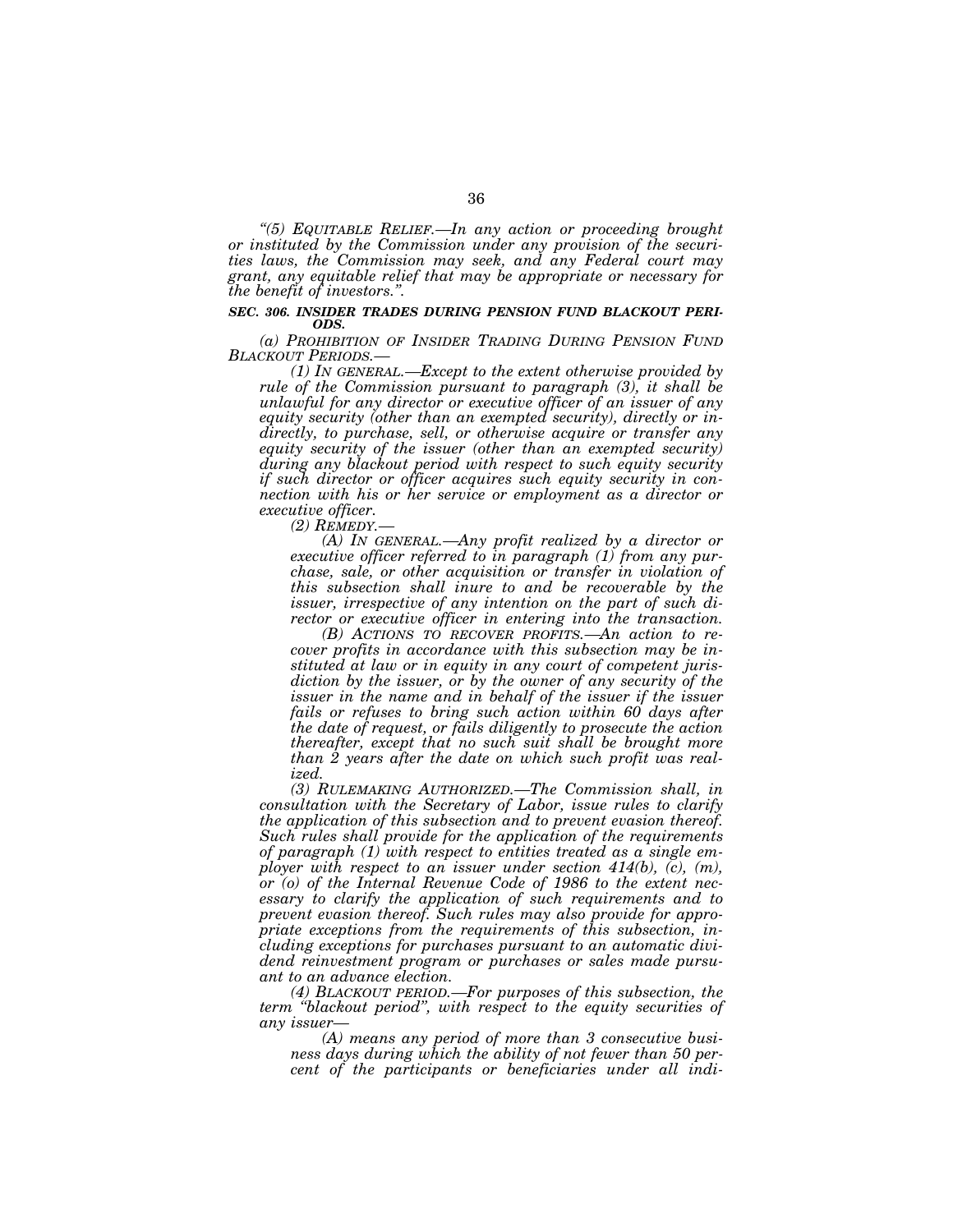*vidual account plans maintained by the issuer to purchase, sell, or otherwise acquire or transfer an interest in any equity of such issuer held in such an individual account plan is temporarily suspended by the issuer or by a fiduciary of the plan; and* 

*(B) does not include, under regulations which shall be prescribed by the Commission— (i) a regularly scheduled period in which the par-*

*ticipants and beneficiaries may not purchase, sell, or otherwise acquire or transfer an interest in any equity* 

*of such issuer, if such period is— (I) incorporated into the individual account plan; and* 

*(II) timely disclosed to employees before becoming participants under the individual account plan or as a subsequent amendment to the plan; or* 

*(ii) any suspension described in subparagraph (A) that is imposed solely in connection with persons becoming participants or beneficiaries, or ceasing to be participants or beneficiaries, in an individual account plan by reason of a corporate merger, acquisition, divestiture, or similar transaction involving the plan or plan sponsor.* 

*(5) INDIVIDUAL ACCOUNT PLAN.—For purposes of this subsection, the term ''individual account plan'' has the meaning provided in section 3(34) of the Employee Retirement Income Security Act of 1974 (29 U.S.C. 1002(34), except that such term shall not include a one-participant retirement plan (within the meaning of section 101(i)(8)(B) of such Act (29 U.S.C. 1021(i)(8)(B))).* 

*(6) NOTICE TO DIRECTORS, EXECUTIVE OFFICERS, AND THE COMMISSION.—In any case in which a director or executive officer is subject to the requirements of this subsection in connection with a blackout period (as defined in paragraph (4)) with respect to any equity securities, the issuer of such equity securities shall timely notify such director or officer and the Securities and Exchange Commission of such blackout period.* 

*(b) NOTICE REQUIREMENTS TO PARTICIPANTS AND BENE-*

*(1)* IN GENERAL.—Section 101 of the Employee Retirement *Income Security Act of 1974 (29 U.S.C. 1021) is amended by redesignating the second subsection (h) as subsection (j), and by inserting after the first subsection (h) the following new subsection:* 

*''(i) NOTICE OF BLACKOUT PERIODS TO PARTICIPANT OR BENE-FICIARY UNDER INDIVIDUAL ACCOUNT PLAN.—*

*''(1) DUTIES OF PLAN ADMINISTRATOR.—In advance of the commencement of any blackout period with respect to an individual account plan, the plan administrator shall notify the plan participants and beneficiaries who are affected by such action in accordance with this subsection. ''(2) NOTICE REQUIREMENTS.— ''(A) IN GENERAL.—The notices described in paragraph* 

*(1) shall be written in a manner calculated to be understood by the average plan participant and shall include—*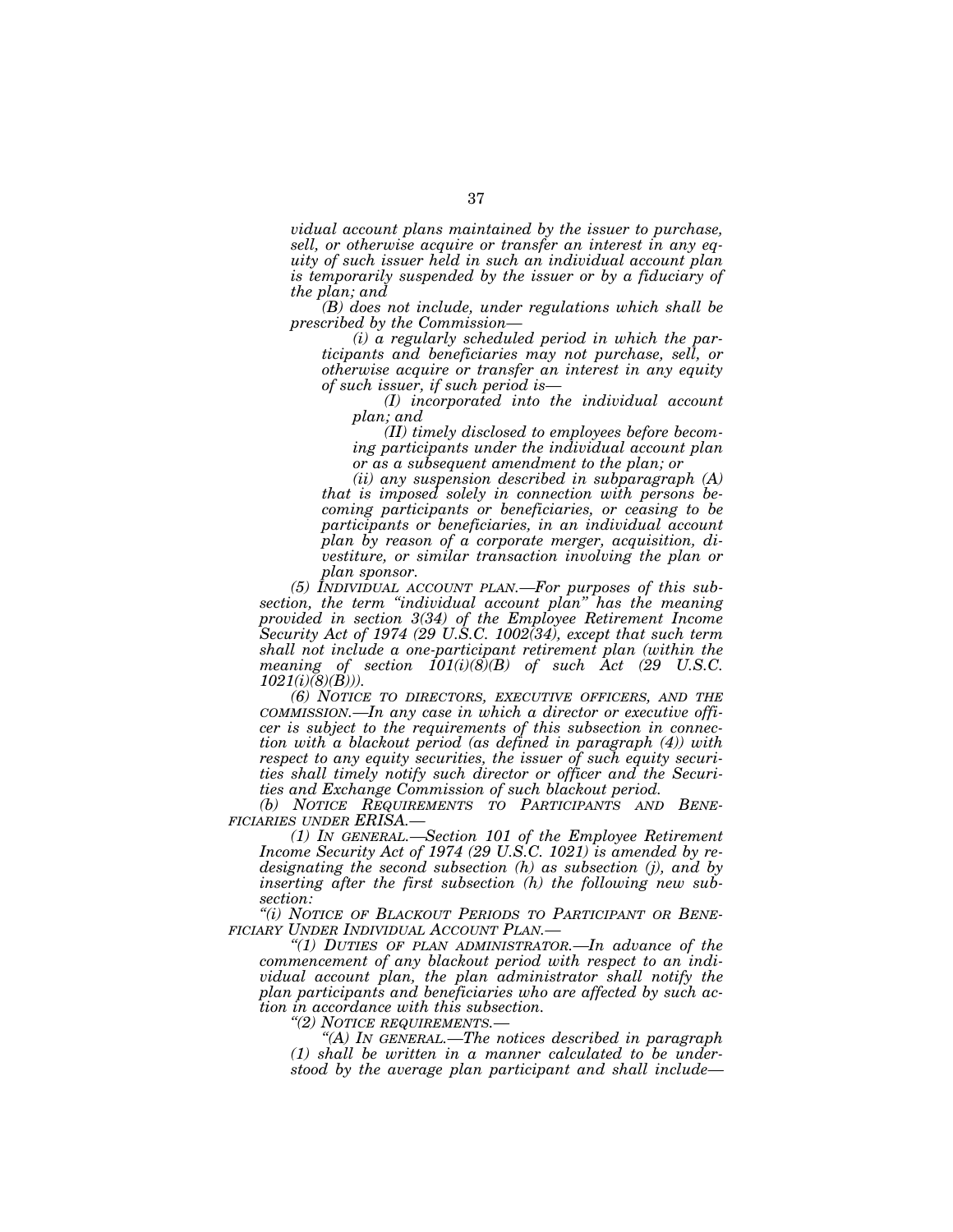*''(i) the reasons for the blackout period,* 

*''(ii) an identification of the investments and other* 

<sup>*rightarright affected beginning date and length of the blackout period,*</sup>

"(iv) in the case of investments affected, a state*ment that the participant or beneficiary should evaluate the appropriateness of their current investment decisions in light of their inability to direct or diversify assets credited to their accounts during the blackout* 

"(v) such other matters as the Secretary may re*quire by regulation.* 

*''(B) NOTICE TO PARTICIPANTS AND BENEFICIARIES.—Except as otherwise provided in this subsection, notices described in paragraph (1) shall be furnished to all participants and beneficiaries under the plan to whom the blackout period applies at least 30 days in advance of the blackout period. ''(C) EXCEPTION TO 30-DAY NOTICE REQUIREMENT.—In* 

*any case in which— ''(i) a deferral of the blackout period would violate* 

*the requirements of subparagraph (A) or (B) of section 404(a)(1), and a fiduciary of the plan reasonably so determines in writing, or ''(ii) the inability to provide the 30-day advance no-*

*tice is due to events that were unforeseeable or circumstances beyond the reasonable control of the plan administrator, and a fiduciary of the plan reasonably so determines in writing,* 

*subparagraph (B) shall not apply, and the notice shall be furnished to all participants and beneficiaries under the plan to whom the blackout period applies as soon as reasonably possible under the circumstances unless such a notice in advance of the termination of the blackout period is impracticable.* 

*''(D) WRITTEN NOTICE.—The notice required to be provided under this subsection shall be in writing, except that such notice may be in electronic or other form to the extent that such form is reasonably accessible to the recipient. ''(E) NOTICE TO ISSUERS OF EMPLOYER SECURITIES SUB-*

*JECT TO BLACKOUT PERIOD.—In the case of any blackout pe*riod in connection with an individual account plan, the *plan administrator shall provide timely notice of such blackout period to the issuer of any employer securities subject to such blackout period.* 

*PLICABILITY.—In any case in which the blackout period applies only to 1 or more participants or beneficiaries in connection with a merger, acquisition, divestiture, or similar transaction involving the plan or plan sponsor and occurs solely in connection with becoming or ceasing to be a participant or beneficiary under the plan by reason of such merger, acquisition, divestiture, or transaction, the requirement of this subsection that the notice be provided to all participants and beneficiaries shall be*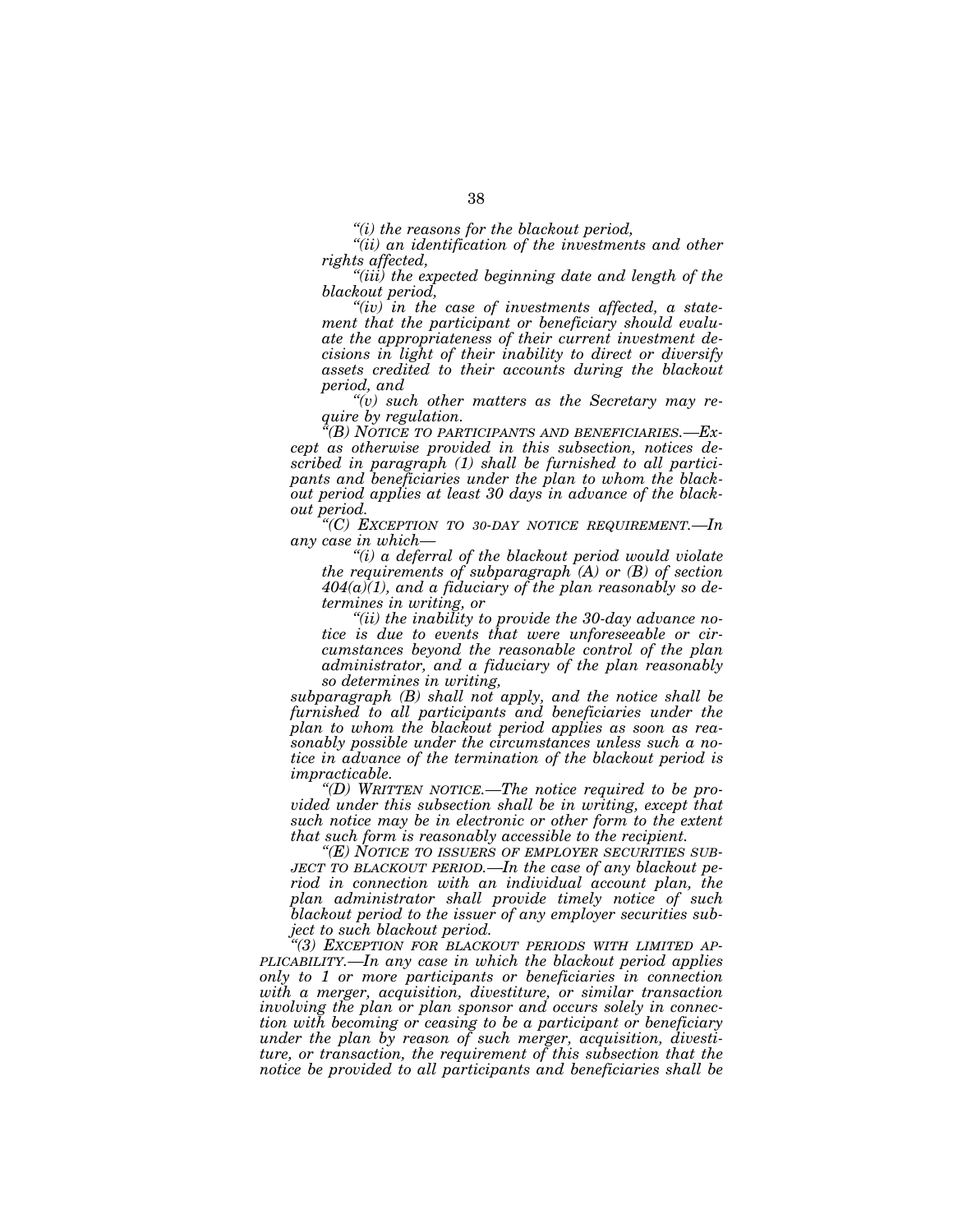*treated as met if the notice required under paragraph (1) is provided to such participants or beneficiaries to whom the blackout period applies as soon as reasonably practicable. ''(4) CHANGES IN LENGTH OF BLACKOUT PERIOD.—If, fol-*

*lowing the furnishing of the notice pursuant to this subsection, there is a change in the beginning date or length of the blackout period (specified in such notice pursuant to paragraph (2)(A)(iii)), the administrator shall provide affected participants and beneficiaries notice of the change as soon as reasonably practicable. In relation to the extended blackout period, such notice shall meet the requirements of paragraph (2)(D) and shall specify any material change in the matters referred to in clauses (i) through (v) of paragraph (2)(A).* 

*clauses (i) through (v) of paragraph (2)(A). ''(5) REGULATORY EXCEPTIONS.—The Secretary may provide by regulation for additional exceptions to the requirements of this subsection which the Secretary determines are in the interests of participants and beneficiaries. ''(6) GUIDANCE AND MODEL NOTICES.—The Secretary shall* 

*issue guidance and model notices which meet the requirements of this subsection. ''(7) BLACKOUT PERIOD.—For purposes of this subsection— ''(A) IN GENERAL.—The term 'blackout period' means,* 

*in connection with an individual account plan, any period for which any ability of participants or beneficiaries under the plan, which is otherwise available under the terms of such plan, to direct or diversify assets credited to their accounts, to obtain loans from the plan, or to obtain distributions from the plan is temporarily suspended, limited, or restricted, if such suspension, limitation, or restriction is for any period of more than 3 consecutive business days. ''(B) EXCLUSIONS.—The term 'blackout period' does not* 

*include a suspension, limitation, or restriction— ''(i) which occurs by reason of the application of the* 

*securities laws (as defined in section 3(a)(47) of the Securities Exchange Act of 1934),* 

*''(ii) which is a change to the plan which provides for a regularly scheduled suspension, limitation, or restriction which is disclosed to participants or beneficiaries through any summary of material modifications, any materials describing specific investment alternatives under the plan, or any changes thereto, or* 

*''(iii) which applies only to 1 or more individuals, each of whom is the participant, an alternate payee (as defined in section 206(d)(3)(K)), or any other beneficiary pursuant to a qualified domestic relations order*  (as defined in section  $206(d)(3)(B(i))$ .

*''(8) INDIVIDUAL ACCOUNT PLAN.—*

*''(A) IN GENERAL.—For purposes of this subsection, the term 'individual account plan' shall have the meaning provided such term in section 3(34), except that such term shall not include a one-participant retirement plan.* 

*''(B) ONE-PARTICIPANT RETIREMENT PLAN.—For purposes of subparagraph (A), the term 'one-participant retirement plan' means a retirement plan that— ''(i) on the first day of the plan year—*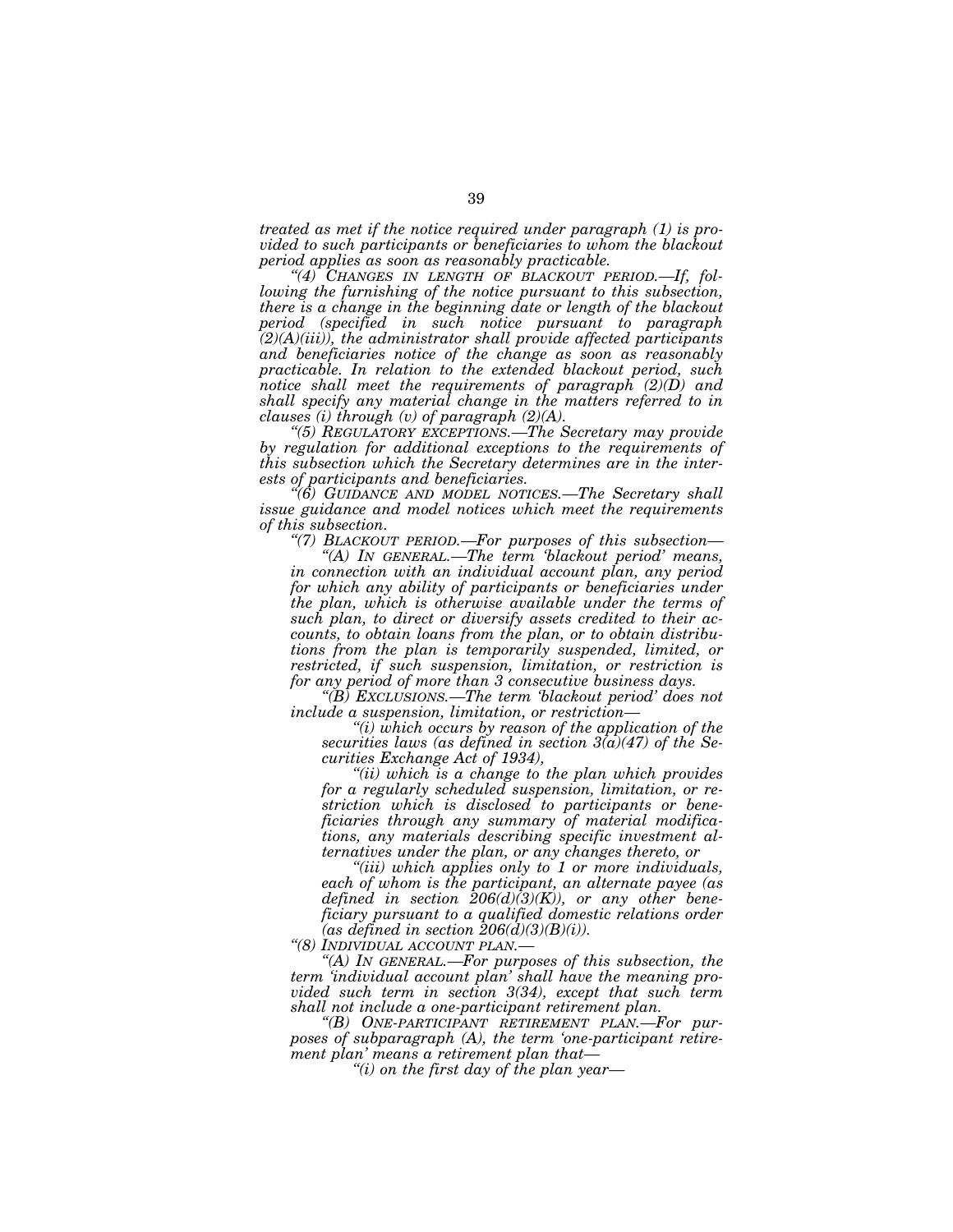*''(I) covered only the employer (and the employer's spouse) and the employer owned the entire business (whether or not incorporated), or* 

*''(II) covered only one or more partners (and their spouses) in a business partnership (including partners in an S or C corporation (as defined in section 1361(a) of the Internal Revenue Code of 1986)),* 

*''(ii) meets the minimum coverage requirements of section 410(b) of the Internal Revenue Code of 1986 (as in effect on the date of the enactment of this paragraph) without being combined with any other plan of the business that covers the employees of the business,* 

*''(iii) does not provide benefits to anyone except the employer (and the employer's spouse) or the partners (and their spouses),* 

*''(iv) does not cover a business that is a member of an affiliated service group, a controlled group of corporations, or a group of businesses under common control, and* 

*''(v) does not cover a business that leases employees.''.* 

*(2) ISSUANCE OF INITIAL GUIDANCE AND MODEL NOTICE.— The Secretary of Labor shall issue initial guidance and a model notice pursuant to section 101(i)(6) of the Employee Retirement Income Security Act of 1974 (as added by this subsection) not later than January 1, 2003. Not later than 75 days after the date of the enactment of this Act, the Secretary shall promulgate interim final rules necessary to carry out the amendments made by this subsection.* 

*(3) CIVIL PENALTIES FOR FAILURE TO PROVIDE NOTICE.— Section 502 of such Act (29 U.S.C. 1132) is amended—*

*(A) in subsection (a)(6), by striking ''(5), or (6)'' and inserting ''(5), (6), or (7)'';* 

*(B) by redesignating paragraph (7) of subsection (c) as paragraph (8); and* 

*(C) by inserting after paragraph (6) of subsection (c) the following new paragraph:* 

*''(7) The Secretary may assess a civil penalty against a plan administrator of up to \$100 a day from the date of the plan administrator's failure or refusal to provide notice to participants and beneficiaries in accordance with section 101(i). For purposes of this paragraph, each violation with respect to any single participant or beneficiary shall be treated as a separate violation.''.* 

*(3) PLAN AMENDMENTS.—If any amendment made by this subsection requires an amendment to any plan, such plan amendment shall not be required to be made before the first plan year beginning on or after the effective date of this section, if—*

*(A) during the period after such amendment made by this subsection takes effect and before such first plan year, the plan is operated in good faith compliance with the requirements of such amendment made by this subsection, and*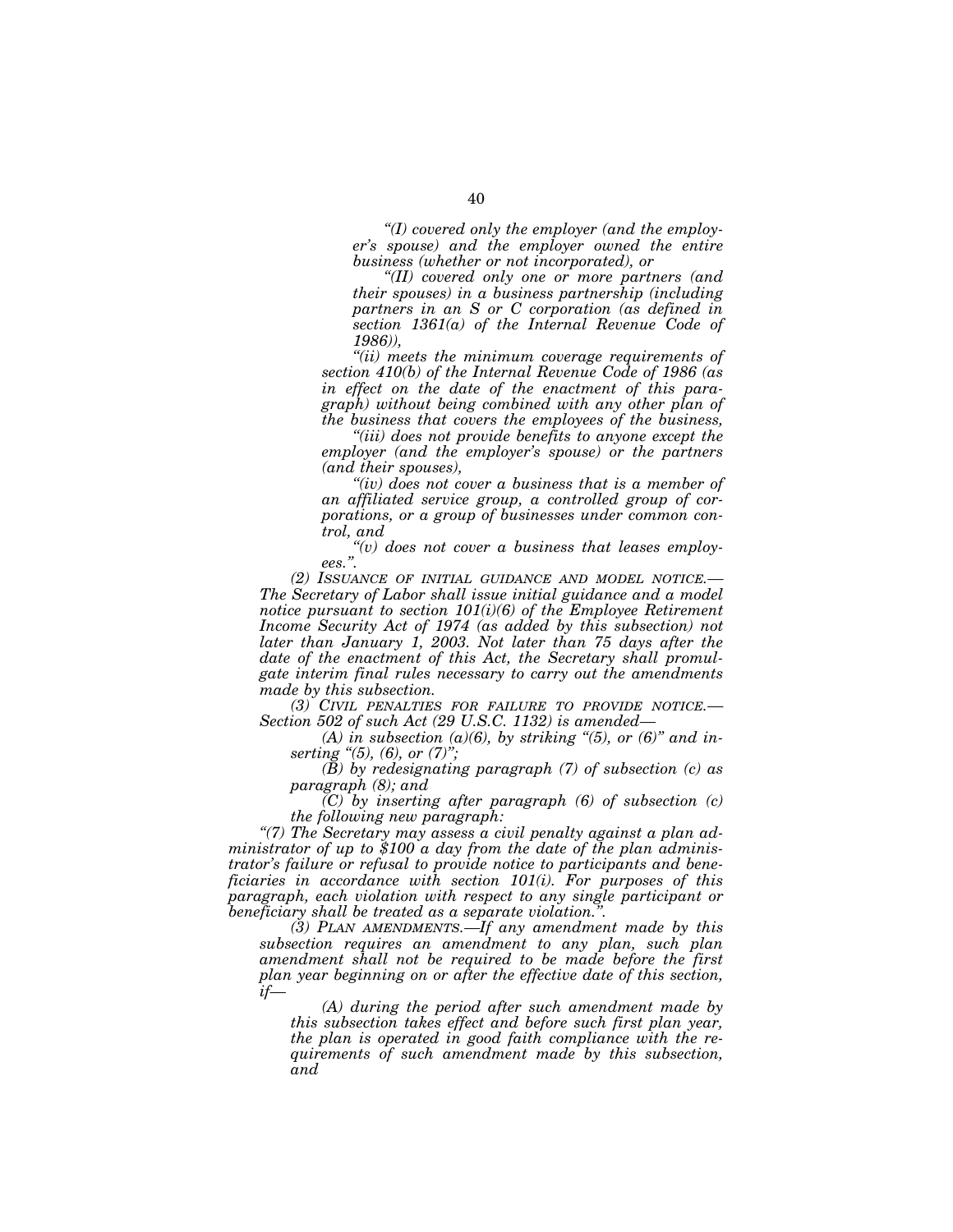*(B) such plan amendment applies retroactively to the period after such amendment made by this subsection takes effect and before such first plan year.* 

*(c) EFFECTIVE DATE.—The provisions of this section (including the amendments made thereby) shall take effect 180 days after the*  date of the enactment of this Act. Good faith compliance with the *requirements of such provisions in advance of the issuance of applicable regulations thereunder shall be treated as compliance with such provisions.* 

#### *SEC. 307. RULES OF PROFESSIONAL RESPONSIBILITY FOR ATTOR-NEYS.*

*Not later than 180 days after the date of enactment of this Act, the Commission shall issue rules, in the public interest and for the protection of investors, setting forth minimum standards of professional conduct for attorneys appearing and practicing before the Commission in any way in the representation of issuers, including a rule—*

*(1) requiring an attorney to report evidence of a material violation of securities law or breach of fiduciary duty or similar violation by the company or any agent thereof, to the chief legal counsel or the chief executive officer of the company (or the equivalent thereof); and* 

*(2) if the counsel or officer does not appropriately respond to the evidence (adopting, as necessary, appropriate remedial measures or sanctions with respect to the violation), requiring the attorney to report the evidence to the audit committee of the board of directors of the issuer or to another committee of the board of directors comprised solely of directors not employed directly or indirectly by the issuer, or to the board of directors.*

### *SEC. 308. FAIR FUNDS FOR INVESTORS.*

*(a) CIVIL PENALTIES ADDED TO DISGORGEMENT FUNDS FOR THE RELIEF OF VICTIMS.—If in any judicial or administrative action brought by the Commission under the securities laws (as such term is defined in section 3(a)(47) of the Securities Exchange Act of 1934 (15 U.S.C. 78c(a)(47)) the Commission obtains an order requiring disgorgement against any person for a violation of such laws or the rules or regulations thereunder, or such person agrees in settlement of any such action to such disgorgement, and the Commission also obtains pursuant to such laws a civil penalty against such person, the amount of such civil penalty shall, on the motion or at the direction of the Commission, be added to and become part of the disgorgement fund for the benefit of the victims of such violation.* 

*(b) ACCEPTANCE OF ADDITIONAL DONATIONS.—The Commission is authorized to accept, hold, administer, and utilize gifts, bequests and devises of property, both real and personal, to the United States for a disgorgement fund described in subsection (a). Such gifts, bequests, and devises of money and proceeds from sales of other property received as gifts, bequests, or devises shall be deposited in the disgorgement fund and shall be available for allocation in accordance with subsection (a).* 

*(c) STUDY REQUIRED.—*

*(1) SUBJECT OF STUDY.—The Commission shall review and analyze—*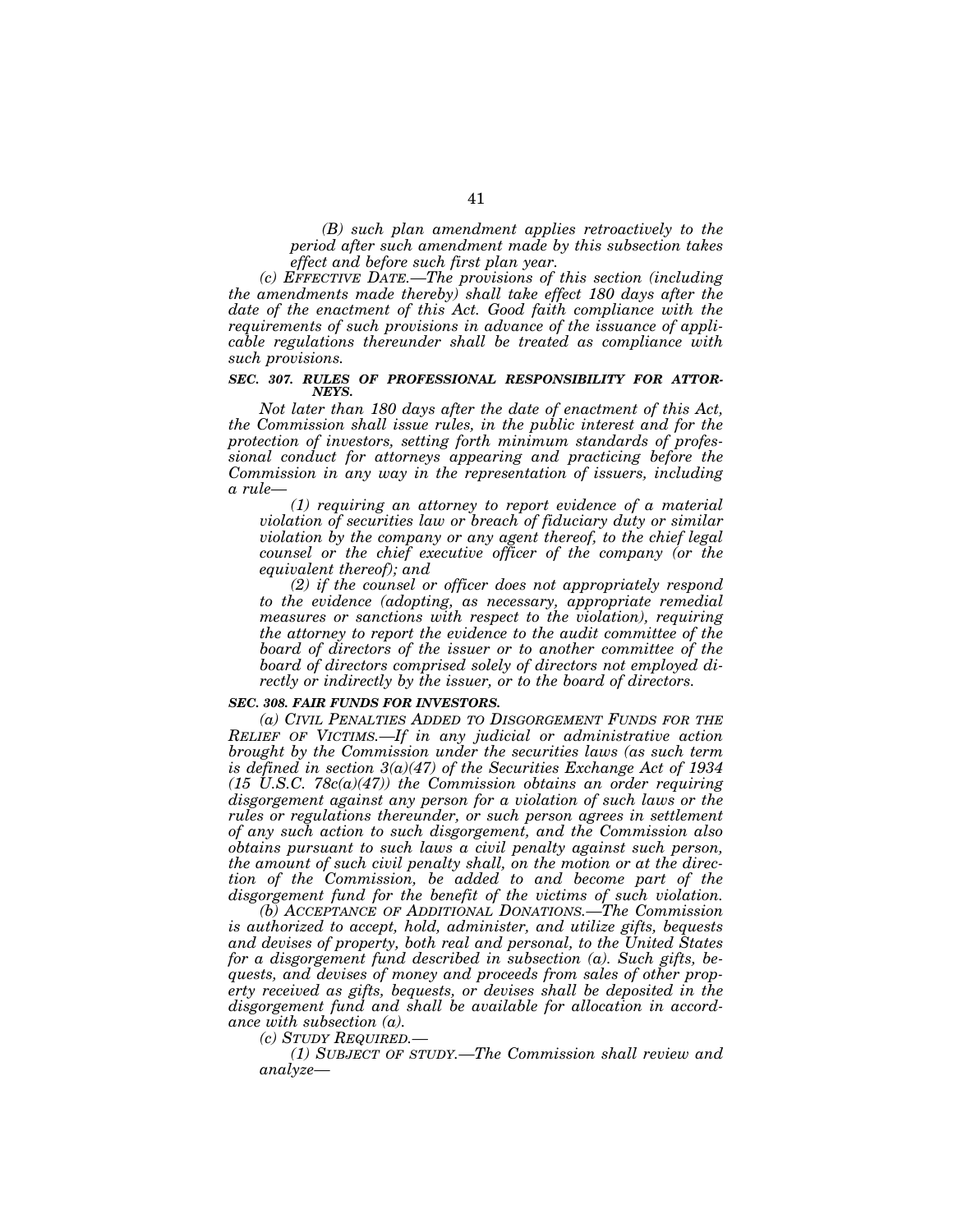*(A) enforcement actions by the Commission over the five years preceding the date of the enactment of this Act that have included proceedings to obtain civil penalties or disgorgements to identify areas where such proceedings may be utilized to efficiently, effectively, and fairly provide restitution for injured investors; and* 

*(B) other methods to more efficiently, effectively, and fairly provide restitution to injured investors, including methods to improve the collection rates for civil penalties and disgorgements.* 

*(2) REPORT REQUIRED.—The Commission shall report its findings to the Committee on Financial Services of the House of Representatives and the Committee on Banking, Housing, and Urban Affairs of the Senate within 180 days after of the date of the enactment of this Act, and shall use such findings to revise its rules and regulations as necessary. The report shall include a discussion of regulatory or legislative actions that are recommended or that may be necessary to address concerns identified in the study.* 

*(d) CONFORMING AMENDMENTS.—Each of the following provisions is amended by inserting '', except as otherwise provided in section 308 of the Sarbanes-Oxley Act of 2002'' after ''Treasury of the United States'':* 

*(1) Section 21(d)(3)(C)(i) of the Securities Exchange Act of 1934 (15 U.S.C. 78u(d)(3)(C)(i)).* 

*(2) Section 21A(d)(1) of such Act (15 U.S.C. 78u–1(d)(1)).* 

*(3) Section 20(d)(3)(A) of the Securities Act of 1933 (15 U.S.C. 77t(d)(3)(A)).* 

(4) Section  $42(e)(3)(A)$  of the Investment Company Act of *1940 (15 U.S.C. 80a–41(e)(3)(A)).* 

 $(5)$  Section  $209(e)(3)(A)$  of the Investment Advisers Act of *1940 (15 U.S.C. 80b–9(e)(3)(A)).* 

*(e) DEFINITION.—As used in this section, the term ''disgorgement fund'' means a fund established in any administrative or judicial proceeding described in subsection (a).* 

## *TITLE IV—ENHANCED FINANCIAL DISCLOSURES*

## *SEC. 401. DISCLOSURES IN PERIODIC REPORTS.*

*(a) DISCLOSURES REQUIRED.—Section 13 of the Securities Exchange Act of 1934 (15 U.S.C. 78m) is amended by adding at the end the following:* 

*''(i) ACCURACY OF FINANCIAL REPORTS.—Each financial report that contains financial statements, and that is required to be prepared in accordance with (or reconciled to) generally accepted accounting principles under this title and filed with the Commission shall reflect all material correcting adjustments that have been identified by a registered public accounting firm in accordance with generally accepted accounting principles and the rules and regulations of the Commission.* 

*''(j) OFF-BALANCE SHEET TRANSACTIONS.—Not later than 180 days after the date of enactment of the Sarbanes-Oxley Act of 2002, the Commission shall issue final rules providing that each annual*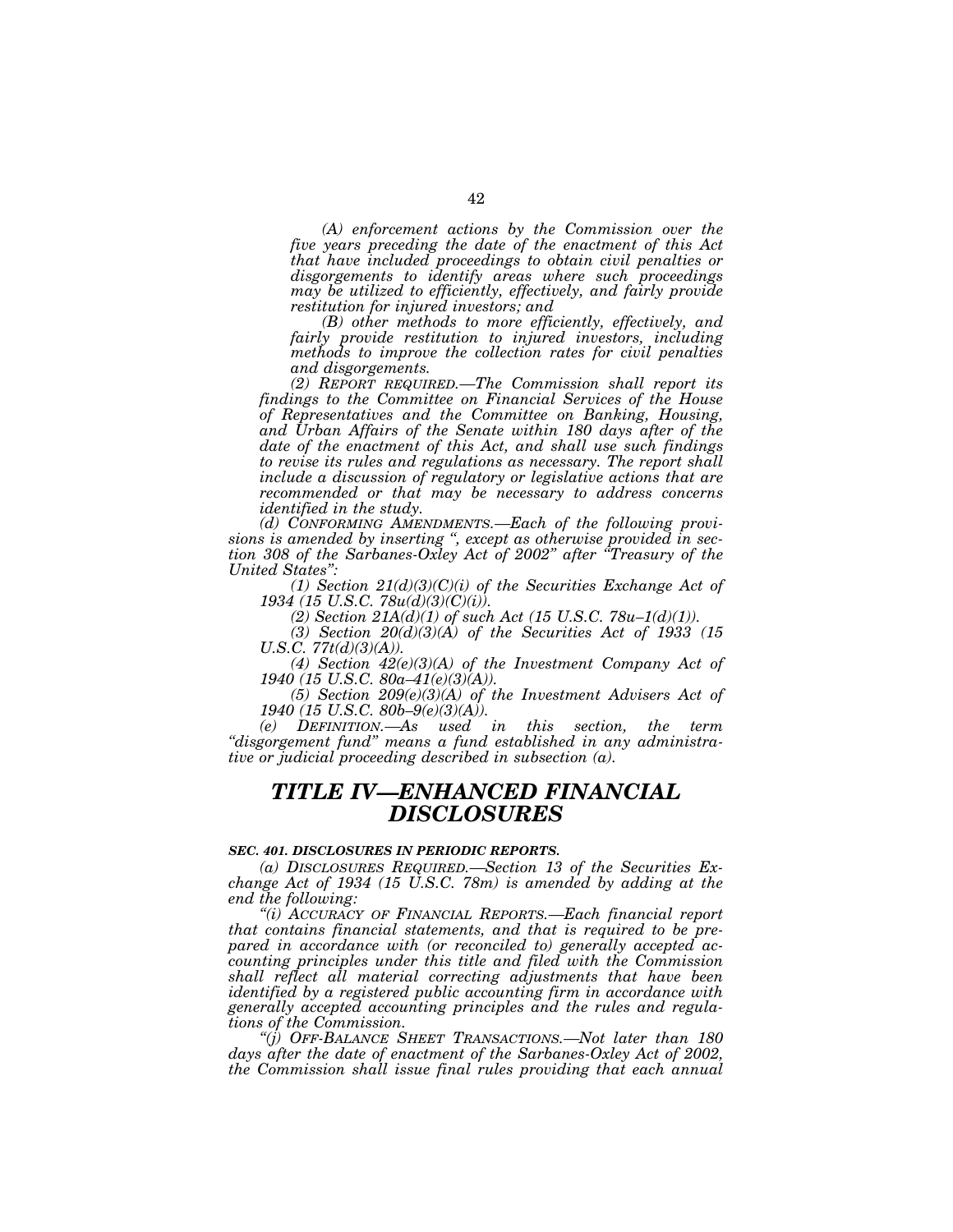*and quarterly financial report required to be filed with the Commission shall disclose all material off-balance sheet transactions, arrangements, obligations (including contingent obligations), and other relationships of the issuer with unconsolidated entities or other persons, that may have a material current or future effect on financial condition, changes in financial condition, results of operations, liquidity, capital expenditures, capital resources, or significant components of revenues or expenses.''. (b) COMMISSION RULES ON PRO FORMA FIGURES.—Not later* 

*than 180 days after the date of enactment of the Sarbanes-Oxley Act fo 2002, the Commission shall issue final rules providing that pro forma financial information included in any periodic or other report filed with the Commission pursuant to the securities laws, or in any public disclosure or press or other release, shall be presented in a manner that— (1) does not contain an untrue statement of a material fact* 

*or omit to state a material fact necessary in order to make the pro forma financial information, in light of the circumstances under which it is presented, not misleading; and* 

*(2) reconciles it with the financial condition and results of operations of the issuer under generally accepted accounting* 

*principles.*<br> *(c) STUDY AND REPORT ON SPECIAL PURPOSE ENTITIES.*—

*(1) STUDY REQUIRED.—The Commission shall, not later than 1 year after the effective date of adoption of off-balance sheet disclosure rules required by section 13(j) of the Securities Exchange Act of 1934, as added by this section, complete a study of filings by issuers and their disclosures to determine— (A) the extent of off-balance sheet transactions, includ-*

*ing assets, liabilities, leases, losses, and the use of special purpose entities; and* 

*(B) whether generally accepted accounting rules result in financial statements of issuers reflecting the economics of such off-balance sheet transactions to investors in a transparent fashion.* 

*(2) REPORT AND RECOMMENDATIONS.—Not later than 6 months after the date of completion of the study required by paragraph (1), the Commission shall submit a report to the President, the Committee on Banking, Housing, and Urban Affairs of the Senate, and the Committee on Financial Services of the House of Representatives, setting forth— (A) the amount or an estimate of the amount of off-bal-*

*ance sheet transactions, including assets, liabilities, leases, and losses of, and the use of special purpose entities by, issuers filing periodic reports pursuant to section 13 or 15 of the Securities Exchange Act of 1934;* 

*(B) the extent to which special purpose entities are used to facilitate off-balance sheet transactions;* 

*(C) whether generally accepted accounting principles or the rules of the Commission result in financial statements of issuers reflecting the economics of such transactions to investors in a transparent fashion;* 

*(D) whether generally accepted accounting principles specifically result in the consolidation of special purpose entities sponsored by an issuer in cases in which the issuer*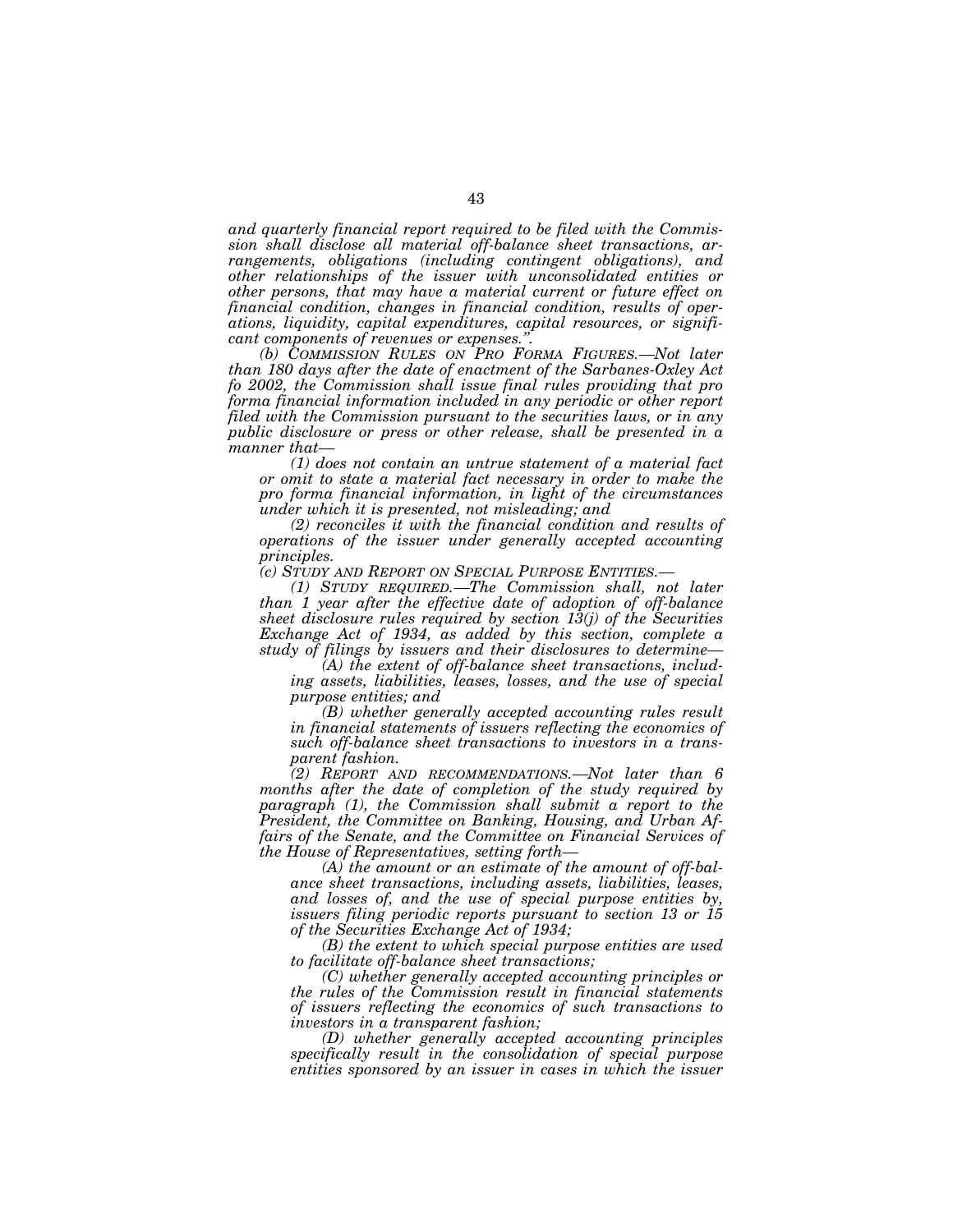*has the majority of the risks and rewards of the special purpose entity; and* 

*(E) any recommendations of the Commission for improving the transparency and quality of reporting off-balance sheet transactions in the financial statements and disclosures required to be filed by an issuer with the Commission.* 

#### *SEC. 402. ENHANCED CONFLICT OF INTEREST PROVISIONS.*

*(a) PROHIBITION ON PERSONAL LOANS TO EXECUTIVES.—Section 13 of the Securities Exchange Act of 1934 (15 U.S.C. 78m), as amended by this Act, is amended by adding at the end the following:* 

*''(k) PROHIBITION ON PERSONAL LOANS TO EXECUTIVES.—*

*''(1) IN GENERAL.—It shall be unlawful for any issuer (as defined in section 2 of the Sarbanes-Oxley Act of 2002), directly or indirectly, including through any subsidiary, to extend or maintain credit, to arrange for the extension of credit, or to renew an extension of credit, in the form of a personal loan to or for any director or executive officer (or equivalent thereof) of that issuer. An extension of credit maintained by the issuer on the date of enactment of this subsection shall not be subject to the provisions of this subsection, provided that there is no material modification to any term of any such extension of credit or any renewal of any such extension of credit on or after that date of enactment.* 

*''(2) LIMITATION.—Paragraph (1) does not preclude any home improvement and manufactured home loans (as that term is defined in section 5 of the Home Owners' Loan Act (12 U.S.C. 1464)), consumer credit (as defined in section 103 of the Truth in Lending Act (15 U.S.C. 1602)), or any extension of credit under an open end credit plan (as defined in section 103 of the Truth in Lending Act (15 U.S.C. 1602)), or a charge card (as defined in section 127(c)(4)(e) of the Truth in Lending Act (15 U.S.C. 1637(c)(4)(e)), or any extension of credit by a broker or dealer registered under section 15 of this title to an employee of that broker or dealer to buy, trade, or carry securities, that is permitted under rules or regulations of the Board of Governors of the Federal Reserve System pursuant to section 7 of this title (other than an extension of credit that would be used to purchase the stock of that issuer), that is—*

*''(A) made or provided in the ordinary course of the consumer credit business of such issuer;* 

*''(B) of a type that is generally made available by such issuer to the public; and* 

*''(C) made by such issuer on market terms, or terms that are no more favorable than those offered by the issuer to the general public for such extensions of credit.* 

*''(3) RULE OF CONSTRUCTION FOR CERTAIN LOANS.—Paragraph (1) does not apply to any loan made or maintained by an insured depository institution (as defined in section 3 of the Federal Deposit Insurance Act (12 U.S.C. 1813)), if the loan is subject to the insider lending restrictions of section 22(h) of the Federal Reserve Act (12 U.S.C. 375b).''.*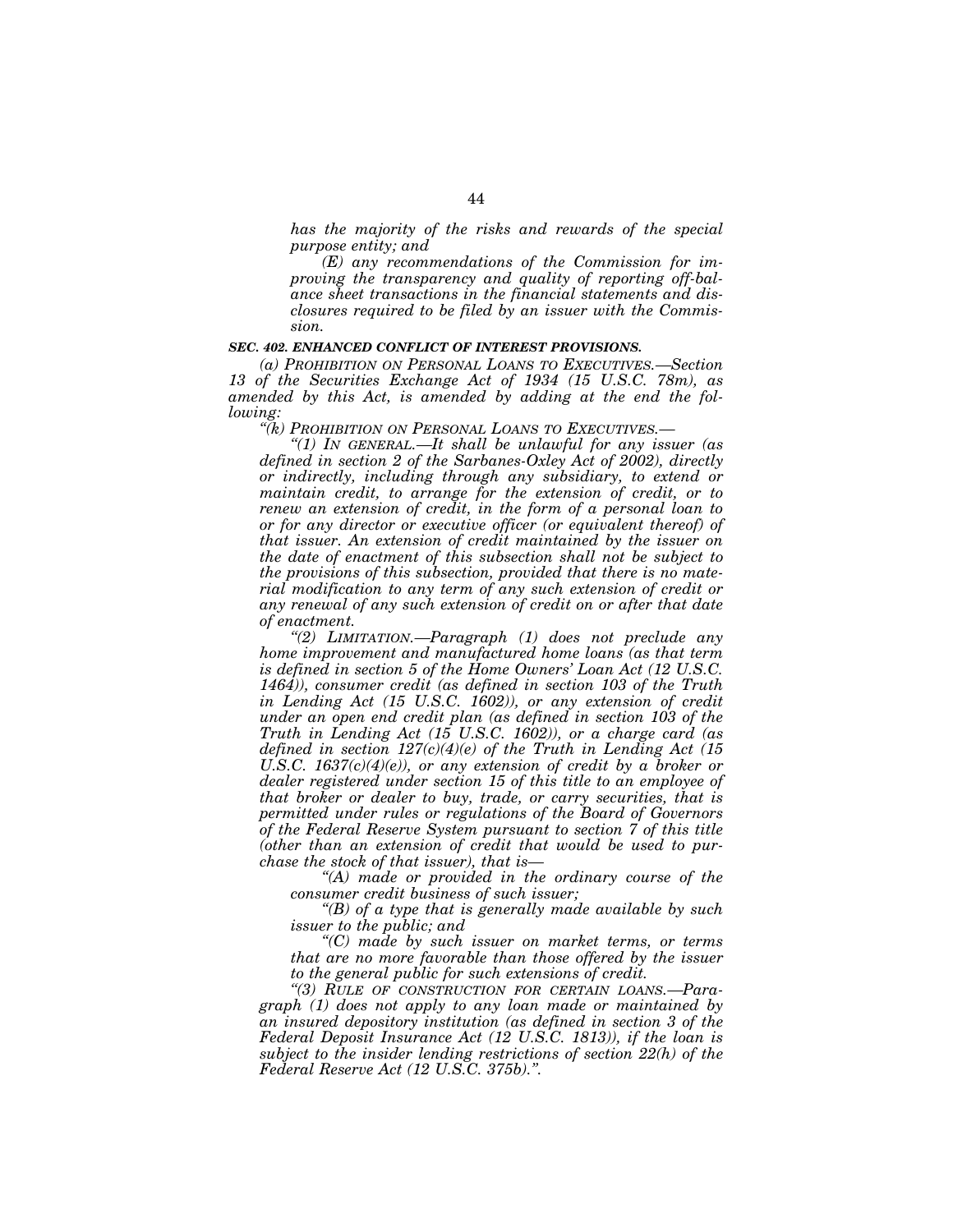# *SEC. 403. DISCLOSURES OF TRANSACTIONS INVOLVING MANAGEMENT AND PRINCIPAL STOCKHOLDERS.*

*(a) AMENDMENT.—Section 16 of the Securities Exchange Act of 1934 (15 U.S.C. 78p) is amended by striking the heading of such section and subsection (a) and inserting the following:* 

## *''SEC. 16. DIRECTORS, OFFICERS, AND PRINCIPAL STOCKHOLDERS.*

*''(a) DISCLOSURES REQUIRED.— ''(1) DIRECTORS, OFFICERS, AND PRINCIPAL STOCKHOLDERS REQUIRED TO FILE.—Every person who is directly or indirectly the beneficial owner of more than 10 percent of any class of any equity security (other than an exempted security) which is registered pursuant to section 12, or who is a director or an officer of the issuer of such security, shall file the statements required by this subsection with the Commission (and, if such security is registered on a national securities exchange, also with the ex-*

*change).*<br>
"(2) TIME OF FILING.—The statements required by this subsection shall be filed—

*sall at the time of the registration of such security on a national securities exchange or by the effective date of a* 

*registration statement filed pursuant to section 12(g); ''(B) within 10 days after he or she becomes such bene-*

*ficial owner, director, or officer; ''(C) if there has been a change in such ownership, or if such person shall have purchased or sold a securitybased swap agreement (as defined in section 206(b) of the Gramm-Leach-Bliley Act (15 U.S.C. 78c note)) involving such equity security, before the end of the second business day following the day on which the subject transaction has been executed, or at such other time as the Commission shall establish, by rule, in any case in which the Commission determines that such 2-day period is not feasible.* 

*''(3) CONTENTS OF STATEMENTS.—A statement filed—*

*''(A) under subparagraph (A) or (B) of paragraph (2) shall contain a statement of the amount of all equity securities of such issuer of which the filing person is the beneficial owner; and* 

*''(B) under subparagraph (C) of such paragraph shall indicate ownership by the filing person at the date of filing, any such changes in such ownership, and such purchases and sales of the security-based swap agreements as have occurred since the most recent such filing under such subparagraph.* 

*''(4) ELECTRONIC FILING AND AVAILABILITY.—Beginning not later than 1 year after the date of enactment of the Sarbanes-Oxley Act of 2002—*

*''(A) a statement filed under subparagraph (C) of paragraph (2) shall be filed electronically;* 

*''(B) the Commission shall provide each such statement on a publicly accessible Internet site not later than the end of the business day following that filing; and* 

*''(C) the issuer (if the issuer maintains a corporate website) shall provide that statement on that corporate website, not later than the end of the business day following that filing.''.*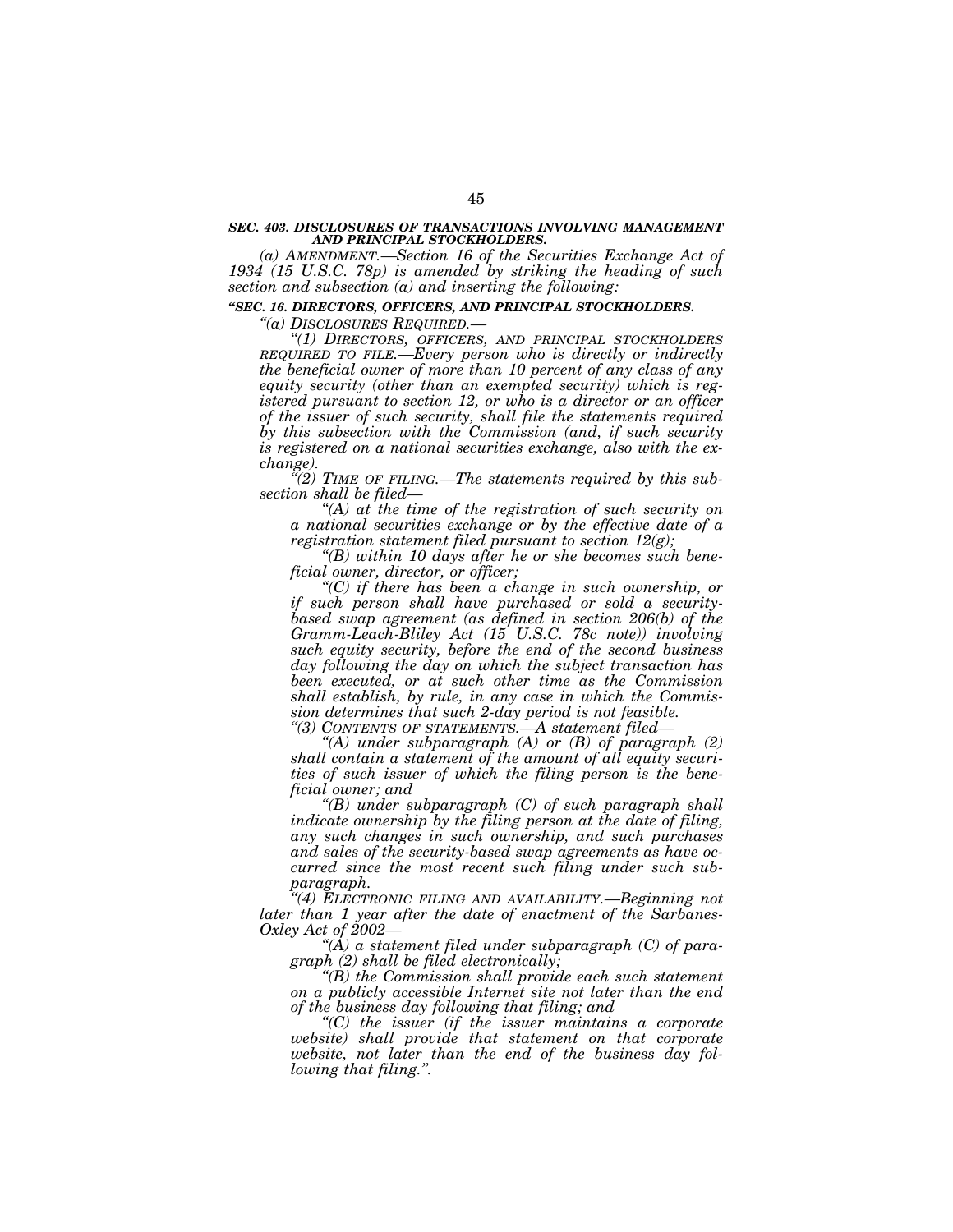*(b) EFFECTIVE DATE.—The amendment made by this section shall be effective 30 days after the date of the enactment of this Act. SEC. 404. MANAGEMENT ASSESSMENT OF INTERNAL CONTROLS.* 

*(a) RULES REQUIRED.—The Commission shall prescribe rules requiring each annual report required by section 13(a) or 15(d) of the Securities Exchange Act of 1934 (15 U.S.C. 78m or 78o(d)) to* 

*(1) state the responsibility of management for establishing and maintaining an adequate internal control structure and procedures for financial reporting; and* 

*(2) contain an assessment, as of the end of the most recent fiscal year of the issuer, of the effectiveness of the internal control structure and procedures of the issuer for financial reporting.* 

*(b) INTERNAL CONTROL EVALUATION AND REPORTING.—With respect to the internal control assessment required by subsection (a), each registered public accounting firm that prepares or issues the audit report for the issuer shall attest to, and report on, the assessment made by the management of the issuer. An attestation made under this subsection shall be made in accordance with standards for attestation engagements issued or adopted by the Board. Any such attestation shall not be the subject of a separate engagement.* 

#### *SEC. 405. EXEMPTION.*

*Nothing in section 401, 402, or 404, the amendments made by those sections, or the rules of the Commission under those sections shall apply to any investment company registered under section 8 of the Investment Company Act of 1940 (15 U.S.C. 80a–8).* 

#### *SEC. 406. CODE OF ETHICS FOR SENIOR FINANCIAL OFFICERS.*

*(a) CODE OF ETHICS DISCLOSURE.—The Commission shall issue rules to require each issuer, together with periodic reports required pursuant to section 13(a) or 15(d) of the Securities Exchange Act of 1934, to disclose whether or not, and if not, the reason therefor, such issuer has adopted a code of ethics for senior financial officers, applicable to its principal financial officer and comptroller or principal accounting officer, or persons performing similar functions.* 

*(b) CHANGES IN CODES OF ETHICS.—The Commission shall revise its regulations concerning matters requiring prompt disclosure on Form 8–K (or any successor thereto) to require the immediate disclosure, by means of the filing of such form, dissemination by the Internet or by other electronic means, by any issuer of any change in or waiver of the code of ethics for senior financial officers.* 

*(c) DEFINITION.—In this section, the term "code of ethics" means such standards as are reasonably necessary to promote—* 

*such standards as are reasonably necessary to promote— (1) honest and ethical conduct, including the ethical handling of actual or apparent conflicts of interest between personal and professional relationships;* 

*(2) full, fair, accurate, timely, and understandable disclosure in the periodic reports required to be filed by the issuer; and*

*(3) compliance with applicable governmental rules and regulations.* 

*(d) DEADLINE FOR RULEMAKING.—The Commission shall—*

*(1) propose rules to implement this section, not later than 90 days after the date of enactment of this Act; and*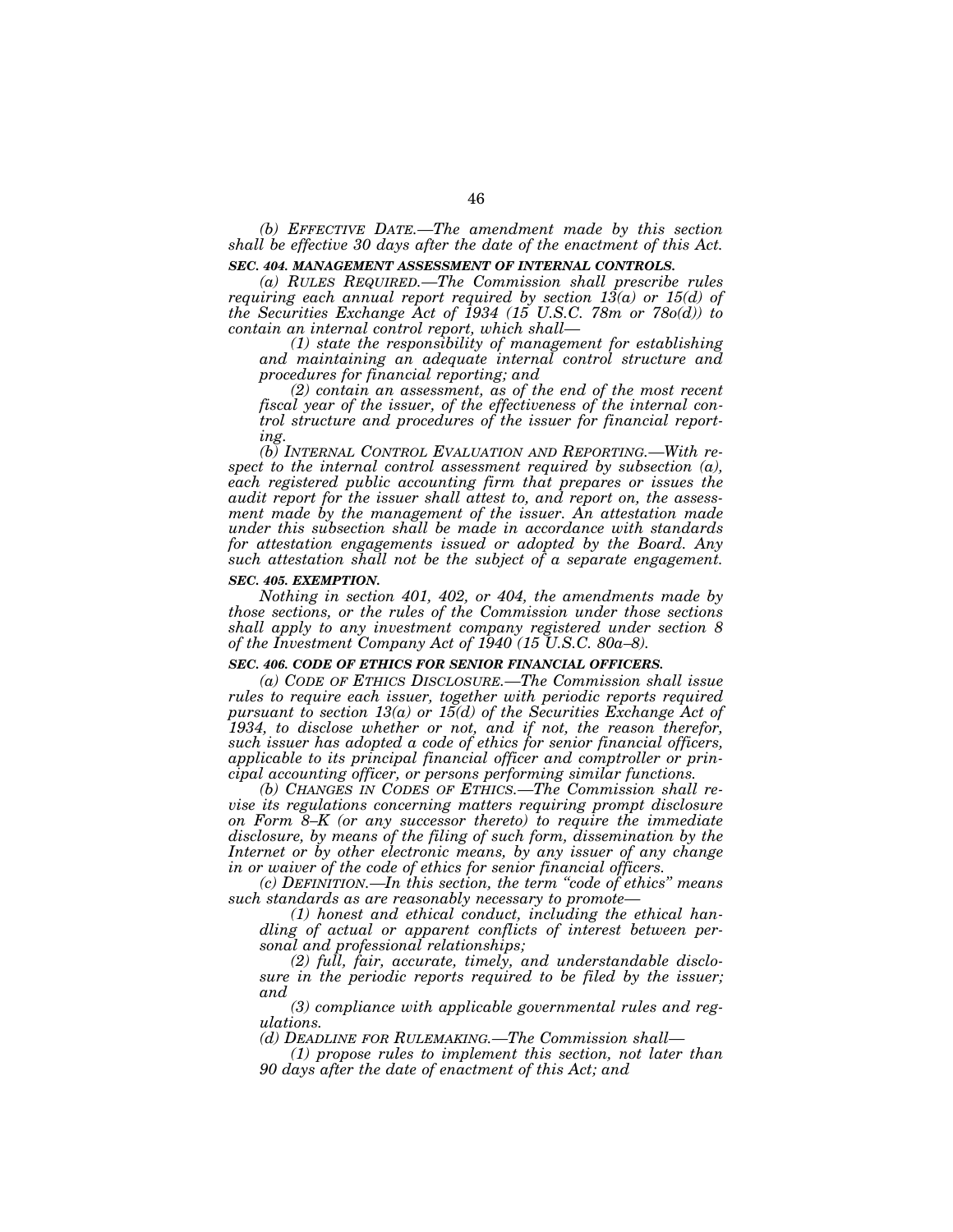*(2) issue final rules to implement this section, not later than 180 days after that date of enactment.* 

#### *SEC. 407. DISCLOSURE OF AUDIT COMMITTEE FINANCIAL EXPERT.*

*(a) RULES DEFINING ''FINANCIAL EXPERT''.—The Commission shall issue rules, as necessary or appropriate in the public interest and consistent with the protection of investors, to require each issuer, together with periodic reports required pursuant to sections 13(a) and 15(d) of the Securities Exchange Act of 1934, to disclose whether or not, and if not, the reasons therefor, the audit committee of that issuer is comprised of at least 1 member who is a financial expert, as such term is defined by the Commission.* 

*(b) CONSIDERATIONS.—In defining the term ''financial expert'' for purposes of subsection (a), the Commission shall consider whether a person has, through education and experience as a public accountant or auditor or a principal financial officer, comptroller, or principal accounting officer of an issuer, or from a position involving the performance of similar functions—*

*(1) an understanding of generally accepted accounting principles and financial statements;* 

*(2) experience in—*

*(A) the preparation or auditing of financial statements of generally comparable issuers; and* 

*(B) the application of such principles in connection with the accounting for estimates, accruals, and reserves; (3) experience with internal accounting controls; and* 

*(4) an understanding of audit committee functions.* 

*(c) DEADLINE FOR RULEMAKING.—The Commission shall—*

*(1) propose rules to implement this section, not later than 90 days after the date of enactment of this Act; and* 

*(2) issue final rules to implement this section, not later than 180 days after that date of enactment.*

## *SEC. 408. ENHANCED REVIEW OF PERIODIC DISCLOSURES BY ISSUERS.*

*(a) REGULAR AND SYSTEMATIC REVIEW.—The Commission shall review disclosures made by issuers reporting under section 13(a) of the Securities Exchange Act of 1934 (including reports filed on Form 10–K), and which have a class of securities listed on a national securities exchange or traded on an automated quotation facility of a national securities association, on a regular and systematic basis for the protection of investors. Such review shall include a review of an issuer's financial statement.* 

*(b) REVIEW CRITERIA.—For purposes of scheduling the reviews required by subsection (a), the Commission shall consider, among other factors—*

*(1) issuers that have issued material restatements of financial results;* 

*(2) issuers that experience significant volatility in their stock price as compared to other issuers;* 

*(3) issuers with the largest market capitalization;* 

*(4) emerging companies with disparities in price to earning ratios;* 

*(5) issuers whose operations significantly affect any material sector of the economy; and* 

*(6) any other factors that the Commission may consider relevant.*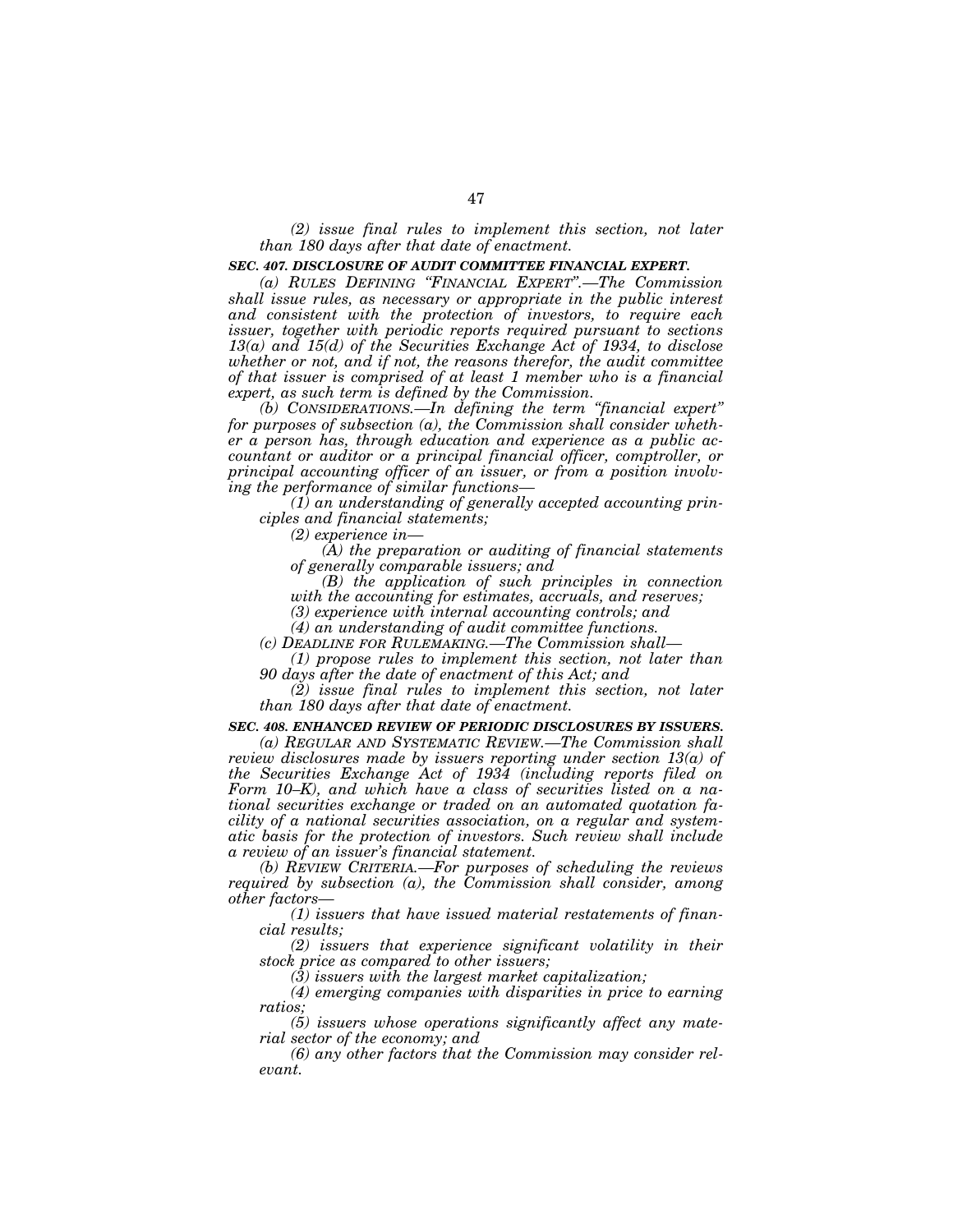*(c) MINIMUM REVIEW PERIOD.—In no event shall an issuer required to file reports under section 13(a) or 15(d) of the Securities Exchange Act of 1934 be reviewed under this section less frequently than once every 3 years.* 

#### *SEC. 409. REAL TIME ISSUER DISCLOSURES.*

*Section 13 of the Securities Exchange Act of 1934 (15 U.S.C. 78m), as amended by this Act, is amended by adding at the end the* 

*following: ''(l) REAL TIME ISSUER DISCLOSURES.—Each issuer reporting under section 13(a) or 15(d) shall disclose to the public on a rapid and current basis such additional information concerning material changes in the financial condition or operations of the issuer, in plain English, which may include trend and qualitative information*  and graphic presentations, as the Commission determines, by rule, *is necessary or useful for the protection of investors and in the pub-*<br>lie interest." *lic interest.''.* 

## *TITLE V—ANALYST CONFLICTS OF INTEREST*

#### *SEC. 501. TREATMENT OF SECURITIES ANALYSTS BY REGISTERED SE-CURITIES ASSOCIATIONS AND NATIONAL SECURITIES EX-CHANGES.*

*(a) RULES REGARDING SECURITIES ANALYSTS.—The Securities Exchange Act of 1934 (15 U.S.C. 78a et seq.) is amended by inserting after section 15C the following new section:* 

## *''SEC. 15D. SECURITIES ANALYSTS AND RESEARCH REPORTS.*

*''(a) ANALYST PROTECTIONS.—The Commission, or upon the authorization and direction of the Commission, a registered securities association or national securities exchange, shall have adopted, not later than 1 year after the date of enactment of this section, rules reasonably designed to address conflicts of interest that can arise when securities analysts recommend equity securities in research reports and public appearances, in order to improve the objectivity of research and provide investors with more useful and reliable infor-*

*mation, including rules designed— ''(1) to foster greater public confidence in securities research, and to protect the objectivity and independence of secu-*

"(A) restricting the prepublication clearance or ap*proval of research reports by persons employed by the broker or dealer who are engaged in investment banking activities, or persons not directly responsible for investment* 

*raal limiting the supervision and compensatory evaluation of securities analysts to officials employed by the broker or dealer who are not engaged in investment banking activities; and ''(C) requiring that a broker or dealer and persons em-*

*ployed by a broker or dealer who are involved with investment banking activities may not, directly or indirectly, retaliate against or threaten to retaliate against any securities analyst employed by that broker or dealer or its affiliates as a result of an adverse, negative, or otherwise unfa-*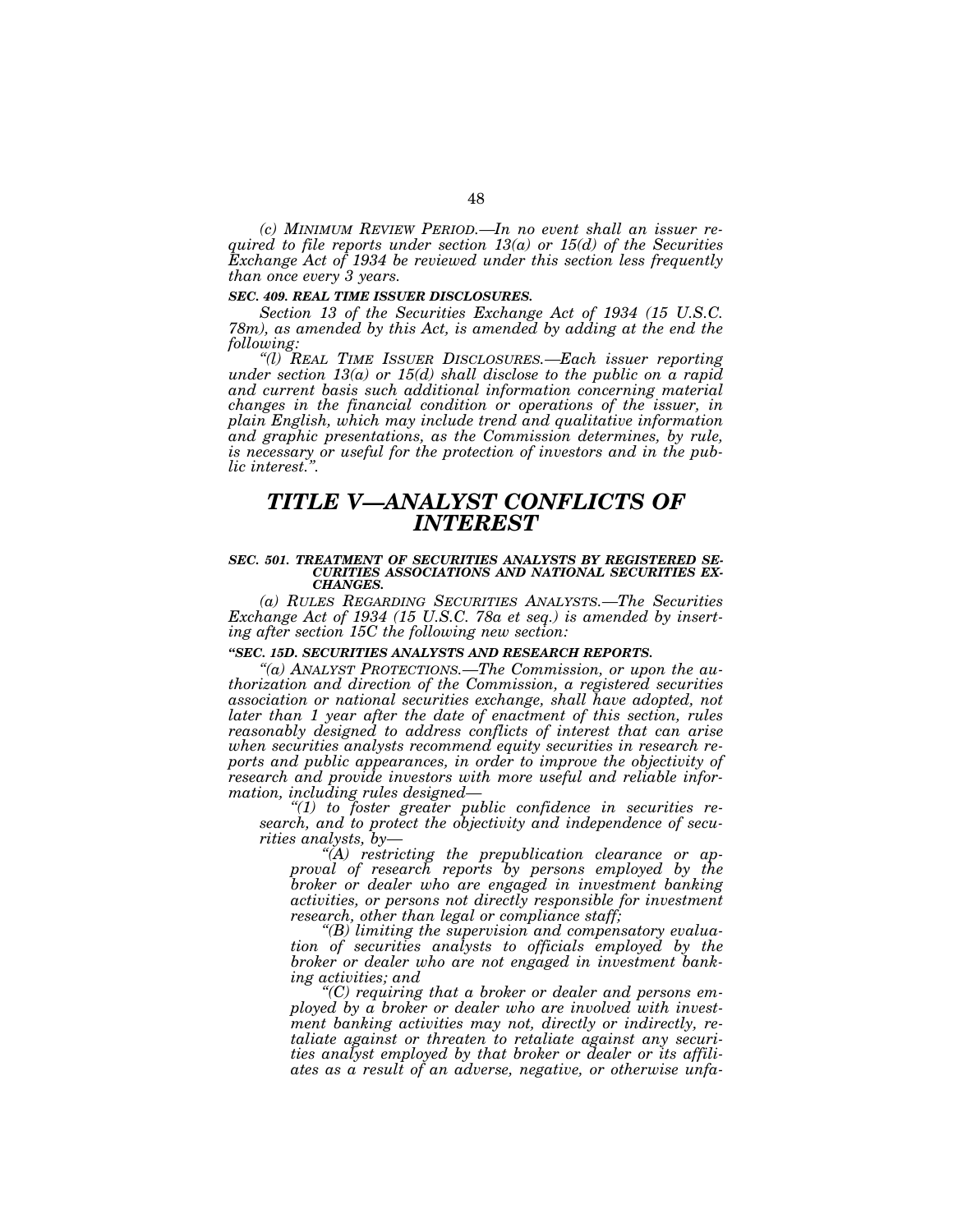*vorable research report that may adversely affect the present or prospective investment banking relationship of the broker or dealer with the issuer that is the subject of the research report, except that such rules may not limit the authority of a broker or dealer to discipline a securities analyst for causes other than such research report in accordance with the policies and procedures of the firm;* 

*''(2) to define periods during which brokers or dealers who have participated, or are to participate, in a public offering of securities as underwriters or dealers should not publish or otherwise distribute research reports relating to such securities or* 

*to the issuer of such securities; ''(3) to establish structural and institutional safeguards within registered brokers or dealers to assure that securities analysts are separated by appropriate informational partitions within the firm from the review, pressure, or oversight of those whose involvement in investment banking activities might po-*

*their their issues as the Commission, or*  $\frac{d}{dt}$  *to address such other issues as the Commission, or such association or exchange, determines appropriate.* 

*''(b) DISCLOSURE.—The Commission, or upon the authorization and direction of the Commission, a registered securities association or national securities exchange, shall have adopted, not later than 1 year after the date of enactment of this section, rules reasonably designed to require each securities analyst to disclose in public appearances, and each registered broker or dealer to disclose in each research report, as applicable, conflicts of interest that are known or should have been known by the securities analyst or the broker or dealer, to exist at the time of the appearance or the date of distribution of the report, including— ''(1) the extent to which the securities analyst has debt or* 

*equity investments in the issuer that is the subject of the ap-*

*parance or reportance or research research research by the*  $f(z)$  whether any compensation has been received by the *registered broker or dealer, or any affiliate thereof, including the securities analyst, from the issuer that is the subject of the appearance or research report, subject to such exemptions as the Commission may determine appropriate and necessary to prevent disclosure by virtue of this paragraph of material non-public information regarding specific potential future investment banking transactions of such issuer, as is appropriate in the public interest and consistent with the protection of investors;* 

*''(3) whether an issuer, the securities of which are recommended in the appearance or research report, currently is, or during the 1-year period preceding the date of the appearance or date of distribution of the report has been, a client of the registered broker or dealer, and if so, stating the types of services provided to the issuer;* 

*''(4) whether the securities analyst received compensation with respect to a research report, based upon (among any other factors) the investment banking revenues (either generally or specifically earned from the issuer being analyzed) of the registered broker or dealer; and* 

*''(5) such other disclosures of conflicts of interest that are material to investors, research analysts, or the broker or dealer*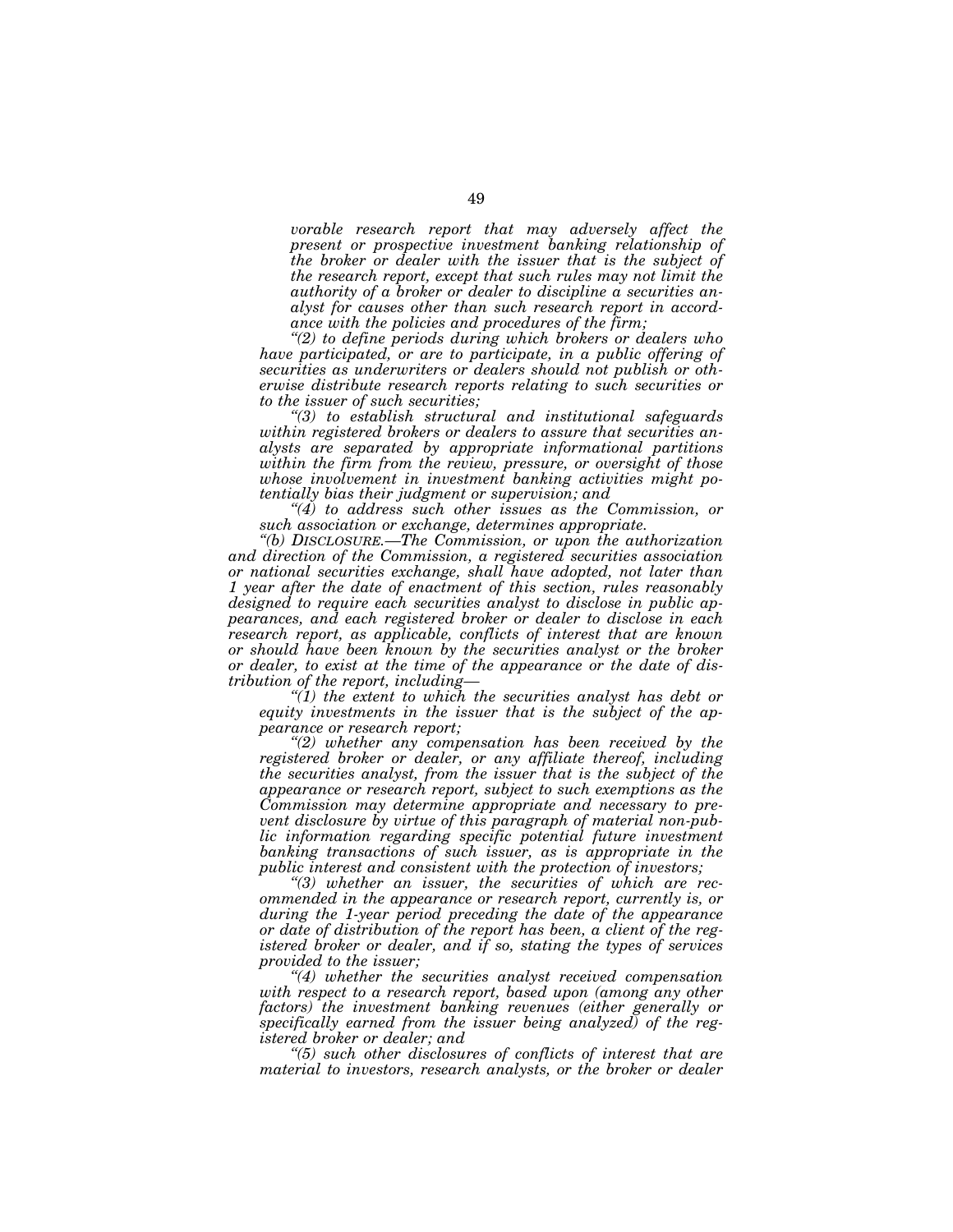*as the Commission, or such association or exchange, determines appropriate.* 

*''(c) DEFINITIONS.—In this section—*

*''(1) the term 'securities analyst' means any associated person of a registered broker or dealer that is principally responsible for, and any associated person who reports directly or indirectly to a securities analyst in connection with, the preparation of the substance of a research report, whether or not any such person has the job title of 'securities analyst'; and* 

*''(2) the term 'research report' means a written or electronic communication that includes an analysis of equity securities of individual companies or industries, and that provides information reasonably sufficient upon which to base an investment decision.''.* 

*(b) ENFORCEMENT.—Section 21B(a) of the Securities Exchange Act of 1934 (15 U.S.C. 78u–2(a)) is amended by inserting ''15D,'' before ''15B''.* 

*(c) COMMISSION AUTHORITY.—The Commission may promulgate and amend its regulations, or direct a registered securities association or national securities exchange to promulgate and amend its*  rules, to carry out section 15D of the Securities Exchange Act of 1934, as added by this section, as is necessary for the protection of *investors and in the public interest.* 

## *TITLE VI—COMMISSION RESOURCES AND AUTHORITY*

#### *SEC. 601. AUTHORIZATION OF APPROPRIATIONS.*

*Section 35 of the Securities Exchange Act of 1934 (15 U.S.C. 78kk) is amended to read as follows:* 

#### *''SEC. 35. AUTHORIZATION OF APPROPRIATIONS.*

*''In addition to any other funds authorized to be appropriated to the Commission, there are authorized to be appropriated to carry out the functions, powers, and duties of the Commission, \$776,000,000 for fiscal year 2003, of which—*

*''(1) \$102,700,000 shall be available to fund additional compensation, including salaries and benefits, as authorized in the Investor and Capital Markets Fee Relief Act (Public Law 107–123; 115 Stat. 2390 et seq.);* 

*''(2) \$108,400,000 shall be available for information technology, security enhancements, and recovery and mitigation activities in light of the terrorist attacks of September 11, 2001; and* 

*''(3) \$98,000,000 shall be available to add not fewer than an additional 200 qualified professionals to provide enhanced oversight of auditors and audit services required by the Federal securities laws, and to improve Commission investigative and disciplinary efforts with respect to such auditors and services, as well as for additional professional support staff necessary to strengthen the programs of the Commission involving Full Disclosure and Prevention and Suppression of Fraud, risk management, industry technology review, compliance, inspections, examinations, market regulation, and investment management.''.*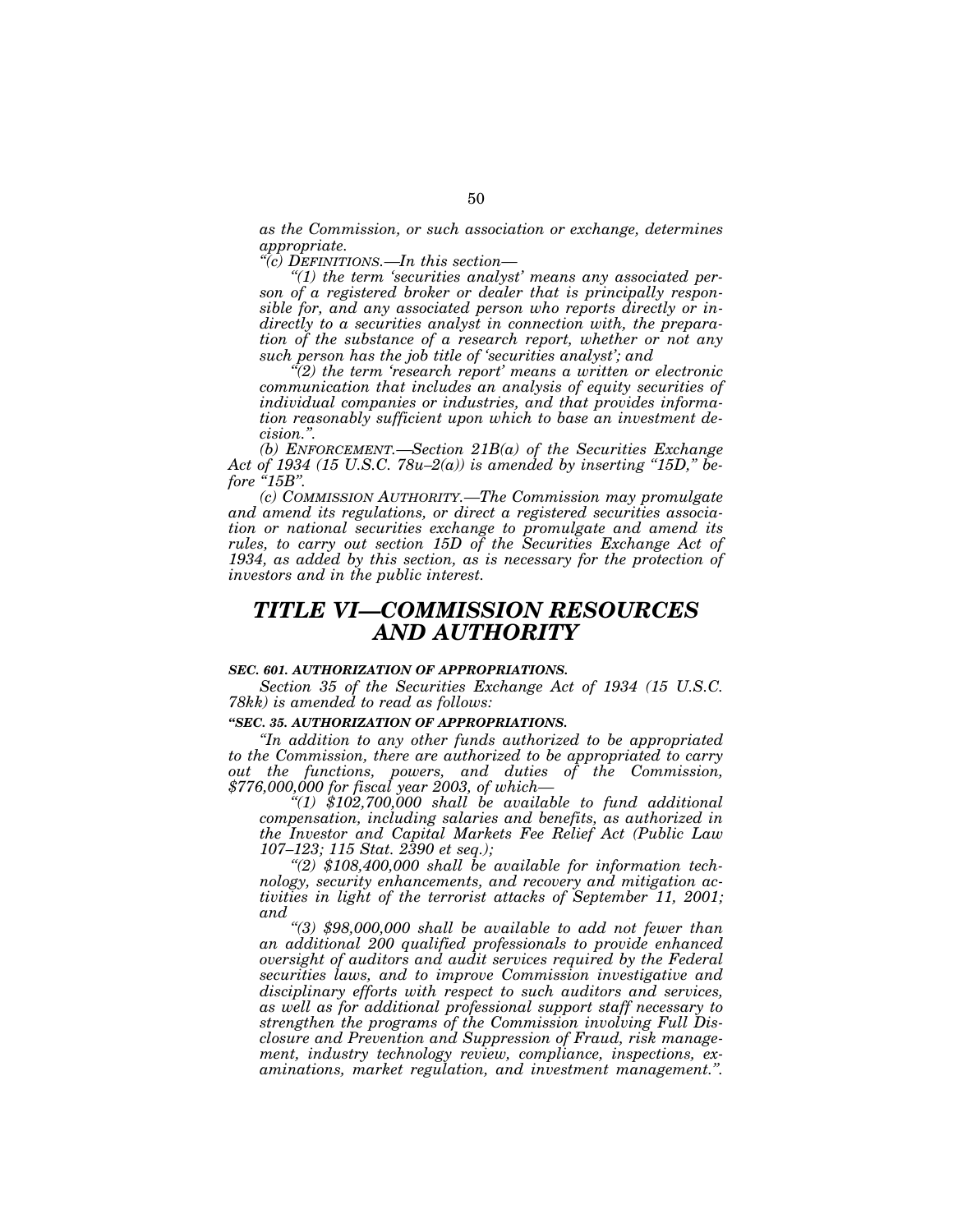## *SEC. 602. APPEARANCE AND PRACTICE BEFORE THE COMMISSION.*

*The Securities Exchange Act of 1934 (15 U.S.C. 78a et seq.) is amended by inserting after section 4B the following:* 

## *''SEC. 4C. APPEARANCE AND PRACTICE BEFORE THE COMMISSION.*

*''(a) AUTHORITY TO CENSURE.—The Commission may censure any person, or deny, temporarily or permanently, to any person the privilege of appearing or practicing before the Commission in any way, if that person is found by the Commission, after notice and op-*

*portunity for hearing in the matter—*<br>
"(1) not to possess the requisite qualifications to represent others:

*oute the lacking in character or integrity, or to have engaged in unethical or improper professional conduct; or gaged in unethical or improper professional conduct; or ''(3) to have willfully violated, or willfully aided and abet-*

*ted the violation of, any provision of the securities laws or the rules and regulations issued thereunder.* 

*''(b) DEFINITION.—With respect to any registered public accounting firm or associated person, for purposes of this section, the term* 

*'improper professional conduct' means— ''(1) intentional or knowing conduct, including reckless conduct, that results in a violation of applicable professional standards; and ''(2) negligent conduct in the form of— ''(A) a single instance of highly unreasonable conduct* 

*that results in a violation of applicable professional standards in circumstances in which the registered public accounting firm or associated person knows, or should know,* 

*that heightened scrutiny is warranted; or ''(B) repeated instances of unreasonable conduct, each resulting in a violation of applicable professional standards, that indicate a lack of competence to practice before the Commission.''.* 

#### *SEC. 603. FEDERAL COURT AUTHORITY TO IMPOSE PENNY STOCK BARS.*

*(a) SECURITIES EXCHANGE ACT OF 1934.—Section 21(d) of the Securities Exchange Act of 1934 (15 U.S.C. 78u(d)), as amended by* 

this Act, is amended by adding at the end the following:<br>"(6) AUTHORITY OF A COURT TO PROHIBIT PERSONS FROM PAR-<br>TICIPATING IN AN OFFERING OF PENNY STOCK.—<br>"(A) IN GENERAL.—In any proceeding under paragraph (1)

*against any person participating in, or, at the time of the al*leged misconduct who was participating in, an offering of *penny stock, the court may prohibit that person from participating in an offering of penny stock, conditionally or unconditionally, and permanently or for such period of time as the* 

*court shall determine. ''(B) DEFINITION.—For purposes of this paragraph, the term 'person participating in an offering of penny stock' includes any person engaging in activities with a broker, dealer, or issuer for purposes of issuing, trading, or inducing or attempting to induce the purchase or sale of, any penny stock. The Commission may, by rule or regulation, define such term to include other activities, and may, by rule, regulation, or order, exempt any person or class of persons, in whole or in part, conditionally or unconditionally, from inclusion in such term.''.*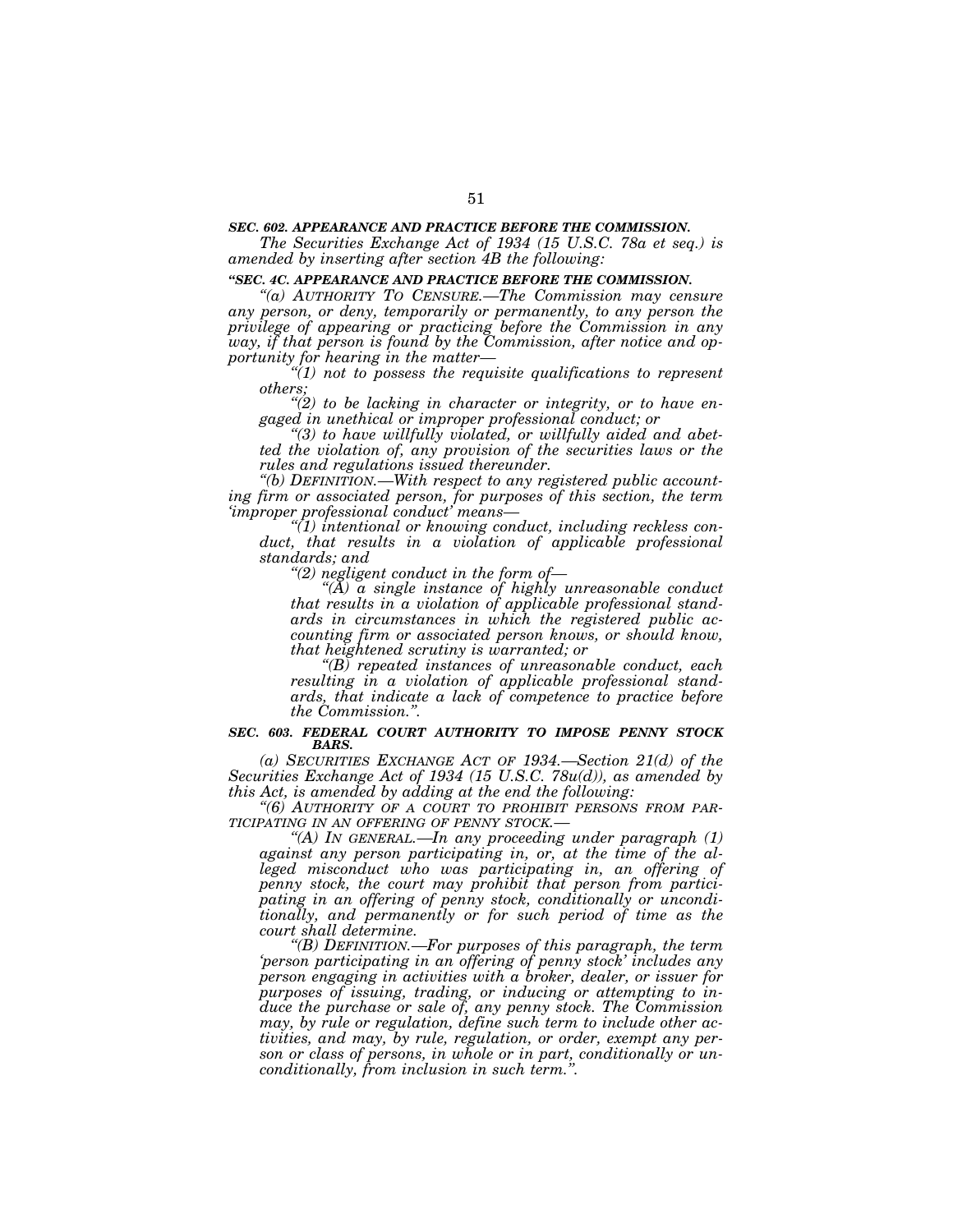*(b) SECURITIES ACT OF 1933.—Section 20 of the Securities Act of 1933 (15 U.S.C. 77t) is amended by adding at the end the following:* 

*''(g) AUTHORITY OF A COURT TO PROHIBIT PERSONS FROM PAR-TICIPATING IN AN OFFERING OF PENNY STOCK.—*

*''(1) IN GENERAL.—In any proceeding under subsection (a) against any person participating in, or, at the time of the alleged misconduct, who was participating in, an offering of penny stock, the court may prohibit that person from participating in an offering of penny stock, conditionally or unconditionally, and permanently or for such period of time as the court shall determine.* 

*''(2) DEFINITION.—For purposes of this subsection, the term 'person participating in an offering of penny stock' includes any person engaging in activities with a broker, dealer, or issuer for purposes of issuing, trading, or inducing or attempting to induce the purchase or sale of, any penny stock. The Commission may, by rule or regulation, define such term to include other activities, and may, by rule, regulation, or order, exempt any person or class of persons, in whole or in part, conditionally or unconditionally, from inclusion in such term.''.* 

## *SEC. 604. QUALIFICATIONS OF ASSOCIATED PERSONS OF BROKERS AND DEALERS.*

*(a) BROKERS AND DEALERS.—Section 15(b)(4) of the Securities Exchange Act of 1934 (15 U.S.C. 78o) is amended—*

*(1) by striking subparagraph (F) and inserting the following:*

*''(F) is subject to any order of the Commission barring or suspending the right of the person to be associated with a broker or dealer;''; and* 

*(2) in subparagraph (G), by striking the period at the end and inserting the following: ''; or* 

*''(H) is subject to any final order of a State securities commission (or any agency or officer performing like functions), State authority that supervises or examines banks, savings associations, or credit unions, State insurance commission (or any agency or office performing like functions), an appropriate Federal banking agency (as defined in section 3 of the Federal De*posit Insurance Act (12 U.S.C. 1813(q))), or the National Credit *Union Administration, that—*

*''(i) bars such person from association with an entity regulated by such commission, authority, agency, or officer, or from engaging in the business of securities, insurance, banking, savings association activities, or credit union activities; or* 

*''(ii) constitutes a final order based on violations of any laws or regulations that prohibit fraudulent, manipulative, or deceptive conduct.''.*

*(b) INVESTMENT ADVISERS.—Section 203(e) of the Investment Advisers Act of 1940 (15 U.S.C. 80b–3(e)) is amended—*

*(1) by striking paragraph (7) and inserting the following:* 

*''(7) is subject to any order of the Commission barring or suspending the right of the person to be associated with an investment adviser;'';*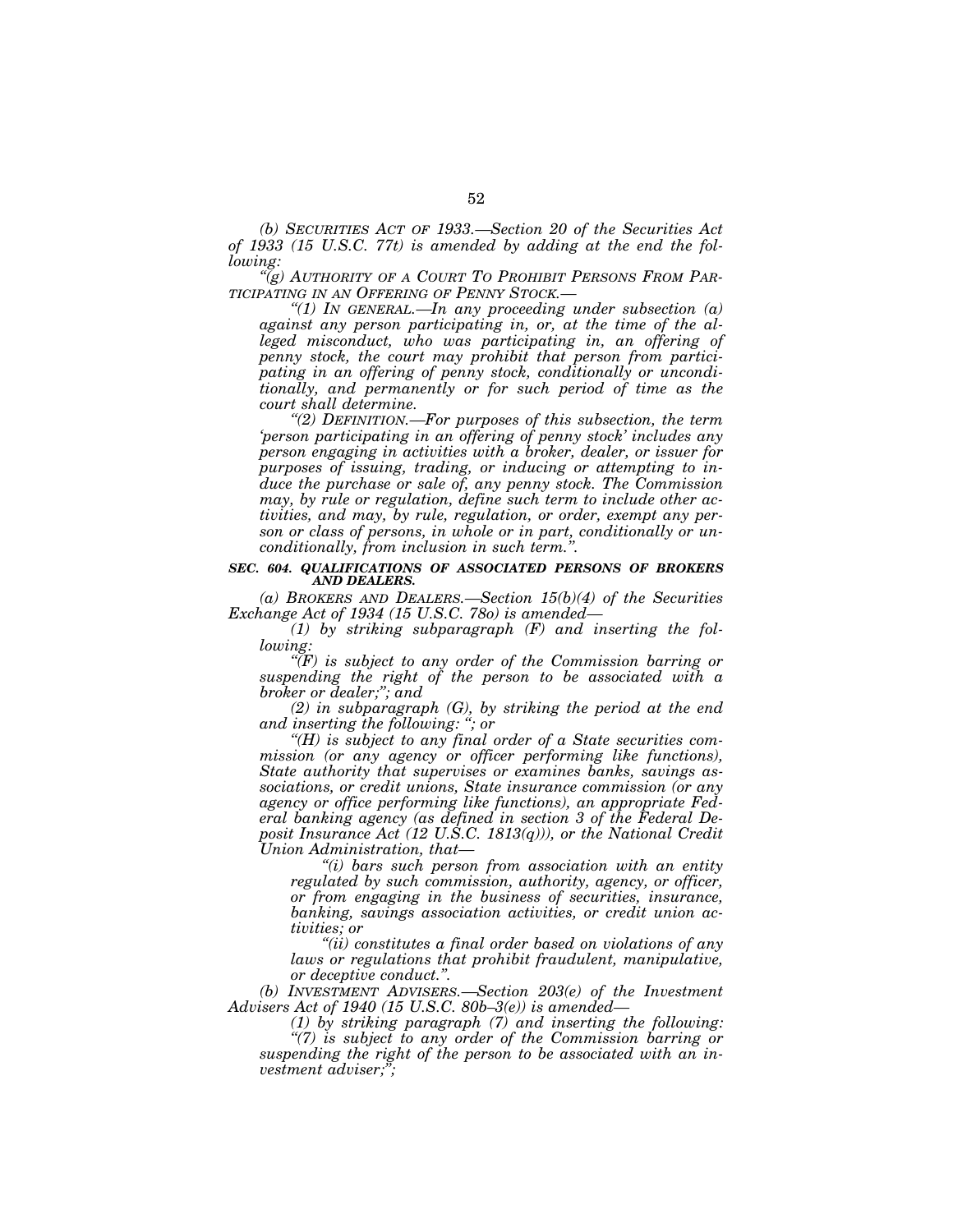*(2) in paragraph (8), by striking the period at the end and inserting ''; or''; and* 

*(3) by adding at the end the following:* 

*''(9) is subject to any final order of a State securities commission (or any agency or officer performing like functions), State authority that supervises or examines banks, savings associations, or credit unions, State insurance commission (or any agency or office performing like functions), an appropriate Federal banking agency (as defined in section 3 of the Federal De*posit Insurance Act (12 U.S.C. 1813(q))), or the National Credit *Union Administration, that— ''(A) bars such person from association with an entity* 

*regulated by such commission, authority, agency, or officer, or from engaging in the business of securities, insurance, banking, savings association activities, or credit union ac-*

*tivities; or ''(B) constitutes a final order based on violations of any laws or regulations that prohibit fraudulent, manipulative,* 

*(c) CONFORMING AMENDMENTS.—*<br>(1) SECURITIES EXCHANGE ACT OF 1934.—The Securities Ex*change Act of 1934 (15 U.S.C. 78a et seq.) is amended— (A) in section 3(a)(39)(F) (15 U.S.C. 78c(a)(39)(F))— (i) by striking ''or (G)'' and inserting ''(H), or (G)'';* 

*and* 

*(ii) by inserting '', or is subject to an order or finding,'' before ''enumerated'';* 

*(B) in each of section 15(b)(6)(A)(i) (15 U.S.C. 78o(b)(6)(A)(i)), paragraphs (2) and (4) of section 15B(c) (15 U.S.C. 78o–4(c)), and subparagraphs (A) and (C) of section*  $15C(c)(1)$  (15 U.S.C. 78o–5(c)(1))— *15C(c)(1) (15 U.S.C. 78o–5(c)(1))— (i) by striking ''or (G)'' each place that term ap-*

*pears and inserting ''(H), or (G)''; and* 

*(ii) by striking ''or omission'' each place that term appears, and inserting '', or is subject to an order or finding,''; and* 

*(C) in each of paragraphs (3)(A) and (4)(C) of section 17A(c) (15 U.S.C. 78q-1(c)) 17A(c) (15 U.S.C. 78q–1(c))— (i) by striking ''or (G)'' each place that term ap-*

*pears and inserting ''(H), or (G)''; and* 

*(ii) by inserting '', or is subject to an order or finding,'' before ''enumerated'' each place that term appears.* 

*(2) INVESTMENT ADVISERS ACT OF 1940.—Section 203(f) of the Investment Advisers Act of 1940 (15 U.S.C. 80b–3(f)) is amended—*

*(A) by striking ''or (8)'' and inserting ''(8), or (9)''; and (B) by inserting ''or (3)'' after ''paragraph (2)''.* 

## *TITLE VII—STUDIES AND REPORTS*

# *SEC. 701. GAO STUDY AND REPORT REGARDING CONSOLIDATION OF PUBLIC ACCOUNTING FIRMS.*

*(a) STUDY REQUIRED.—The Comptroller General of the United States shall conduct a study—*

*(1) to identify—*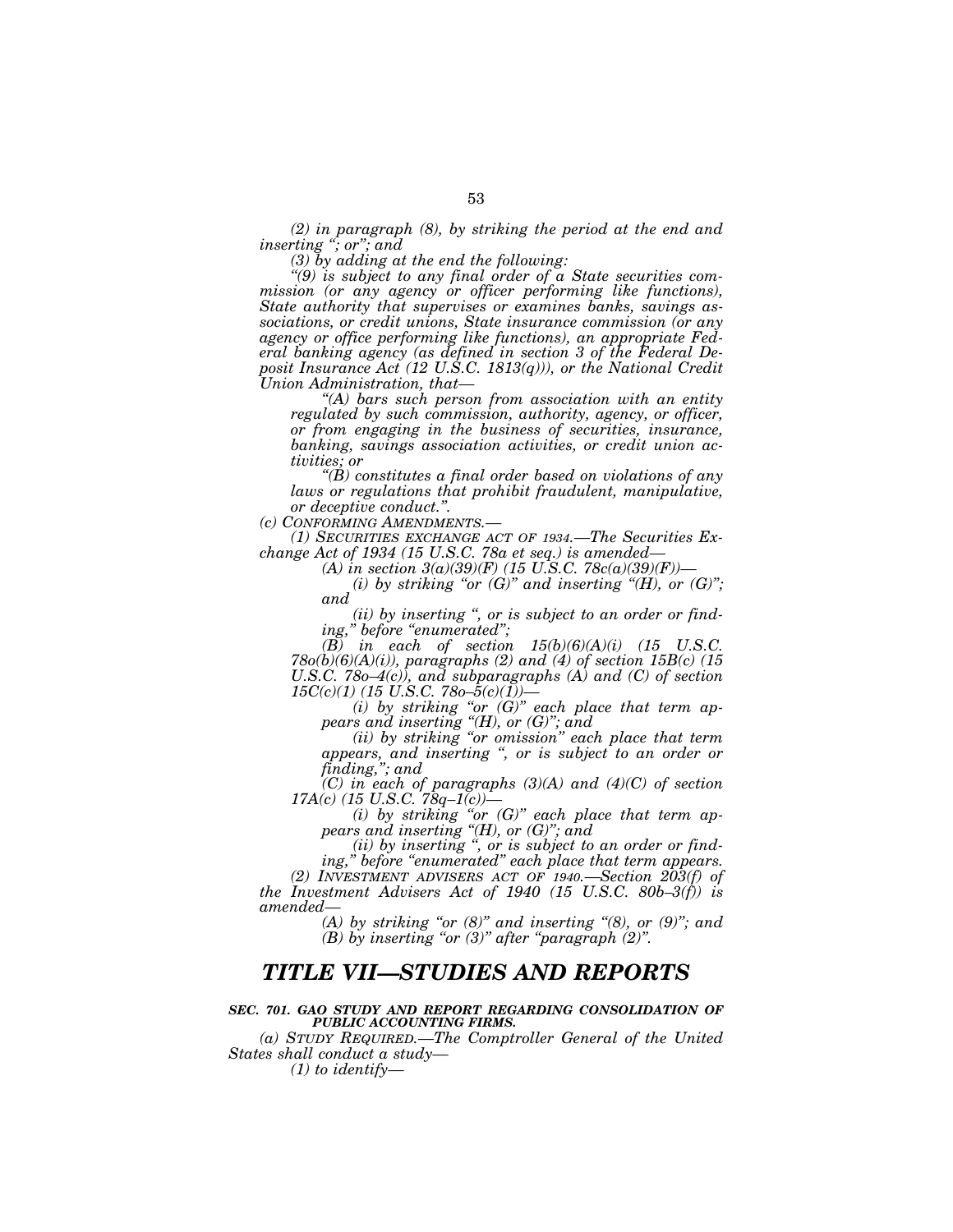*(A) the factors that have led to the consolidation of public accounting firms since 1989 and the consequent reduction in the number of firms capable of providing audit services to large national and multi-national business organizations that are subject to the securities laws;* 

*(B) the present and future impact of the condition described in subparagraph (A) on capital formation and securities markets, both domestic and international; and* 

*(C) solutions to any problems identified under subparagraph (B), including ways to increase competition and the number of firms capable of providing audit services to large national and multinational business organizations that are subject to the securities laws;* 

*(2) of the problems, if any, faced by business organizations that have resulted from limited competition among public accounting firms, including—*

*(A) higher costs;* 

*(B) lower quality of services;* 

*(C) impairment of auditor independence; or* 

*(D) lack of choice; and* 

*(3) whether and to what extent Federal or State regulations impede competition among public accounting firms.* 

*(b) CONSULTATION.—In planning and conducting the study under this section, the Comptroller General shall consult with—*

*(1) the Commission;* 

*(2) the regulatory agencies that perform functions similar to the Commission within the other member countries of the Group of Seven Industrialized Nations;* 

*(3) the Department of Justice; and* 

*(4) any other public or private sector organization that the Comptroller General considers appropriate.* 

*(c) REPORT REQUIRED.—Not later than 1 year after the date of enactment of this Act, the Comptroller General shall submit a report on the results of the study required by this section to the Committee on Banking, Housing, and Urban Affairs of the Senate and the Committee on Financial Services of the House of Representatives.* 

## *SEC. 702. COMMISSION STUDY AND REPORT REGARDING CREDIT RAT-ING AGENCIES.*

*(a) STUDY REQUIRED.—*

*(1) IN GENERAL.—The Commission shall conduct a study of the role and function of credit rating agencies in the operation of the securities market.* 

*(2) AREAS OF CONSIDERATION.—The study required by this subsection shall examine—*

*(A) the role of credit rating agencies in the evaluation of issuers of securities;* 

*(B) the importance of that role to investors and the functioning of the securities markets;* 

*(C) any impediments to the accurate appraisal by credit rating agencies of the financial resources and risks of issuers of securities;* 

*(D) any barriers to entry into the business of acting as a credit rating agency, and any measures needed to remove such barriers;*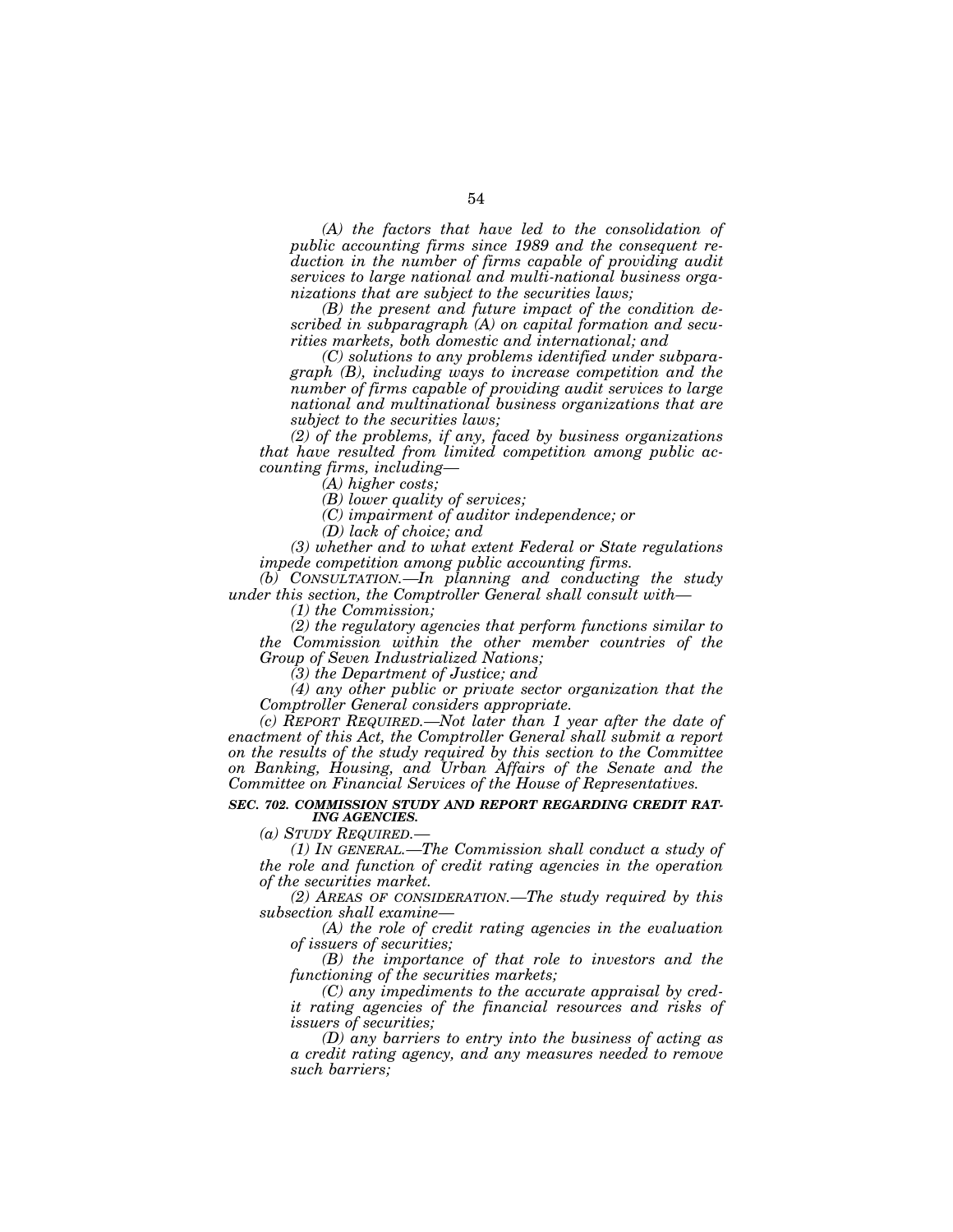*(E) any measures which may be required to improve the dissemination of information concerning such resources and risks when credit rating agencies announce credit ratings; and* 

*(F) any conflicts of interest in the operation of credit rating agencies and measures to prevent such conflicts or ameliorate the consequences of such conflicts.* 

*(b) REPORT REQUIRED.—The Commission shall submit a report on the study required by subsection (a) to the President, the Committee on Financial Services of the House of Representatives, and the Committee on Banking, Housing, and Urban Affairs of the Senate not later than 180 days after the date of enactment of this Act.*

## *SEC. 703. STUDY AND REPORT ON VIOLATORS AND VIOLATIONS.*

*(a) STUDY.—The Commission shall conduct a study to determine, based upon information for the period from January 1, 1998, to December 31, 2001— (1) the number of securities professionals, defined as public* 

*accountants, public accounting firms, investment bankers, investment advisers, brokers, dealers, attorneys, and other securi-*

*ties professionals practicing before the Commission— (A) who have been found to have aided and abetted a violation of the Federal securities laws, including rules or regulations promulgated thereunder (collectively referred to in this section as ''Federal securities laws''), but who have not been sanctioned, disciplined, or otherwise penalized as a primary violator in any administrative action or civil proceeding, including in any settlement of such an action or proceeding (referred to in this section as ''aiders and abettors''); and* 

*(B) who have been found to have been primary violators of the Federal securities laws;* 

*(2) a description of the Federal securities laws violations committed by aiders and abettors and by primary violators, including—*

*(A) the specific provision of the Federal securities laws violated;* 

*(B) the specific sanctions and penalties imposed upon such aiders and abettors and primary violators, including the amount of any monetary penalties assessed upon and collected from such persons;* 

*(C) the occurrence of multiple violations by the same person or persons, either as an aider or abettor or as a primary violator; and* 

*(D) whether, as to each such violator, disciplinary sanctions have been imposed, including any censure, suspension, temporary bar, or permanent bar to practice before the Commission; and* 

*(3) the amount of disgorgement, restitution, or any other fines or payments that the Commission has assessed upon and collected from, aiders and abettors and from primary violators.* 

*(b) REPORT.—A report based upon the study conducted pursuant to subsection (a) shall be submitted to the Committee on Banking, Housing, and Urban Affairs of the Senate, and the Committee on Financial Services of the House of Representatives not later than 6 months after the date of enactment of this Act.*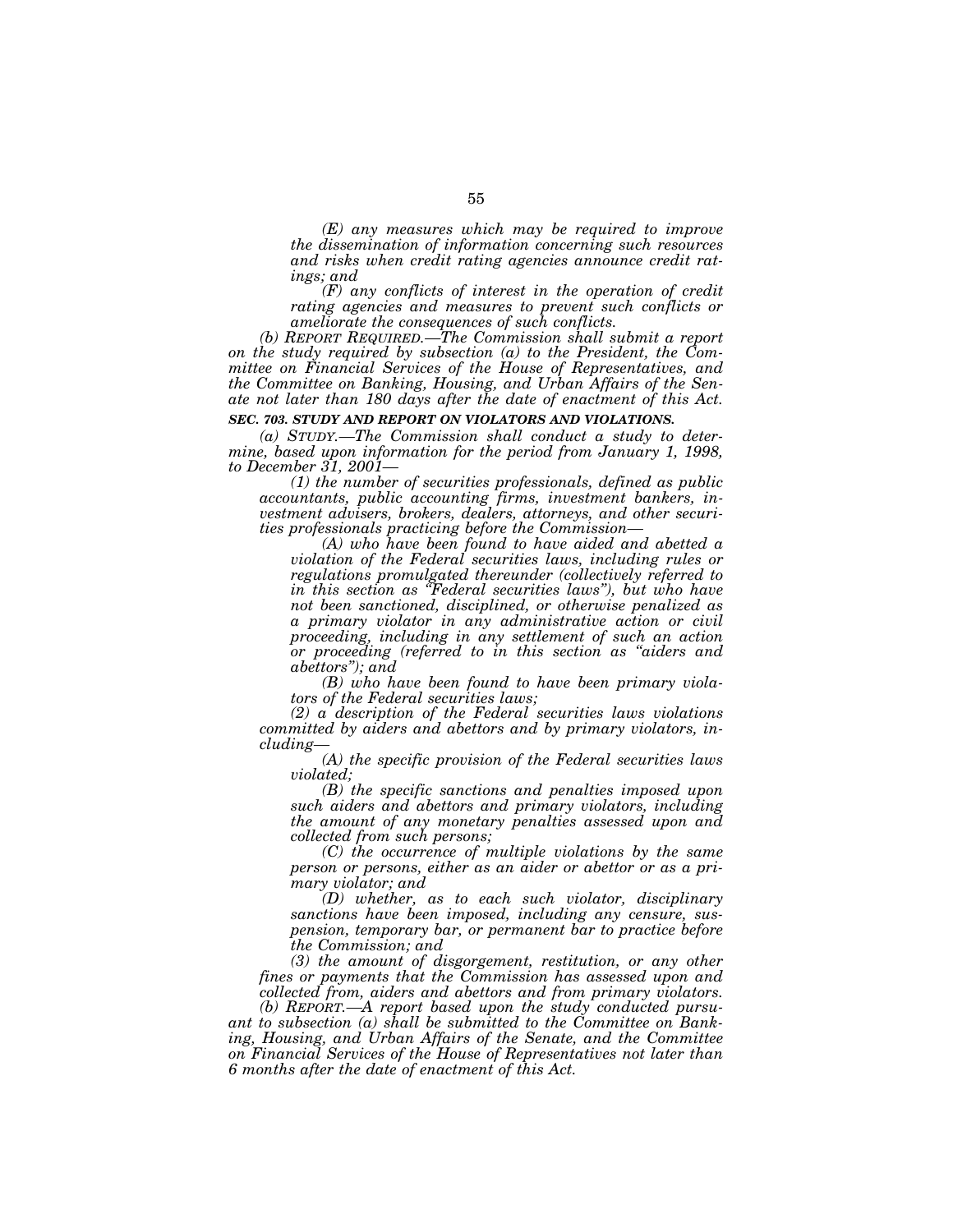## *SEC. 704. STUDY OF ENFORCEMENT ACTIONS.*

*(a) STUDY REQUIRED.—The Commission shall review and analyze all enforcement actions by the Commission involving violations of reporting requirements imposed under the securities laws, and restatements of financial statements, over the 5-year period preceding the date of enactment of this Act, to identify areas of reporting that are most susceptible to fraud, inappropriate manipulation, or inappropriate earnings management, such as revenue recognition and the accounting treatment of off-balance sheet special purpose entities.* 

*(b) REPORT REQUIRED.—The Commission shall report its findings to the Committee on Financial Services of the House of Representatives and the Committee on Banking, Housing, and Urban Affairs of the Senate, not later than 180 days after the date of enactment of this Act, and shall use such findings to revise its rules and regulations, as necessary. The report shall include a discussion of regulatory or legislative steps that are recommended or that may be necessary to address concerns identified in the study.* 

## *SEC. 705. STUDY OF INVESTMENT BANKS.*

*(a) GAO STUDY.—The Comptroller General of the United States shall conduct a study on whether investment banks and financial advisers assisted public companies in manipulating their earnings and obfuscating their true financial condition. The study should ad-*

*(1) in the collapse of the Enron Corporation, including with respect to the design and implementation of derivatives transactions, transactions involving special purpose vehicles, and other financial arrangements that may have had the effect of altering the company's reported financial statements in ways that obscured the true financial picture of the company;* 

*(2) in the failure of Global Crossing, including with respect to transactions involving swaps of fiberoptic cable capacity, in the designing transactions that may have had the effect of altering the company's reported financial statements in ways that obscured the true financial picture of the company; and* 

*(3) generally, in creating and marketing transactions which may have been designed solely to enable companies to manipulate revenue streams, obtain loans, or move liabilities off balance sheets without altering the economic and business risks faced by the companies or any other mechanism to obscure a company's financial picture.* 

*(b) REPORT.—The Comptroller General shall report to Congress not later than 180 days after the date of enactment of this Act on the results of the study required by this section. The report shall include a discussion of regulatory or legislative steps that are recommended or that may be necessary to address concerns identified in the study.*

## *TITLE VIII—CORPORATE AND CRIMINAL FRAUD ACCOUNTABILITY*

#### *SEC. 801. SHORT TITLE.*

*This title may be cited as the ''Corporate and Criminal Fraud Accountability Act of 2002''.*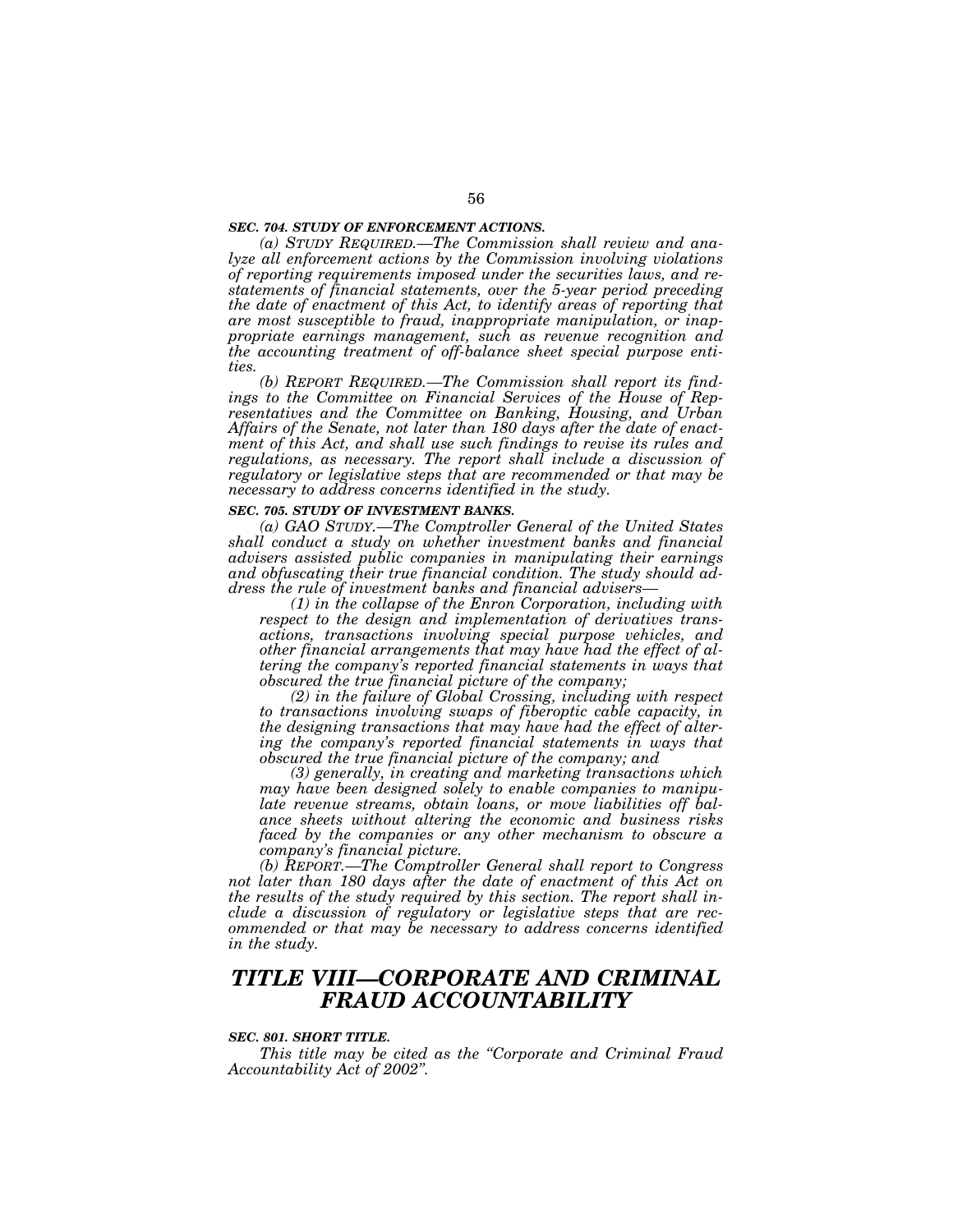#### *SEC. 802. CRIMINAL PENALTIES FOR ALTERING DOCUMENTS.*

*(a) IN GENERAL.—Chapter 73 of title 18, United States Code, is amended by adding at the end the following:* 

## *''§ 1519. Destruction, alteration, or falsification of records in Federal investigations and bankruptcy*

*''Whoever knowingly alters, destroys, mutilates, conceals, covers up, falsifies, or makes a false entry in any record, document, or tangible object with the intent to impede, obstruct, or influence the investigation or proper administration of any matter within the jurisdiction of any department or agency of the United States or any case filed under title 11, or in relation to or contemplation of any such matter or case, shall be fined under this title, imprisoned not more than 20 years, or both.* 

### *''§ 1520. Destruction of corporate audit records*

*''(a)(1) Any accountant who conducts an audit of an issuer of securities to which section 10A(a) of the Securities Exchange Act of 1934 (15 U.S.C. 78j–1(a)) applies, shall maintain all audit or review workpapers for a period of 5 years from the end of the fiscal period in which the audit or review was concluded.* 

*''(2) The Securities and Exchange Commission shall promulgate, within 180 days, after adequate notice and an opportunity for comment, such rules and regulations, as are reasonably necessary, relating to the retention of relevant records such as workpapers, documents that form the basis of an audit or review, memoranda, correspondence, communications, other documents, and records (including electronic records) which are created, sent, or received in connection with an audit or review and contain conclusions, opinions, analyses, or financial data relating to such an audit or review, which is conducted by any accountant who conducts an audit of an issuer of securities to which section 10A(a) of the Securities Exchange Act of 1934 (15 U.S.C. 78j–1(a)) applies. The Commission may, from time to time, amend or supplement the rules and regulations that it is required to promulgate under this section, after adequate notice and an opportunity for comment, in order to ensure that such rules and regulations adequately comport with the pur-*

"(b) Whoever knowingly and willfully violates subsection  $(a)(1)$ , *or any rule or regulation promulgated by the Securities and Exchange Commission under subsection (a)(2), shall be fined under* 

*this title, imprisoned not more than 10 years, or both. ''(c) Nothing in this section shall be deemed to diminish or relieve any person of any other duty or obligation imposed by Federal or State law or regulation to maintain, or refrain from destroying, any document.''. (b) CLERICAL AMENDMENT.—The table of sections at the begin-*

*ning of chapter 73 of title 18, United States Code, is amended by adding at the end the following new items:*

*''1519. Destruction, alteration, or falsification of records in Federal investigations and bankruptcy. ''1520. Destruction of corporate audit records.''.*

*SEC. 803. DEBTS NONDISCHARGEABLE IF INCURRED IN VIOLATION OF SECURITIES FRAUD LAWS.* 

*Section 523(a) of title 11, United States Code, is amended—*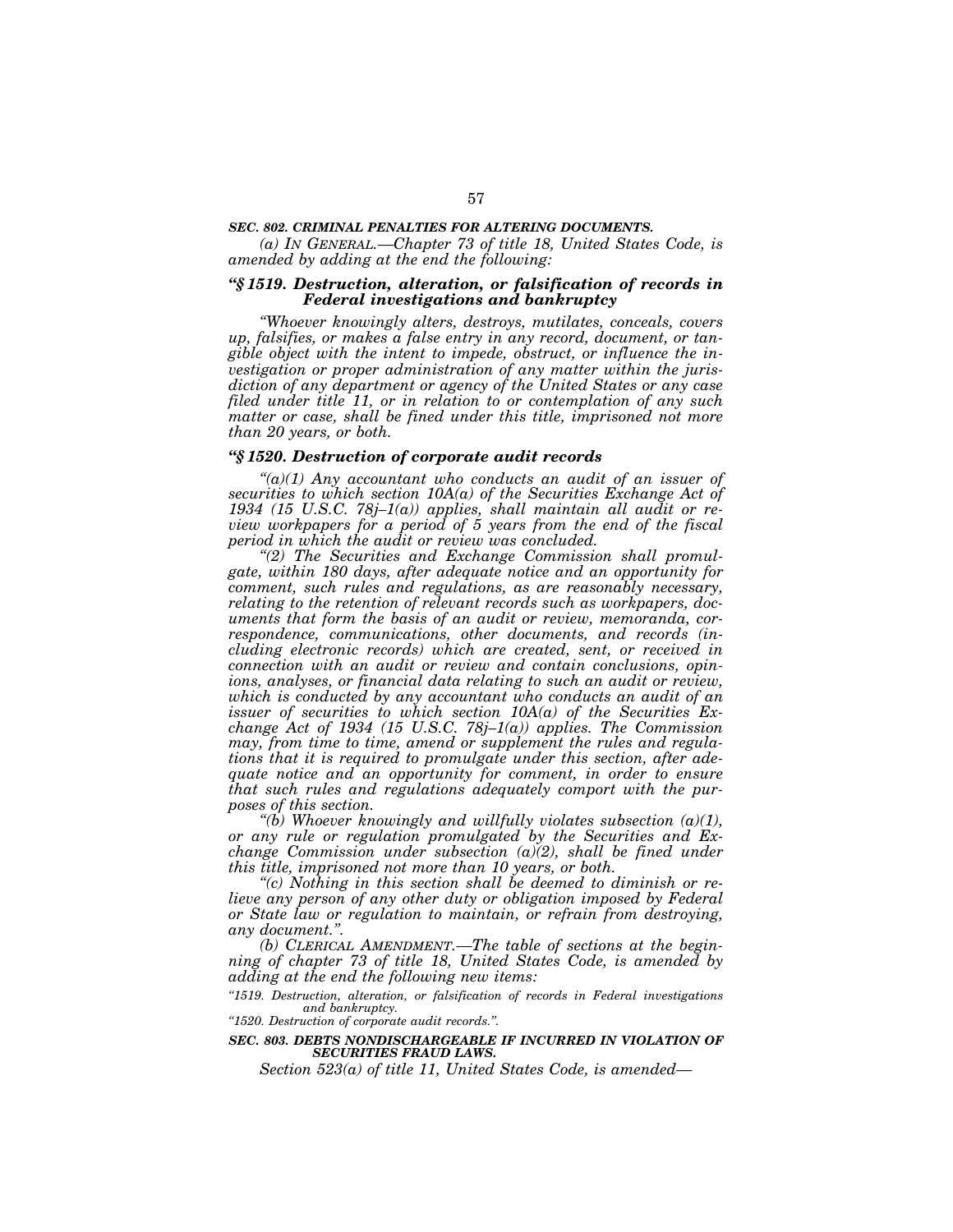*(1) in paragraph (17), by striking ''or'' after the semicolon; (2) in paragraph (18), by striking the period at the end and inserting ''; or''; and* 

*(3) by adding at the end, the following:* 

*''(19) that— ''(A) is for— ''(i) the violation of any of the Federal securities laws (as that term is defined in section 3(a)(47) of the Securities Exchange Act of 1934), any of the State securities laws, or any regulation or order issued under* 

*such Federal or State securities laws; or ''(ii) common law fraud, deceit, or manipulation in connection with the purchase or sale of any security;*  and<br>"(B) results from—

*''(B) results from— ''(i) any judgment, order, consent order, or decree entered in any Federal or State judicial or administrative proceeding; ''(ii) any settlement agreement entered into by the* 

*debtor; or ''(iii) any court or administrative order for any* 

*damages, fine, penalty, citation, restitutionary payment, disgorgement payment, attorney fee, cost, or other payment owed by the debtor.''.* 

#### *SEC. 804. STATUTE OF LIMITATIONS FOR SECURITIES FRAUD.*

*(a) IN GENERAL.—Section 1658 of title 28, United States Code,* 

*(1) by inserting "(a)" before "Except"; and (2) by adding at the end the following:* 

*(2) by adding at the end the following: ''(b) Notwithstanding subsection (a), a private right of action that involves a claim of fraud, deceit, manipulation, or contrivance in contravention of a regulatory requirement concerning the securities laws, as defined in section 3(a)(47) of the Securities Exchange Act of 1934 (15 U.S.C. 78c(a)(47)), may be brought not later than* 

<sup>"(1)</sup> 2 years after the discovery of the facts constituting the

*violation; or ''(2) 5 years after such violation.''. (b) EFFECTIVE DATE.—The limitations period provided by section 1658(b) of title 28, United States Code, as added by this section, shall apply to all proceedings addressed by this section that are commenced on or after the date of enactment of this Act.* 

*(c) NO CREATION OF ACTIONS.—Nothing in this section shall create a new, private right of action.* 

#### *SEC. 805. REVIEW OF FEDERAL SENTENCING GUIDELINES FOR OB-STRUCTION OF JUSTICE AND EXTENSIVE CRIMINAL FRAUD.*

*(a) ENHANCEMENT OF FRAUD AND OBSTRUCTION OF JUSTICE SENTENCES.—Pursuant to section 994 of title 28, United States Code, and in accordance with this section, the United States Sentencing Commission shall review and amend, as appropriate, the Federal Sentencing Guidelines and related policy statements to ensure that—*

*(1) the base offense level and existing enhancements contained in United States Sentencing Guideline 2J1.2 relating to*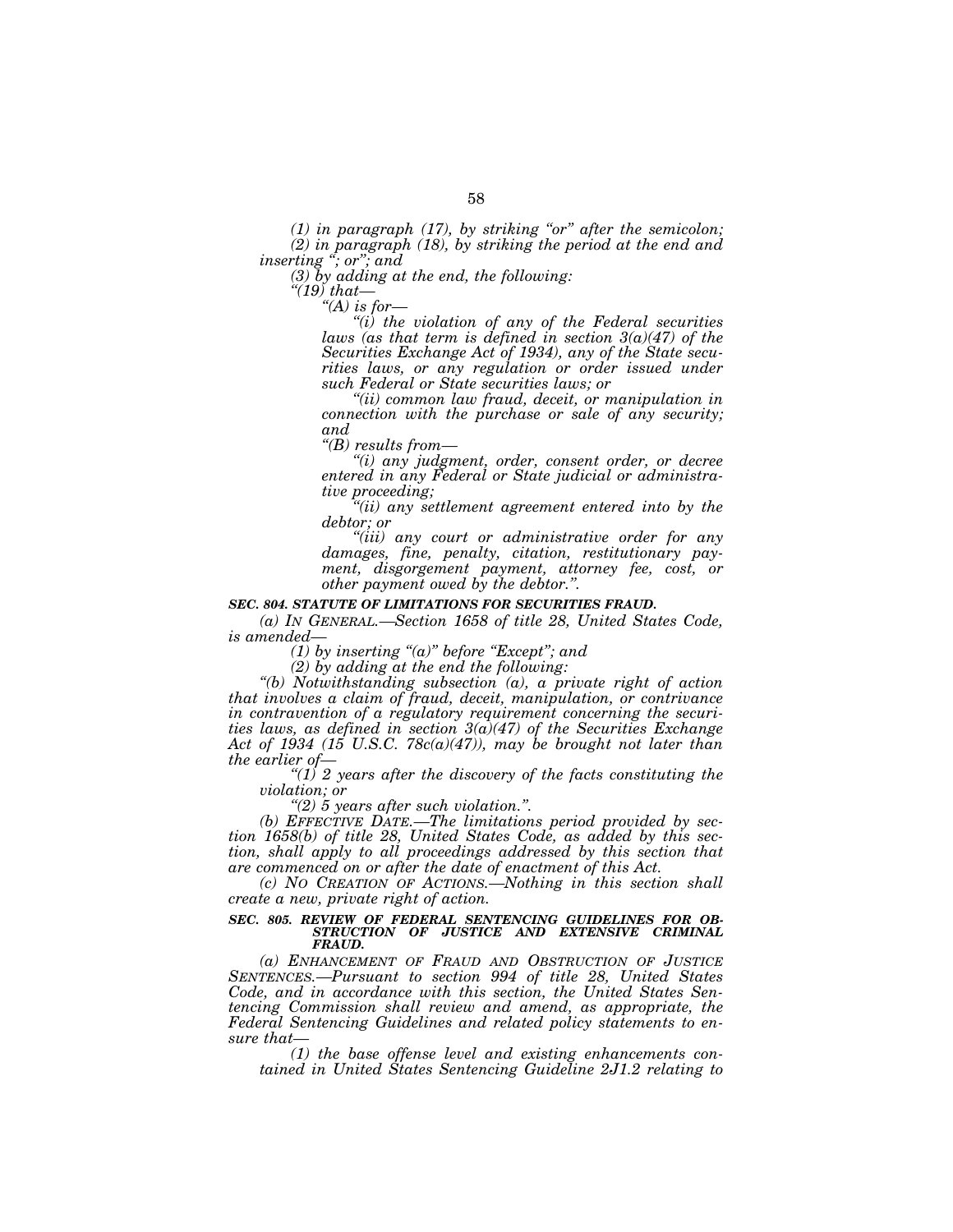*obstruction of justice are sufficient to deter and punish that activity;* 

*(2) the enhancements and specific offense characteristics re-*

*lating to obstruction of justice are adequate in cases where— (A) the destruction, alteration, or fabrication of evi-*

*dence involves— (i) a large amount of evidence, a large number of participants, or is otherwise extensive;* 

*(ii) the selection of evidence that is particularly probative or essential to the investigation; or* 

*(iii) more than minimal planning; or* 

*(B) the offense involved abuse of a special skill or a position of trust;* 

*(3) the guideline offense levels and enhancements for violations of section 1519 or 1520 of title 18, United States Code, as added by this title, are sufficient to deter and punish that activity;* 

*(4) a specific offense characteristic enhancing sentencing is provided under United States Sentencing Guideline 2B1.1 (as in effect on the date of enactment of this Act) for a fraud offense that endangers the solvency or financial security of a substantial number of victims; and* 

*(5) the guidelines that apply to organizations in United States Sentencing Guidelines, chapter 8, are sufficient to deter and punish organizational criminal misconduct.* 

*(b) EMERGENCY AUTHORITY AND DEADLINE FOR COMMISSION ACTION.—The United States Sentencing Commission is requested to promulgate the guidelines or amendments provided for under this section as soon as practicable, and in any event not later than 180*  days after the date of enactment of this Act, in accordance with the *prcedures set forth in section 219(a) of the Sentencing Reform Act of 1987, as though the authority under that Act had not expired.* 

#### *SEC. 806. PROTECTION FOR EMPLOYEES OF PUBLICLY TRADED COM-PANIES WHO PROVIDE EVIDENCE OF FRAUD.*

*(a) IN GENERAL.—Chapter 73 of title 18, United States Code, is amended by inserting after section 1514 the following:* 

## *''§ 1514A. Civil action to protect against retaliation in fraud cases*

*''(a) WHISTLEBLOWER PROTECTION FOR EMPLOYEES OF PUB-LICLY TRADED COMPANIES.—No company with a class of securities registered under section 12 of the Securities Exchange Act of 1934 (15 U.S.C. 78l), or that is required to file reports under section 15(d) of the Securities Exchange Act of 1934 (15 U.S.C. 78o(d)), or any officer, employee, contractor, subcontractor, or agent of such company, may discharge, demote, suspend, threaten, harass, or in any other manner discriminate against an employee in the terms and conditions of employment because of any lawful act done by the employee—*

*''(1) to provide information, cause information to be provided, or otherwise assist in an investigation regarding any conduct which the employee reasonably believes constitutes a violation of section 1341, 1343, 1344, or 1348, any rule or regulation of the Securities and Exchange Commission, or any provision of Federal law relating to fraud against shareholders,*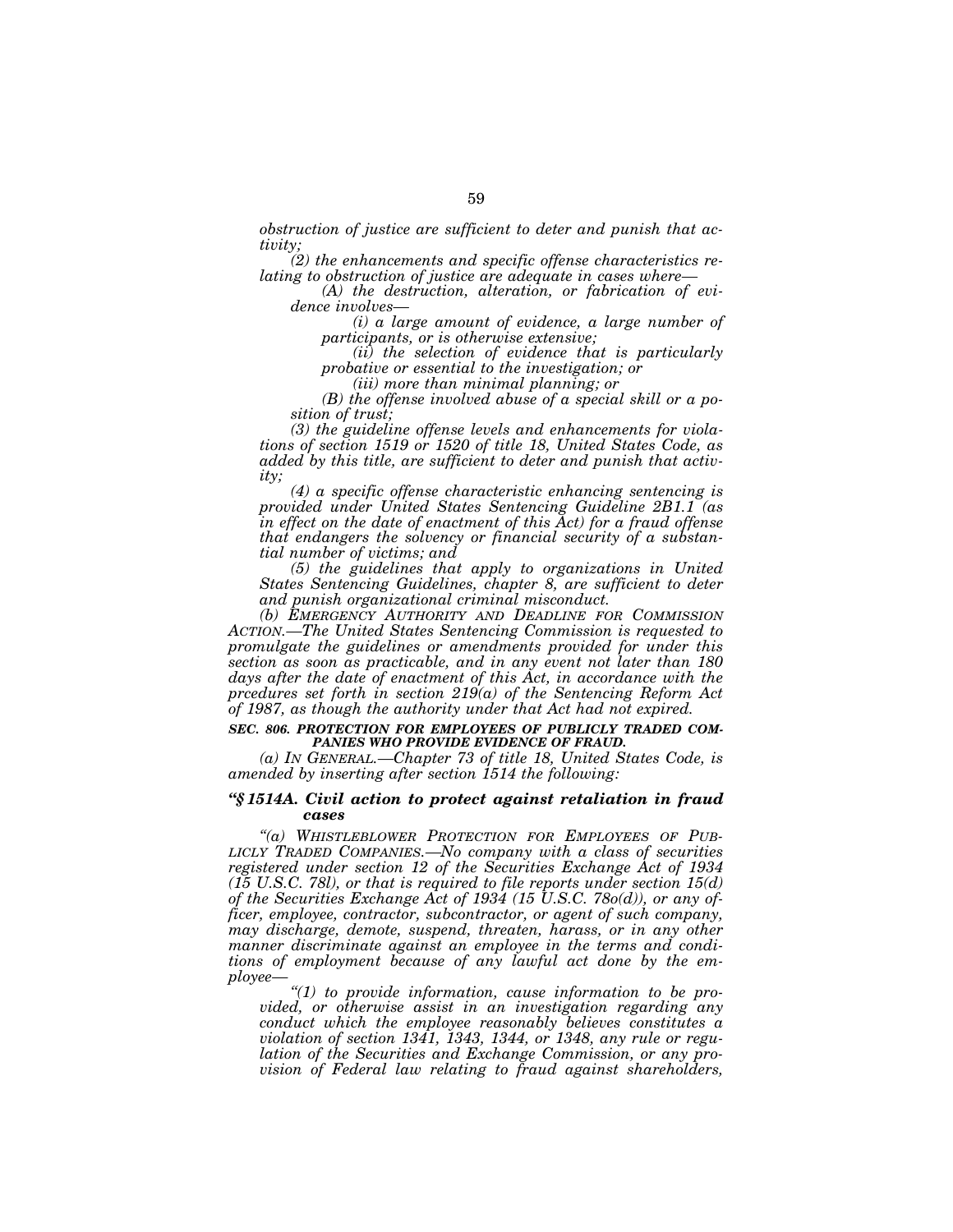*when the information or assistance is provided to or the inves-*

*tigation is conducted by— ''(A) a Federal regulatory or law enforcement agency;*

*''(B) any Member of Congress or any committee of Con-*

*gress; or ''(C) a person with supervisory authority over the employee (or such other person working for the employer who has the authority to investigate, discover, or terminate misconduct); or* 

*''(2) to file, cause to be filed, testify, participate in, or otherwise assist in a proceeding filed or about to be filed (with any knowledge of the employer) relating to an alleged violation of section 1341, 1343, 1344, or 1348, any rule or regulation of the Securities and Exchange Commission, or any provision of Federal law relating to fraud against shareholders.* 

*''(1) IN GENERAL.—A person who alleges discharge or other discrimination by any person in violation of subsection (a) may* 

*f(A) filing a complaint with the Secretary of Labor; or ''(B) if the Secretary has not issued a final decision within 180 days of the filing of the complaint and there is no showing that such delay is due to the bad faith of the claimant, bringing an action at law or equity for de novo review in the appropriate district court of the United States, which shall have jurisdiction over such an action without regard to the amount in controversy.* 

*''(2) PROCEDURE.— ''(A) IN GENERAL.—An action under paragraph (1)(A) shall be governed under the rules and procedures set forth* 

*in section 42121(b) of title 49, United States Code. ''(B) EXCEPTION.—Notification made under section*   $42121(b)(1)$  of title 49, United States Code, shall be made to the person named in the complaint and to the employer.

*to the person name in the person---An action brought under paragraph (1)(B) shall be governed by the legal burdens of proof set forth in section 42121(b) of title 49, United States* 

*Code. ''(D) STATUTE OF LIMITATIONS.—An action under paragraph (1) shall be commenced not later than 90 days after the date on which the violation occurs. ''(c) REMEDIES.—*

*''(1) IN GENERAL.—An employee prevailing in any action under subsection (b)(1) shall be entitled to all relief necessary to make the employee whole.* 

*''(2) COMPENSATORY DAMAGES.—Relief for any action under paragraph (1) shall include—*

*''(A) reinstatement with the same seniority status that the employee would have had, but for the discrimination; ''(B) the amount of back pay, with interest; and* 

*''(C) compensation for any special damages sustained as a result of the discrimination, including litigation costs,* 

*expert witness fees, and reasonable attorney fees. ''(d) RIGHTS RETAINED BY EMPLOYEE.—Nothing in this section shall be deemed to diminish the rights, privileges, or remedies of*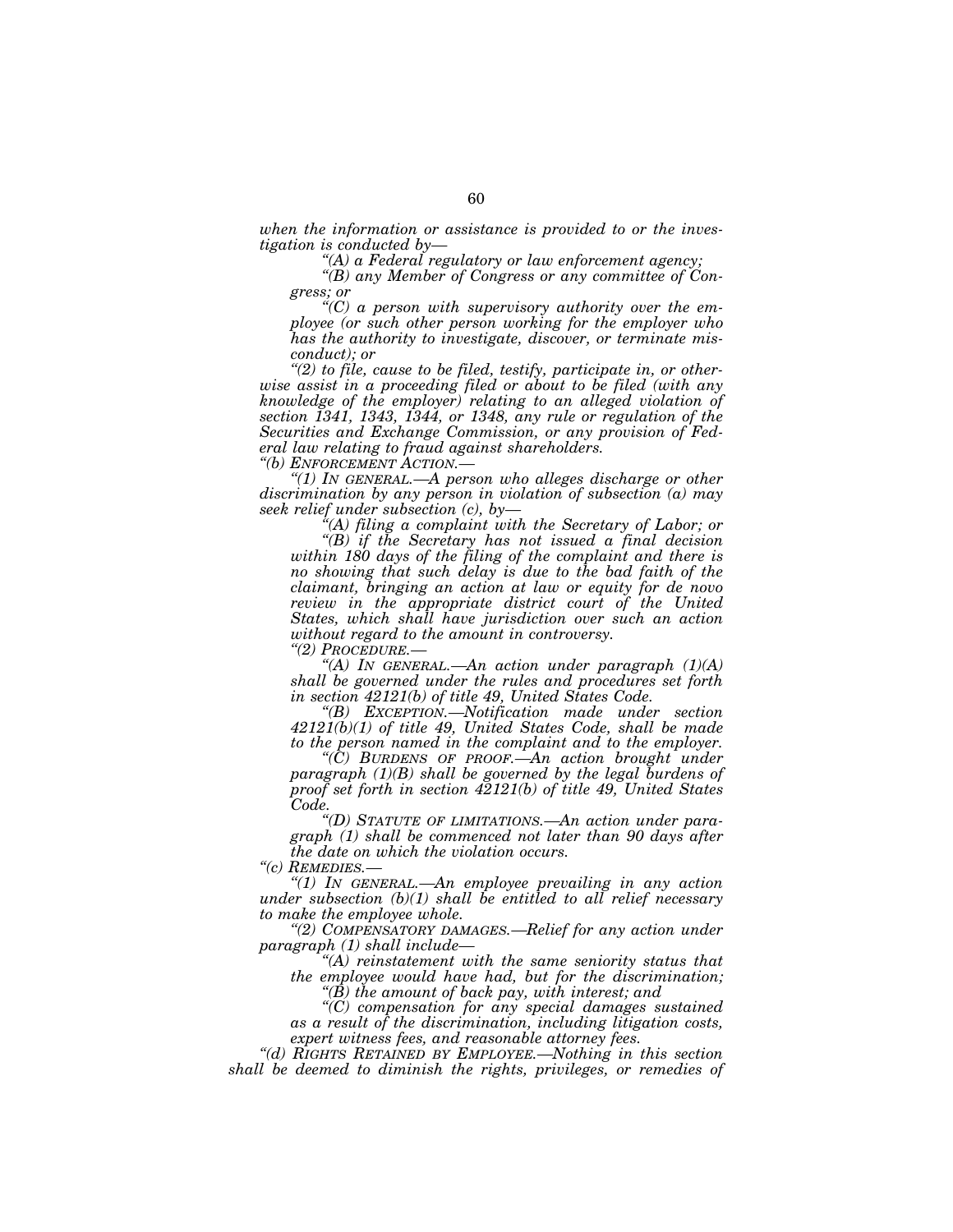*any employee under any Federal or State law, or under any collective bargaining agreement.''.* 

*(b) CLERICAL AMENDMENT.—The table of sections at the beginning of chapter 73 of title 18, United States Code, is amended by inserting after the item relating to section 1514 the following new item:*

*''1514A. Civil action to protect against retaliation in fraud cases.''.*

#### *SEC. 807. CRIMINAL PENALTIES FOR DEFRAUDING SHAREHOLDERS OF PUBLICLY TRADED COMPANIES.*

*(a) IN GENERAL.—Chapter 63 of title 18, United States Code, is amended by adding at the end the following:* 

### *''§ 1348. Securities fraud*

*''Whoever knowingly executes, or attempts to execute, a scheme or artifice—*

*''(1) to defraud any person in connection with any security of an issuer with a class of securities registered under section 12 of the Securities Exchange Act of 1934 (15 U.S.C. 78l) or that is required to file reports under section 15(d) of the Securities Exchange Act of 1934 (15 U.S.C. 78o(d)); or* 

*''(2) to obtain, by means of false or fraudulent pretenses, representations, or promises, any money or property in connection with the purchase or sale of any security of an issuer with a class of securities registered under section 12 of the Securities Exchange Act of 1934 (15 U.S.C. 78l) or that is required to file reports under section 15(d) of the Securities Exchange Act of 1934 (15 U.S.C. 78o(d));* 

*shall be fined under this title, or imprisoned not more than 25 years, or both.''.* 

*(b) CLERICAL AMENDMENT.—The table of sections at the beginning of chapter 63 of title 18, United States Code, is amended by adding at the end the following new item:*

*''1348. Securities fraud.''.*

## *TITLE IX—WHITE-COLLAR CRIME PENALTY ENHANCEMENTS*

#### *SEC. 901. SHORT TITLE.*

*This title may be cited as the ''White-Collar Crime Penalty Enhancement Act of 2002''.* 

### *SEC. 902. ATTEMPTS AND CONSPIRACIES TO COMMIT CRIMINAL FRAUD OFFENSES.*

*(a) IN GENERAL.—Chapter 63 of title 18, United States Code, is amended by inserting after section 1348 as added by this Act the following:* 

## *''§ 1349. Attempt and conspiracy*

*''Any person who attempts or conspires to commit any offense under this chapter shall be subject to the same penalties as those prescribed for the offense, the commission of which was the object of the attempt or conspiracy.*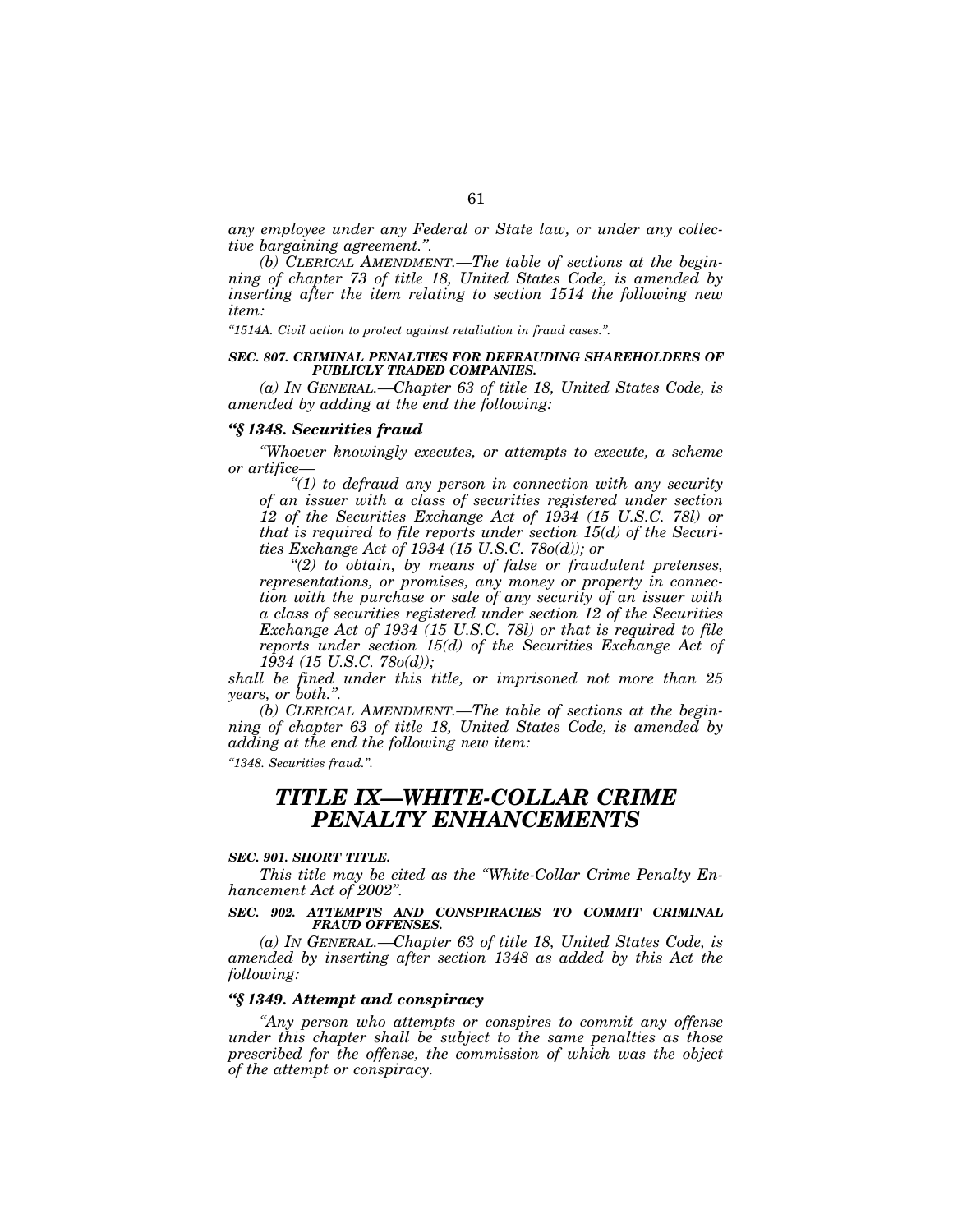*(b) CLERICAL AMENDMENT.—The table of sections at the beginning of chapter 63 of title 18, United States Code, is amended by adding at the end the following new item:*

*''1349. Attempt and conspiracy.''.*

## *SEC. 903. CRIMINAL PENALTIES FOR MAIL AND WIRE FRAUD.*

*(a) MAIL FRAUD.—Section 1341 of title 18, United States Code, is amended by striking ''five'' and inserting ''20''.* 

*(b) WIRE FRAUD.—Section 1343 of title 18, United States Code, is amended by striking ''five'' and inserting ''20''.* 

#### *SEC. 904. CRIMINAL PENALTIES FOR VIOLATIONS OF THE EMPLOYEE RETIREMENT INCOME SECURITY ACT OF 1974.*

*Section 501 of the Employee Retirement Income Security Act of 1974 (29 U.S.C. 1131) is amended—*

*(1) by striking ''\$5,000'' and inserting ''\$100,000'';* 

*(2) by striking ''one year'' and inserting ''10 years''; and* 

*(3) by striking ''\$100,000'' and inserting ''\$500,000''.* 

### *SEC. 905. AMENDMENT TO SENTENCING GUIDELINES RELATING TO CERTAIN WHITE-COLLAR OFFENSES.*

*(a) DIRECTIVE TO THE UNITED STATES SENTENCING COMMIS-SION.—Pursuant to its authority under section 994(p) of title 18, United States Code, and in accordance with this section, the United States Sentencing Commission shall review and, as appropriate, amend the Federal Sentencing Guidelines and related policy statements to implement the provisions of this Act.* 

*(b) REQUIREMENTS.—In carrying out this section, the Sentencing Commission shall—*

*(1) ensure that the sentencing guidelines and policy statements reflect the serious nature of the offenses and the penalties set forth in this Act, the growing incidence of serious fraud offenses which are identified above, and the need to modify the sentencing guidelines and policy statements to deter, prevent, and punish such offenses;* 

*(2) consider the extent to which the guidelines and policy statements adequately address whether the guideline offense levels and enhancements for violations of the sections amended by this Act are sufficient to deter and punish such offenses, and specifically, are adequate in view of the statutory increases in penalties contained in this Act;* 

*(3) assure reasonable consistency with other relevant directives and sentencing guidelines;* 

*(4) account for any additional aggravating or mitigating circumstances that might justify exceptions to the generally applicable sentencing ranges;* 

*(5) make any necessary conforming changes to the sentencing guidelines; and* 

*(6) assure that the guidelines adequately meet the purposes of sentencing, as set forth in section 3553(a)(2) of title 18, United States Code.* 

*(c) EMERGENCY AUTHORITY AND DEADLINE FOR COMMISSION ACTION.—The United States Sentencing Commission is requested to promulgate the guidelines or amendments provided for under this section as soon as practicable, and in any event not later than 180 days after the date of enactment of this Act, in accordance with the*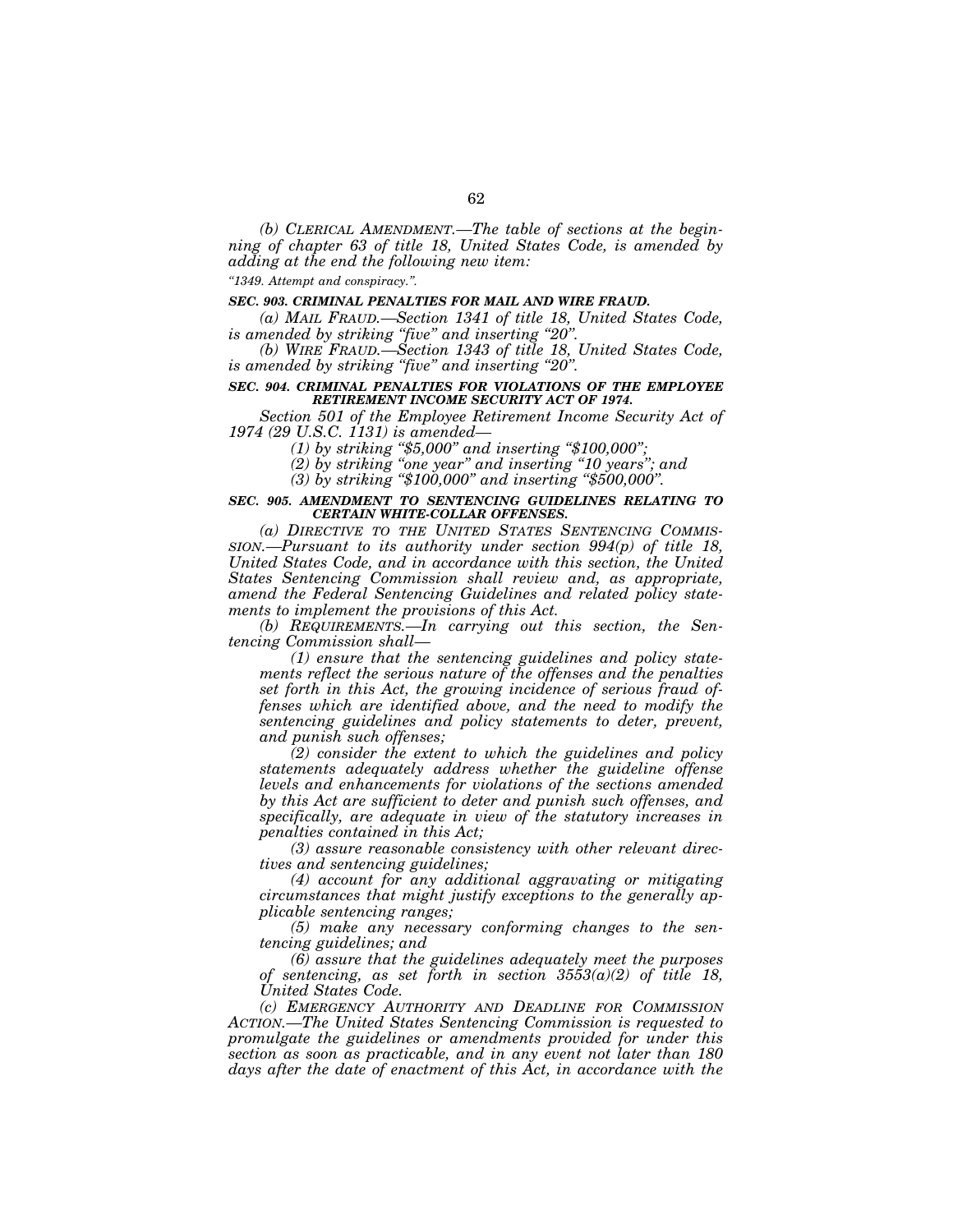*procedures set forth in section 219(a) of the Sentencing Reform Act of 1987, as though the authority under that Act had not expired.* 

## *SEC. 906. CORPORATE RESPONSIBILITY FOR FINANCIAL REPORTS.*

*(a) IN GENERAL.—Chapter 63 of title 18, United States Code, is amended by inserting after section 1349, as created by this Act, the following:* 

## *''§ 1350. Failure of corporate officers to certify financial reports*

*(a) CERTIFICATION OF PERIODIC FINANCIAL REPORTS.—Each periodic report containing financial statements filed by an issuer with the Securities Exchange Commission pursuant to section 13(a) or 15(d) of the Securities Exchange Act of 1934 (15 U.S.C. 78m(a) or 78o(d)) shall be accompanied by a written statement by the chief executive officer and chief financial officer (or equivalent thereof) of the issuer.* 

*''(b) CONTENT.—The statement required under subsection (a) shall certify that the periodic report containing the financial statements fully complies with the requirements of section 13(a) or 15(d) of the Securities Exchange Act of 1934 (15 U.S.C. 78m or 78o(d)) and that information contained in the periodic report fairly presents, in all material respects, the financial condition and results of operations of the issuer.* 

*''(c) CRIMINAL PENALTIES.—Whoever—*

*''(1) certifies any statement as set forth in subsections (a) and (b) of this section knowing that the periodic report accompanying the statement does not comport with all the requirements set forth in this section shall be fined not more than \$1,000,000 or imprisoned not more than 10 years, or both; or* 

*''(2) willfully certifies any statement as set forth in subsections (a) and (b) of this section knowing that the periodic report accompanying the statement does not comport with all the requirements set forth in this section shall be fined not more than \$5,000,000, or imprisoned not more than 20 years, or both.''.* 

*(b) CLERICAL AMENDMENT.—The table of sections at the beginning of chapter 63 of title 18, United States Code, is amended by adding at the end the following:*

*''1350. Failure of corporate officers to certify financial reports.''.*

## *TITLE X—CORPORATE TAX RETURNS*

#### *SEC. 1001. SENSE OF THE SENATE REGARDING THE SIGNING OF COR-PORATE TAX RETURNS BY CHIEF EXECUTIVE OFFICERS.*

*It is the sense of the Senate that the Federal income tax return of a corporation should be signed by the chief executive officer of such corporation.*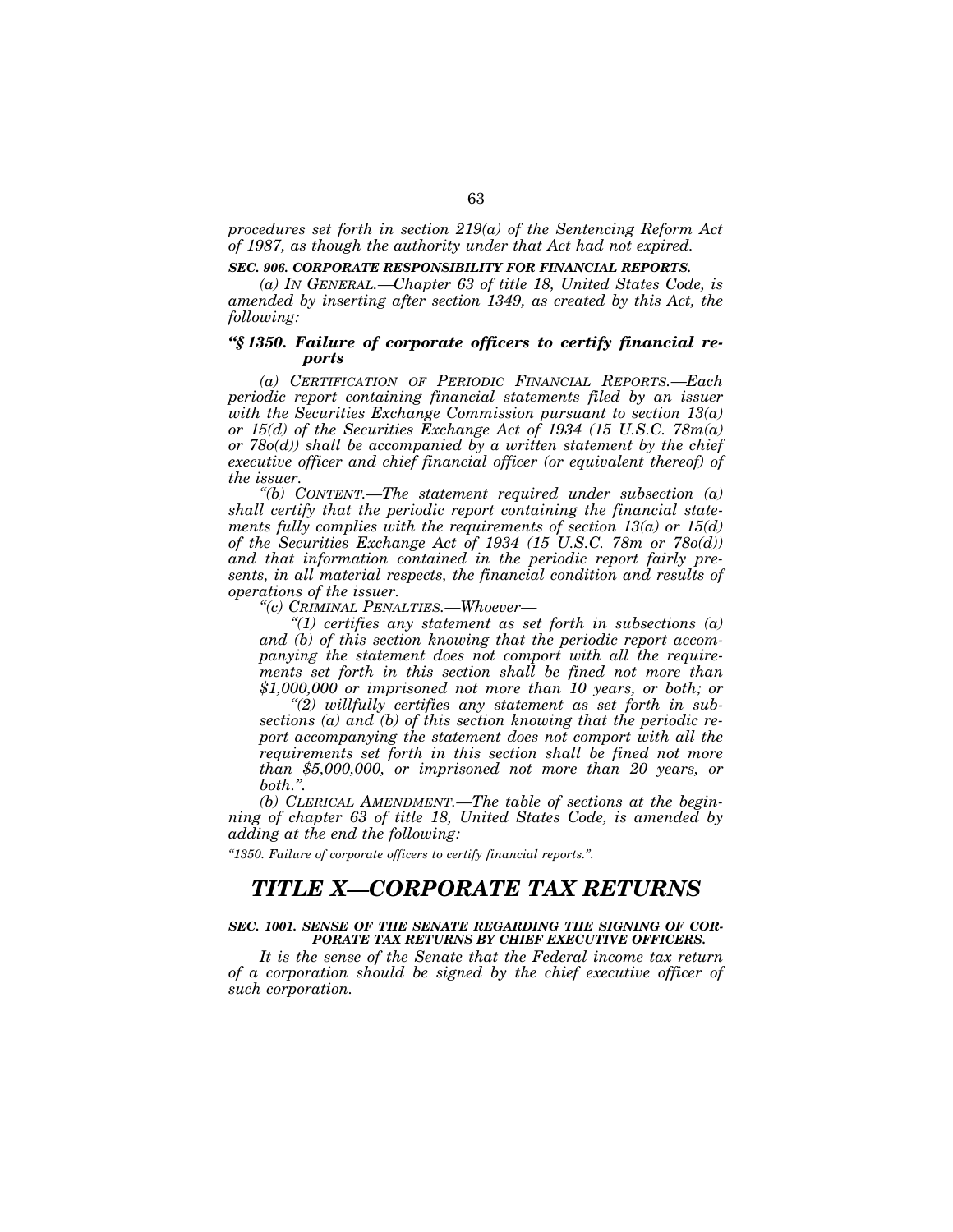## *TITLE XI—CORPORATE FRAUD ACCOUNTABILITY*

## *SEC. 1101. SHORT TITLE.*

*This title may be cited as the ''Corporate Fraud Accountability Act of 2002''.* 

#### *SEC. 1102. TAMPERING WITH A RECORD OR OTHERWISE IMPEDING AN OFFICIAL PROCEEDING.*

*Section 1512 of title 18, United States Code, is amended— (1) by redesignating subsections (c) through (i) as subsections (d) through (j), respectively; and* 

*(2) by inserting after subsection (b) the following new subsection:* 

*''(c) Whoever corruptly— ''(1) alters, destroys, mutilates, or conceals a record, document, or other object, or attempts to do so, with the intent to impair the object's integrity or availability for use in an official proceeding; or ''(2) otherwise obstructs, influences, or impedes any official* 

*proceeding, or attempts to do so,* 

*shall be fined under this title or imprisoned not more than 20 years, or both.''.* 

#### **SEC. 1103. TEMPORARY FREEZE AUTHORITY FOR THE SECURITIES AND** *EXCHANGE COMMISSION.*

*(a) IN GENERAL.—Section 21C(c) of the Securities Exchange Act of 1934 (15 U.S.C. 78u–3(c)) is amended by adding at the end the following: ''(3) TEMPORARY FREEZE.— ''(A) IN GENERAL.— ''(i) ISSUANCE OF TEMPORARY ORDER.—Whenever,* 

*during the course of a lawful investigation involving possible violations of the Federal securities laws by an issuer of publicly traded securities or any of its directors, officers, partners, controlling persons, agents, or employees, it shall appear to the Commission that it is likely that the issuer will make extraordinary payments (whether compensation or otherwise) to any of the foregoing persons, the Commission may petition a Federal district court for a temporary order requiring the issuer to escrow, subject to court supervision, those payments* 

*in STANDARD.—A temporary order shall be entered under clause (i), only after notice and opportunity for a hearing, unless the court determines that notice and hearing prior to entry of the order would be im-*

*practicable or contrary EFFECTIVE PERIOD.—A temporary order issued under clause (i) shall—* 

*if (I) become effective immediately;* 

*''(II) be served upon the parties subject to it;* 

*and ''(III) unless set aside, limited or suspended by a court of competent jurisdiction, shall remain effective and enforceable for 45 days.*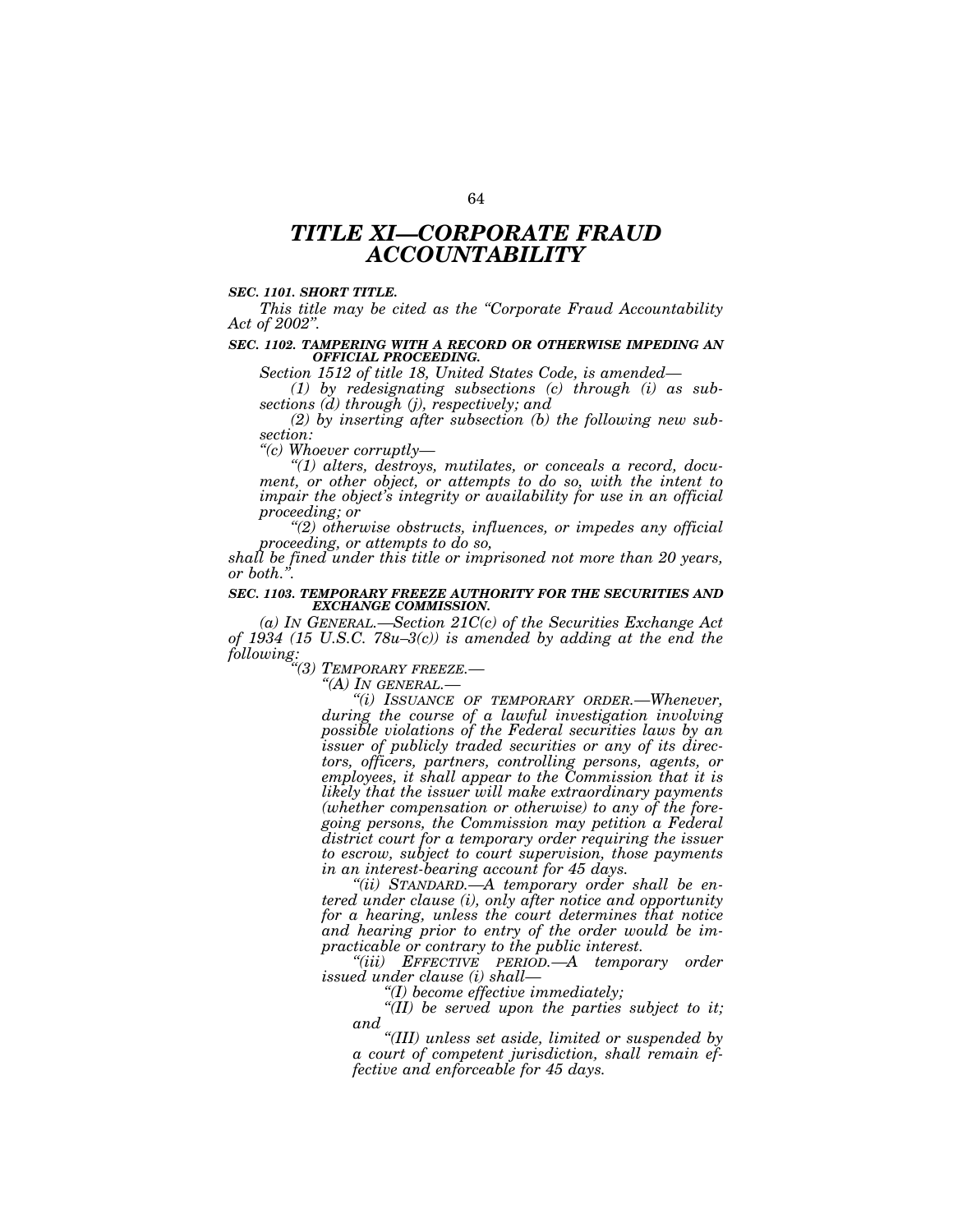*''(iv) EXTENSIONS AUTHORIZED.—The effective period of an order under this subparagraph may be extended by the court upon good cause shown for not longer than 45 additional days, provided that the combined period of the order shall not exceed 90 days.* 

*''(B) PROCESS ON DETERMINATION OF VIOLATIONS.— ''(i) VIOLATIONS CHARGED.—If the issuer or other person described in subparagraph (A) is charged with any violation of the Federal securities laws before the expiration of the effective period of a temporary order under subparagraph (A) (including any applicable extension period), the order shall remain in effect, subject to court approval, until the conclusion of any legal proceedings related thereto, and the affected issuer or other person, shall have the right to petition the court* 

*for <i>fiii)* VIOLATIONS NOT CHARGED.—If the issuer or *other person described in subparagraph (A) is not charged with any violation of the Federal securities laws before the expiration of the effective period of a temporary order under subparagraph (A) (including any applicable extension period), the escrow shall terminate at the expiration of the 45-day effective period (or the expiration of any extension period, as applicable), and the disputed payments (with accrued interest) shall be returned to the issuer or other affected per-*

*(b) TECHNICAL AMENDMENT.—Section 21C(c)(2) of the Securities Exchange Act of 1934 (15 U.S.C. 78u–3(c)(2)) is amended by striking ''This'' and inserting ''paragraph (1)''.* 

#### *SEC. 1104. AMENDMENT TO THE FEDERAL SENTENCING GUIDELINES.*

*(a) REQUEST FOR IMMEDIATE CONSIDERATION BY THE UNITED STATES SENTENCING COMMISSION.—Pursuant to its authority under section 994(p) of title 28, United States Code, and in accordance with this section, the United States Sentencing Commission is requested to—*

*(1) promptly review the sentencing guidelines applicable to securities and accounting fraud and related offenses;* 

*(2) expeditiously consider the promulgation of new sentencing guidelines or amendments to existing sentencing guidelines to provide an enhancement for officers or directors of publicly traded corporations who commit fraud and related offenses; and* 

*(3) submit to Congress an explanation of actions taken by the Sentencing Commission pursuant to paragraph (2) and any additional policy recommendations the Sentencing Commission may have for combating offenses described in paragraph (1).* 

*(b) CONSIDERATIONS IN REVIEW.—In carrying out this section, the Sentencing Commission is requested to—*

*(1) ensure that the sentencing guidelines and policy statements reflect the serious nature of securities, pension, and accounting fraud and the need for aggressive and appropriate law enforcement action to prevent such offenses;* 

*(2) assure reasonable consistency with other relevant directives and with other guidelines;*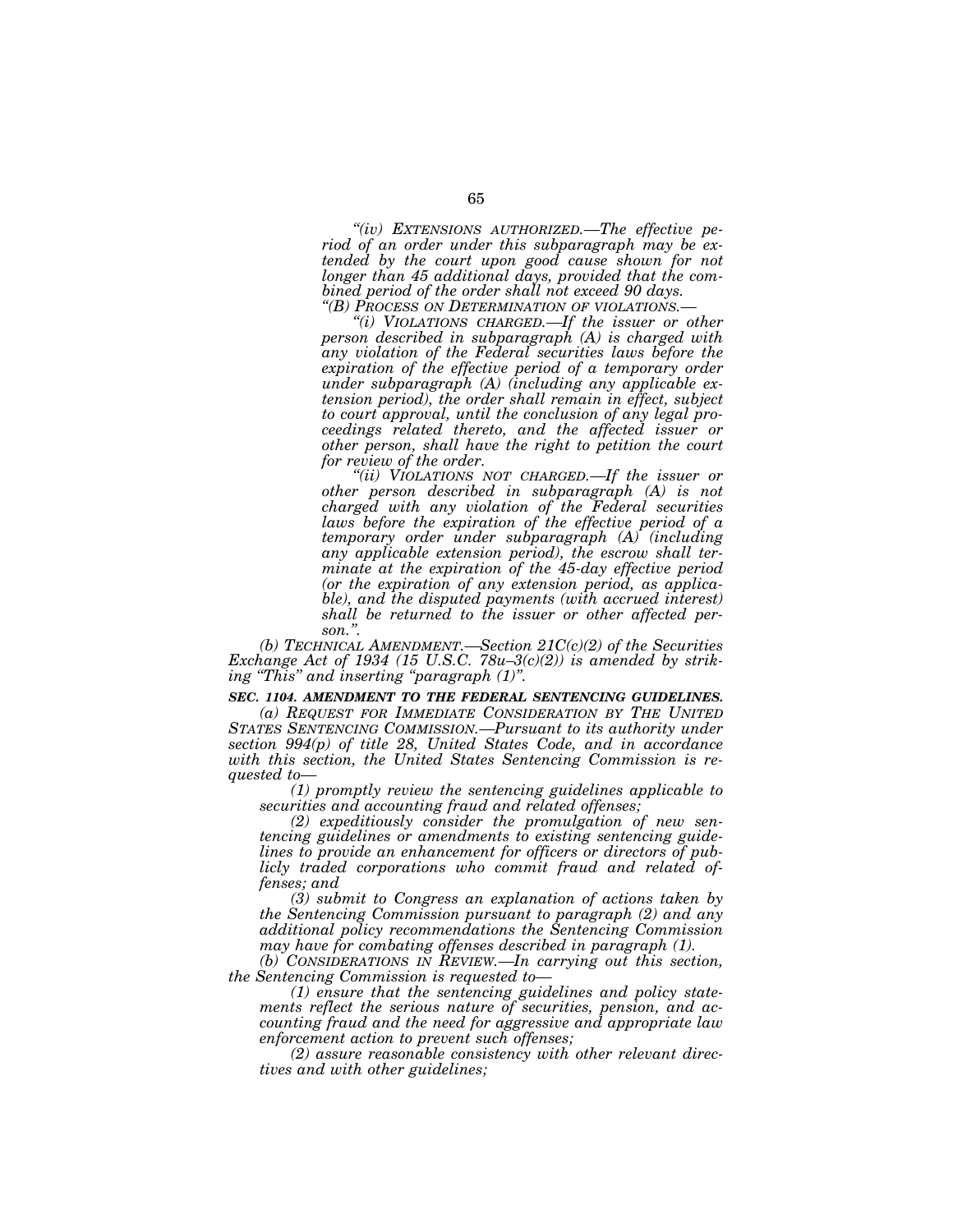*(3) account for any aggravating or mitigating circumstances that might justify exceptions, including circumstances for which the sentencing guidelines currently provide sentencing enhancements;* 

*(4) ensure that guideline offense levels and enhancements for an obstruction of justice offense are adequate in cases where*  documents or other physical evidence are actually destroyed or *fabricated;* 

*(5) ensure that the guideline offense levels and enhancements under United States Sentencing Guideline 2B1.1 (as in effect on the date of enactment of this Act) are sufficient for a fraud offense when the number of victims adversely involved is significantly greater than 50;* 

*(6) make any necessary conforming changes to the sentencing guidelines; and* 

*(7) assure that the guidelines adequately meet the purposes of sentencing as set forth in section 3553(a)(2) of title 18, United States Code.* 

*(c) EMERGENCY AUTHORITY AND DEADLINE FOR COMMISSION ACTION.—The United States Sentencing Commission is requested to promulgate the guidelines or amendments provided for under this section as soon as practicable, and in any event not later than the 180 days after the date of enactment of this Act, in accordance with the procedures sent forth in section 21(a) of the Sentencing Reform Act of 1987, as though the authority under that Act had not expired.* 

#### *SEC. 1105. AUTHORITY OF THE COMMISSION TO PROHIBIT PERSONS FROM SERVING AS OFFICERS OR DIRECTORS.*

*(a) SECURITIES EXCHANGE ACT OF 1934.—Section 21C of the Securities Exchange Act of 1934 (15 U.S.C. 78u–3) is amended by* 

*adding at the end the following: ''(f) AUTHORITY OF THE COMMISSION TO PROHIBIT PERSONS FROM SERVING AS OFFICERS OR DIRECTORS.—In any cease-and-desist proceeding under subsection (a), the Commission may issue an order to prohibit, conditionally or unconditionally, and permanently or for such period of time as it shall determine, any person who has violated section 10(b) or the rules or regulations thereunder, from acting as an officer or director of any issuer that has a class of securities registered pursuant to section 12, or that is required to file reports pursuant to section 15(d), if the conduct of that person demonstrates unfitness to serve as an officer or director of any such issuer.''.* 

*(b) SECURITIES ACT OF 1933.—Section 8A of the Securities Act of 1933 (15 U.S.C. 77h–1) is amended by adding at the end of the following:* 

*''(f) AUTHORITY OF THE COMMISSION TO PROHIBIT PERSONS FROM SERVING AS OFFICERS OR DIRECTORS.—In any cease-and-desist proceeding under subsection (a), the Commission may issue an order to prohibit, conditionally or unconditionally, and permanently or for such period of time as it shall determine, any person who has violated section 17(a)(1) or the rules or regulations thereunder, from acting as an officer or director of any issuer that has a class of securities registered pursuant to section 12 of the Securities Exchange Act of 1934, or that is required to file reports pursuant to section 15(d) of that Act, if the conduct of that person demonstrates unfitness to serve as an officer or director of any such issuer.''.*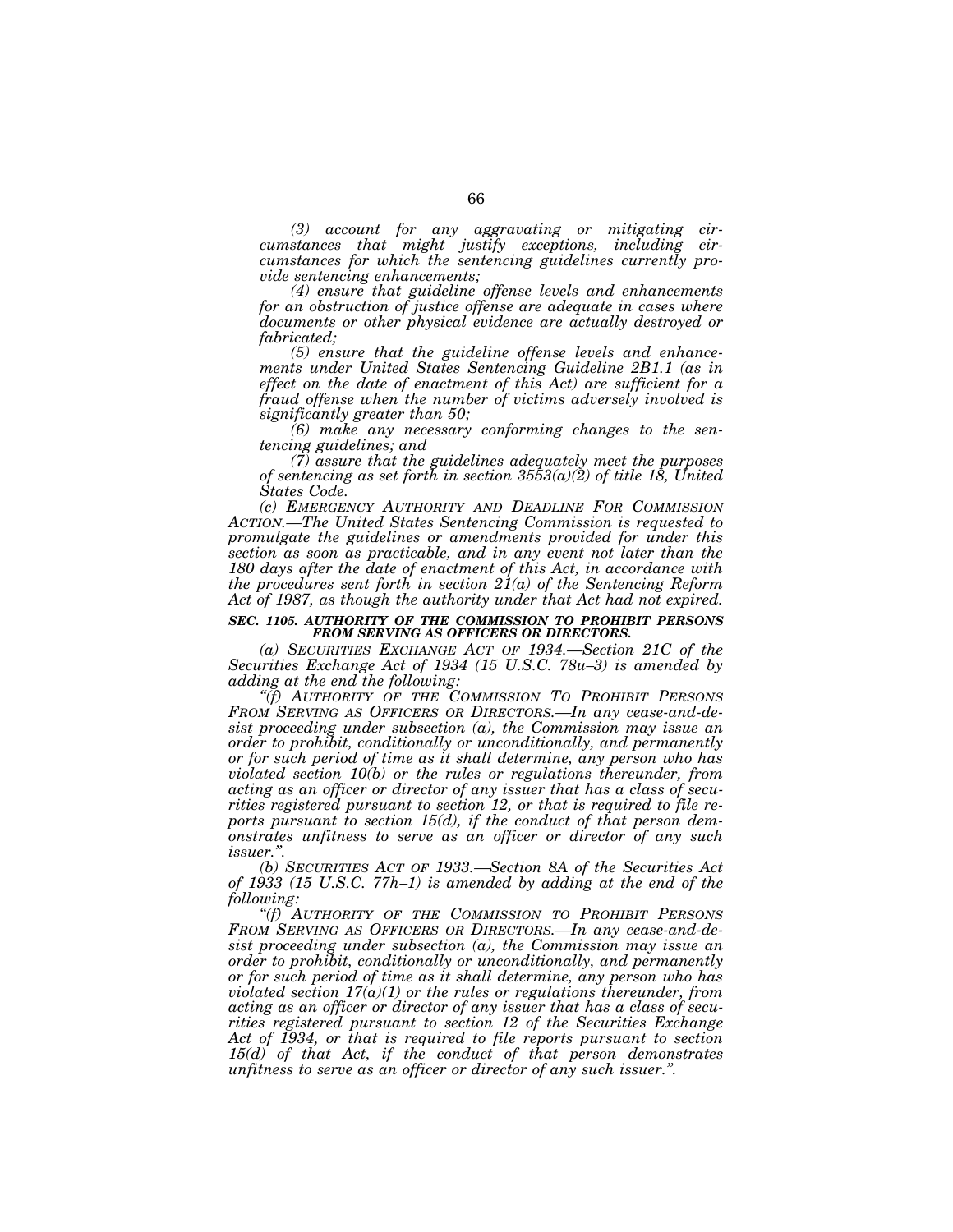#### *SEC. 1106. INCREASED CRIMINAL PENALTIES UNDER SECURITIES EX-CHANGE ACT OF 1934.*

*Section 32(a) of the Securities Exchange Act of 1934 (15 U.S.C. 78ff(a)) is amended—*

*(1) by striking ''\$1,000,000, or imprisoned not more than 10 years'' and inserting ''\$5,000,000, or imprisoned not more than 20 years''; and* 

*(2) by striking ''\$2,500,000'' and inserting ''\$25,000,000''.* 

## *SEC. 1107. RETALIATION AGAINST INFORMANTS.*

*(a) IN GENERAL.—Section 1513 of title 18, United States Code, is amended by adding at the end the following:* 

*''(e) Whoever knowingly, with the intent to retaliate, takes any action harmful to any person, including interference with the lawful employment or livelihood of any person, for providing to a law enforcement officer any truthful information relating to the commission or possible commission of any Federal offense, shall be fined under this title or imprisoned not more than 10 years, or both.*'

And the Senate agree to the same.

From the Committee on Financial Services, for consideration of the House bill and the Senate amendments, and modifications committed to conference:

> MICHAEL G. OXLEY, RICHARD H. BAKER, ED ROYCE, ROBERT W. NEY, SUE W. KELLY, CHRIS COX, JOHN J. LAFALCE, BARNEY FRANK, PAUL E. KANJORSKI, MAXINE WATERS,

Provided that Mr. Shows is appointed in lieu of Ms. Waters for consideration of section 11 of the House bill and section 305 of the Senate amendment, and modifications committed to conference:

RONNIE SHOWS,

From the Committee on Education and the Workforce, for consideration of sections 306 and 904 of the Senate amendment, and modifications committed to conference:

JOHN BOEHNER,

## SAM JOHNSON,

GEORGE MILLER,

From the Committee on Energy and Commerce, for consideration of sections 108 and 109 of the Senate amendment, and modifications committed to conference:

BILLY TAUZIN,

JAMES GREENWOOD,

JOHN D. DINGELL,

From the Committee on the Judiciary, for consideration of section 105 and titles VIII and IX of the Senate amendment, and modifications committed to conference:

F. JAMES SENSENBRENNER, LAMAR SMITH,

JOHN CONYERS,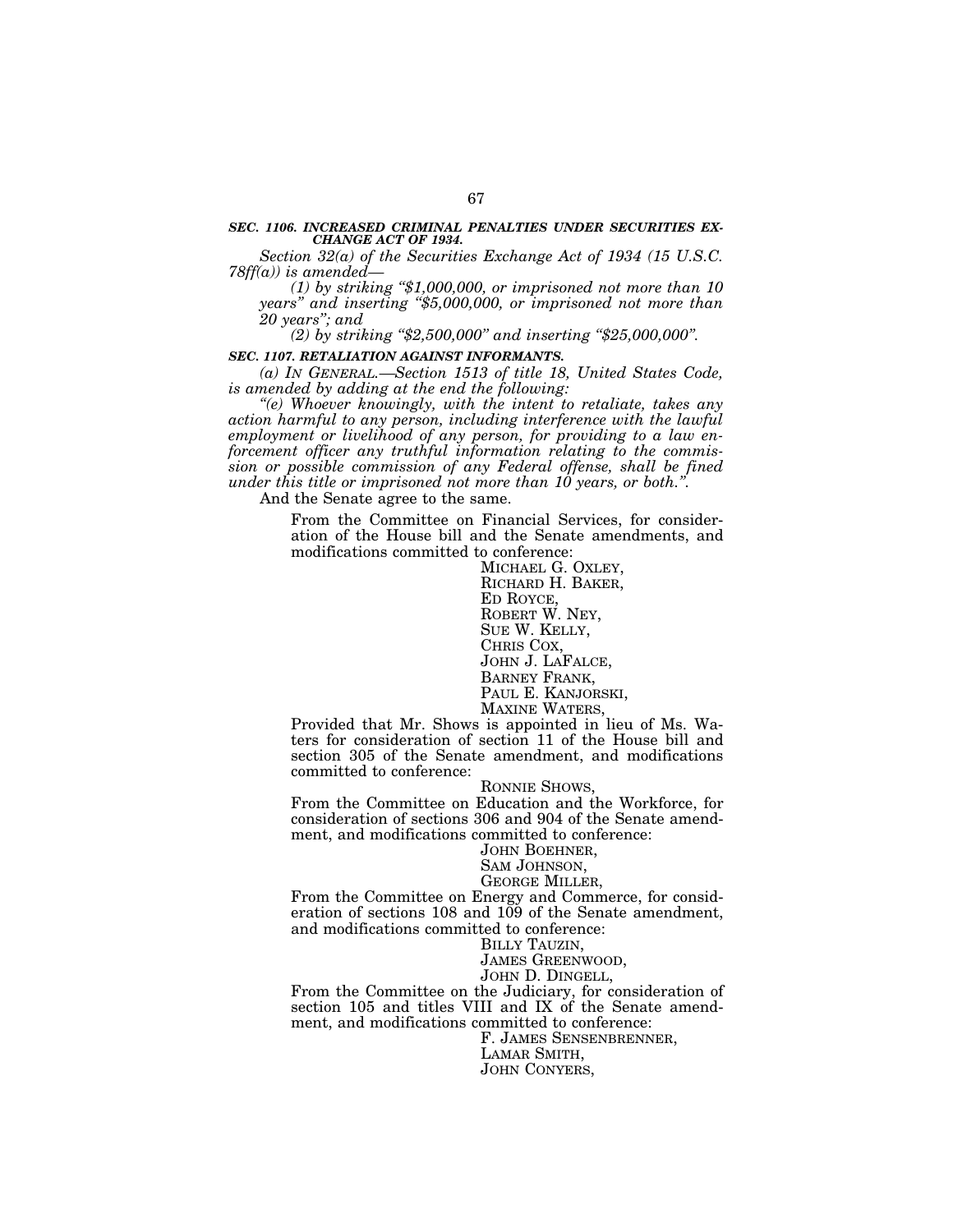From the Committee on Ways and Means, for consideration of section 109 of the Senate amendment, and modifications committed to conference:<br>WILLIAM THOMAS,

WILLIAM THOMAS,<br>JIM MCCRERY,<br>CHARLES B. RANGEL,<br>*Managers on the Part of the House*.

PAUL SARBANES, CHRISTOPHER DODD, TIM JOHNSON, JACK REED, PATRICK J. LEAHY, RICHARD C. SHELBY, ROBERT F. BENNETT, MICHAEL B. ENZI, *Managers on the Part of the Senate.*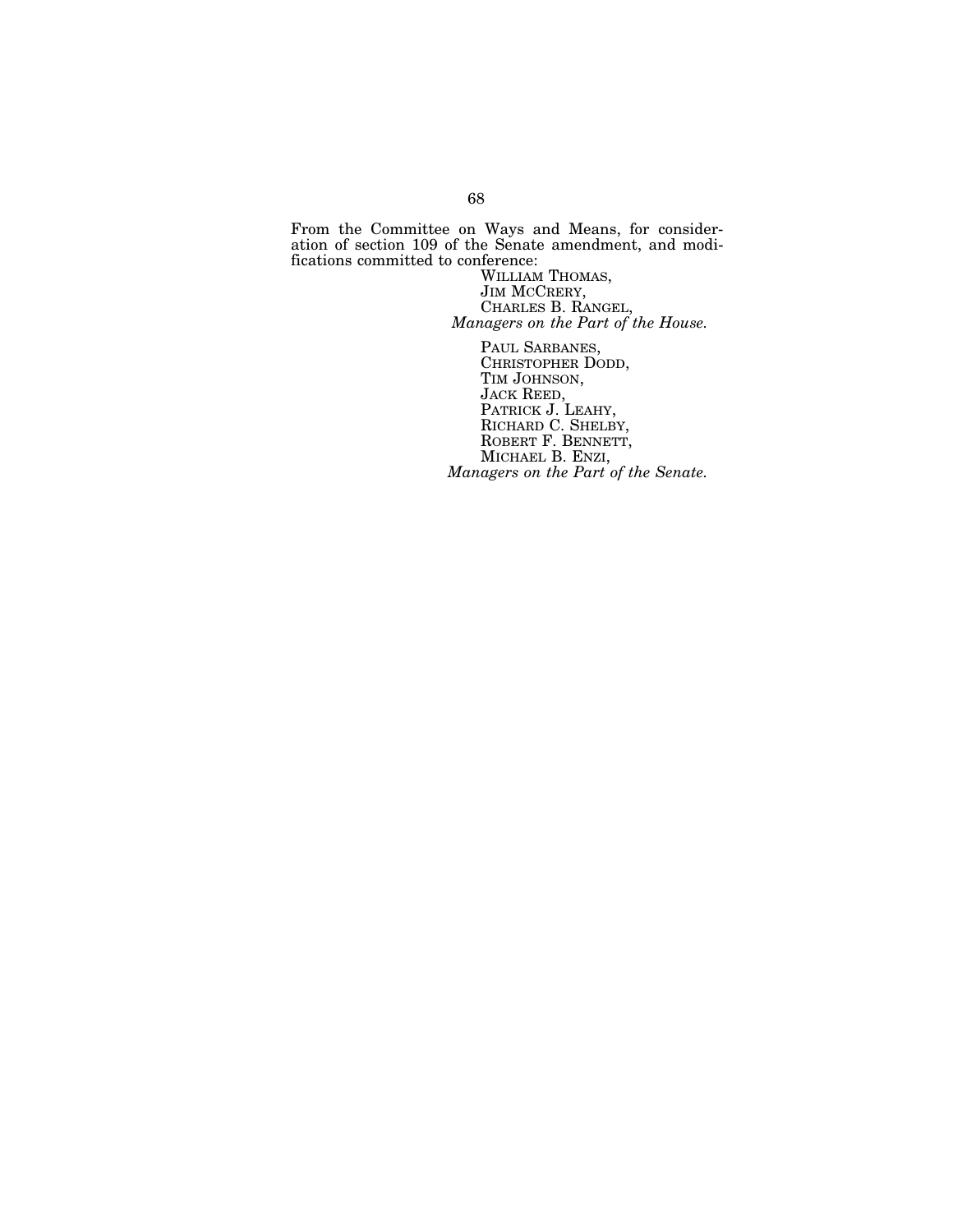## JOINT EXPLANATORY STATEMENT OF THE COMMITTEE OF **CONFERENCE**

The managers on the part of the House and the Senate at the conference on the disagreeing votes of the two Houses on the amendment of the Senate to the bill (H.R. 3763), to protect investors by improving the accuracy and reliability of corporate disclosures made pursuant to the securities laws, and for other purposes, submit the following joint statement to the House and the Senate in explanation of the effect of the action agreed upon by the managers and recommended in the accompanying conference report:

The Senate amendment struck all of the House bill after the enacting clause and inserted a substitute text.

The House recedes from its disagreement to the amendment of the Senate with an amendment that is a substitute for the House bill and the Senate amendment. The differences between the House bill, the Senate amendment, and the substitute agreed to in conference are noted below, except for clerical corrections, conforming changes made necessary by agreements reached by the conferees, and minor drafting and clerical changes.

The Managers on the part of the House and the Senate met on July 19 and July 24, 2002 (the House chairing), and reconciled the differences between the House bill and the Senate amendment.

> From the Committee on Financial Services, for consideration of the House bill and the Senate amendments, and modifications committed to conference:

> > MICHAEL G. OXLEY, RICHARD H. BAKER, ED ROYCE, ROBERT W. NEY, SUE W. KELLY, CHRIS COX, JOHN J. LAFALCE, BARNEY FRANK, PAUL E. KANJORSKI, MAXINE WATERS,

Provided that Mr. Shows is appointed in lieu of Ms. Waters for consideration of section 11 of the House bill and section 305 of the Senate amendment, and modifications committed to conference:

RONNIE SHOWS,

From the Committee on Education and the Workforce, for consideration of sections 306 and 904 of the Senate amendment, and modifications committed to conference:

JOHN BOEHNER, SAM JOHNSON, GEORGE MILLER,